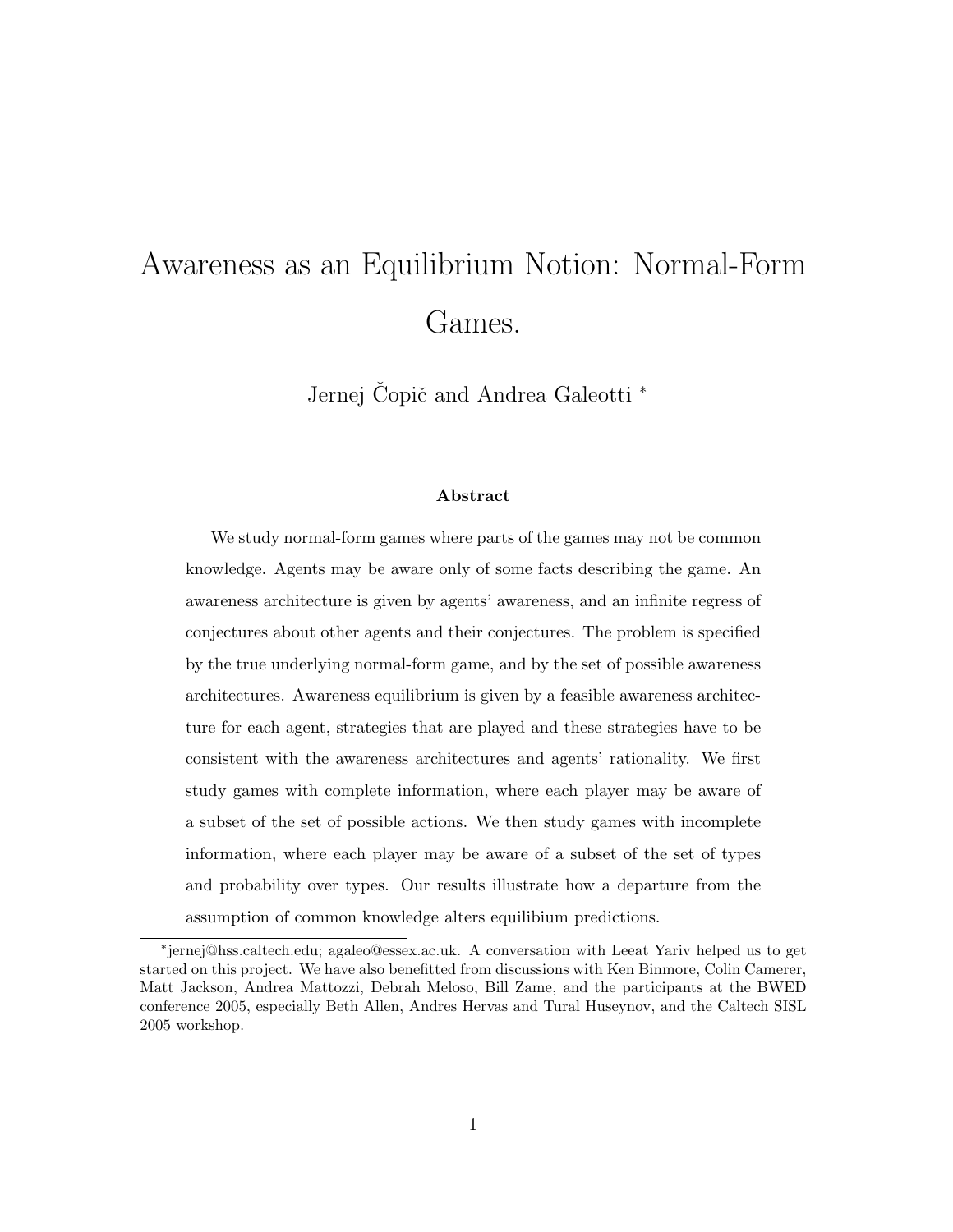### 1 Introduction

We define and analyze equilibrium situations where parts of the game may not be common knowledge. The general question we address is how departing from common knowledge alters the equilibrium predictions. We model the lack of common knowledge by using the notion of awareness. Each player may be aware of some, but perhaps not all, aspects of the game. A player makes conjectures about what others are aware of and what others will do, makes conjectures about others' conjectures, and so on *ad infinitum*.<sup>1</sup> This constitutes an awareness architecture. Heuristically, the awareness architecture of a player summarizes the theory that a player formulates about the world. Based on this theory, the player defines his plan of actions.

If the modeler has no information about agents' awareness, then he must consider all possible awareness architectures for the players. In other situations, the modeler may know something about players' awareness, e.g., that a player is aware of a certain fact. This is represented by the set of possible awareness architectures, which might be restricted.

Awareness architectures, and the play of the game, constitute an equilibrium situation if the following *three principles* are satisfied. The first principle is that conjectures must be consistent with awareness, that is, players may not make conjectures about facts that they are not aware of. The second principle is that conjectures must be consistent with the outcome that obtains. When such outcome is probabilistic, players' conjectures must be correct regarding the actual probabilities, otherwise they would realize that something was wrong with their inferences about the world. The third principle requires that the play of the game and conjectures must be consistent with optimizing behavior. In equilibrium, agents' awareness architectures and the play of the game must be self confirming. Thus, in equilibrium, the theory that each player formulates about the world must not be contradicted.

<sup>1</sup>Feinberg [2004] defines such construction as an awareness construction.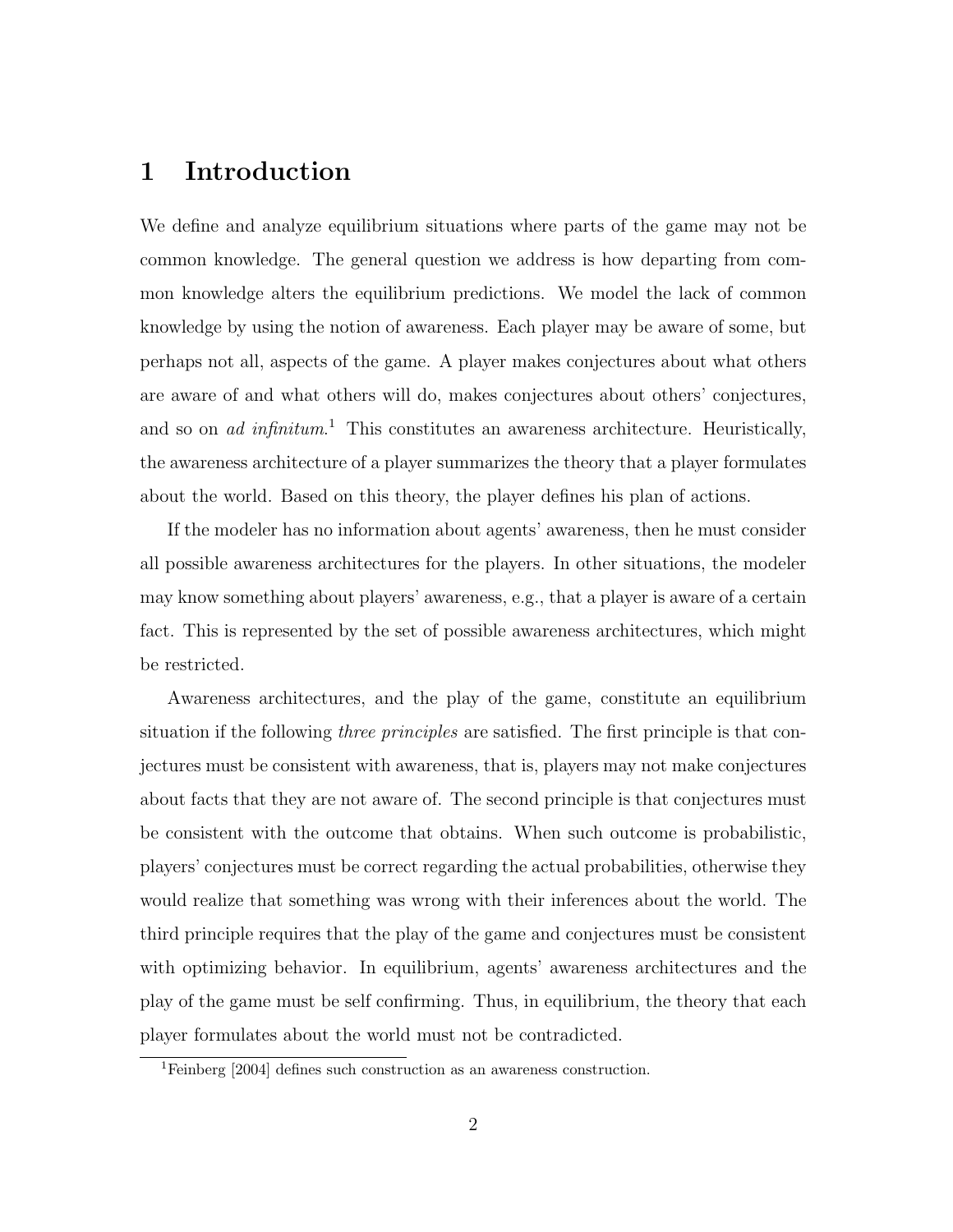Although our approach to awareness is quite different, it is related to the epistemic models of unawareness, in particular those concerned with multi-person settings. After the seminal contribution of Dekkel et al. [1998], showing that standard statespace representation precludes non-trivial forms of unawareness, this literature has focused on providing general state-space models which are able to overcome this negative result. Recent papers on this are Heifetz et al [2005], Li [2006], Modica and Rustichini [1999]. These models propose state-space representations of unawareness; in specific situations, agents' unawareness structure is a primitive that models agents' states of minds. Feinberg [2004,2005] provides an approach that is more similar to ours - in particular, he proposes modelling agents' awareness as an awareness architecture. In his approach, agents' awareness might change after having observed an outcome, so that Feinberg's approach can be thought of as a dynamic one.

There are two key differences between these approaches and ours. First, in our approach, the agents' awareness is part of equilibrium and the equilibrium has to satisfy the three principles above. Our second innovation is that through the specification of the set of possible awareness architectures, we model the modeler's knowledge about the agents' awareness and conjectures.

This is conceptually the core of our approach and is consistent with other notions of equilibrium. Awareness equilibrium is close to the equilibrium models where off the equilibrium deviations are only conjectured but never actually observed (see Rubinstein and Wolinsky [1994], Fudenberg and Levine [1993], and Battigalli and Guatoli [1998]). It is worth noting that in normal-form games, these types of equilibria are equivalent to Nash equilibrium, which is not the case here. On the one hand, awareness equilibrium weakens the equilibrium notion further by not requiring that the model itself be common knowledge. On the other hand, by specifying the set of possible awareness architectures, the equilibria may have to satisfy additional restrictions. As all equilibrium models, awareness equilibrium can be thought of as characterizing steady states of dynamic processes - in this case, processes where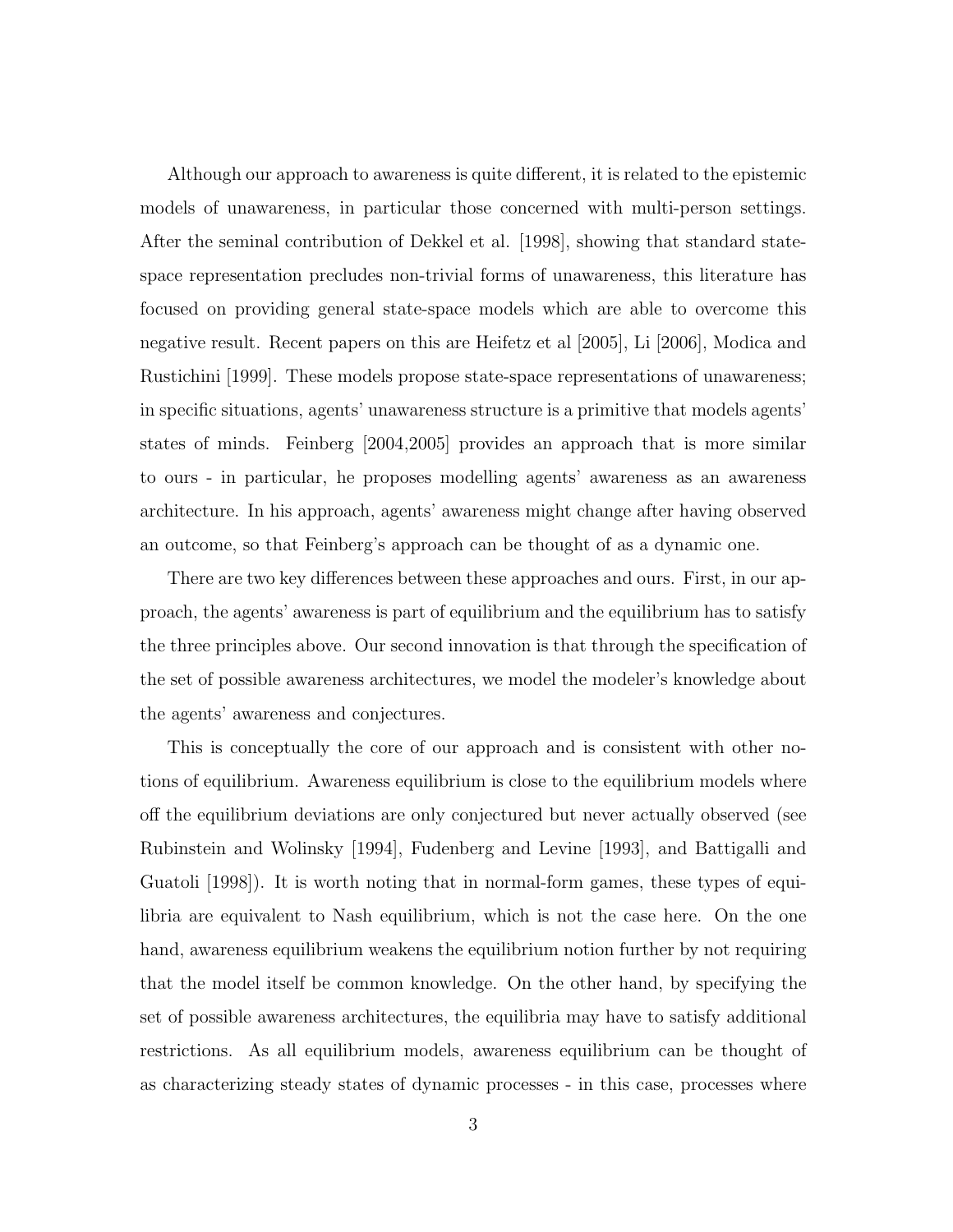agents adjust their actions and awareness architectures.

The main results of our paper can be summarized as follows. In Section 2 we study normal-form games with complete information. Agents may have limited awareness of strategies available to them and to others. All other aspects of the game are common knowledge. The outcome is a profile of players' mixed strategies. We provide conditions on the set of possible awareness architectures under which awareness equilibrium exists. We study a natural class of possible awareness architectures, satisfying existence conditions, where agents may have a cognitive bound on the number of strategies that they are aware of. This cognitive bound is a parameter of the model. We show that, in general, the cognitive bound of the players has to be sufficiently low, in order to obtain awareness equilibrium outcomes which are different from Nash equilibrium outcomes. When the cognitive bound of players increases the set of awareness equilibria converges to the set of Nash equilibria.

In Section 3 we define awareness equilibrium in the context of normal-form games with incomplete information. We depart from the standard Harsanyi's model by allowing agents not being fully aware of the set of possible types and the true distribution over types. In these environments, an awareness architecture consists of conjectures about the type space and the distribution over types. An awareness architecture is thus related to the Mertens and Zamir [1985] construction of infinite hierarchies of beliefs, except that an awareness architecture also concerns conjectures about the type space itself.<sup>2</sup> An outcome here is a randomization over actions, for each player, which results from players' type-contingent strategies and the distribution of players' types. Players can't verify the type-contingent strategy of the others, but just the joint distribution over own payoffs and opponents' actions. While players may be unaware of some types, and have erroneous probabilistic conjectures, in an awareness equilibrium, players' conjectures about the joint distribution over own

<sup>2</sup>Mertens and Zamir [1985] consistency axioms H1 and H2 are satisfied for awareness architectures where the type space is common knowledge.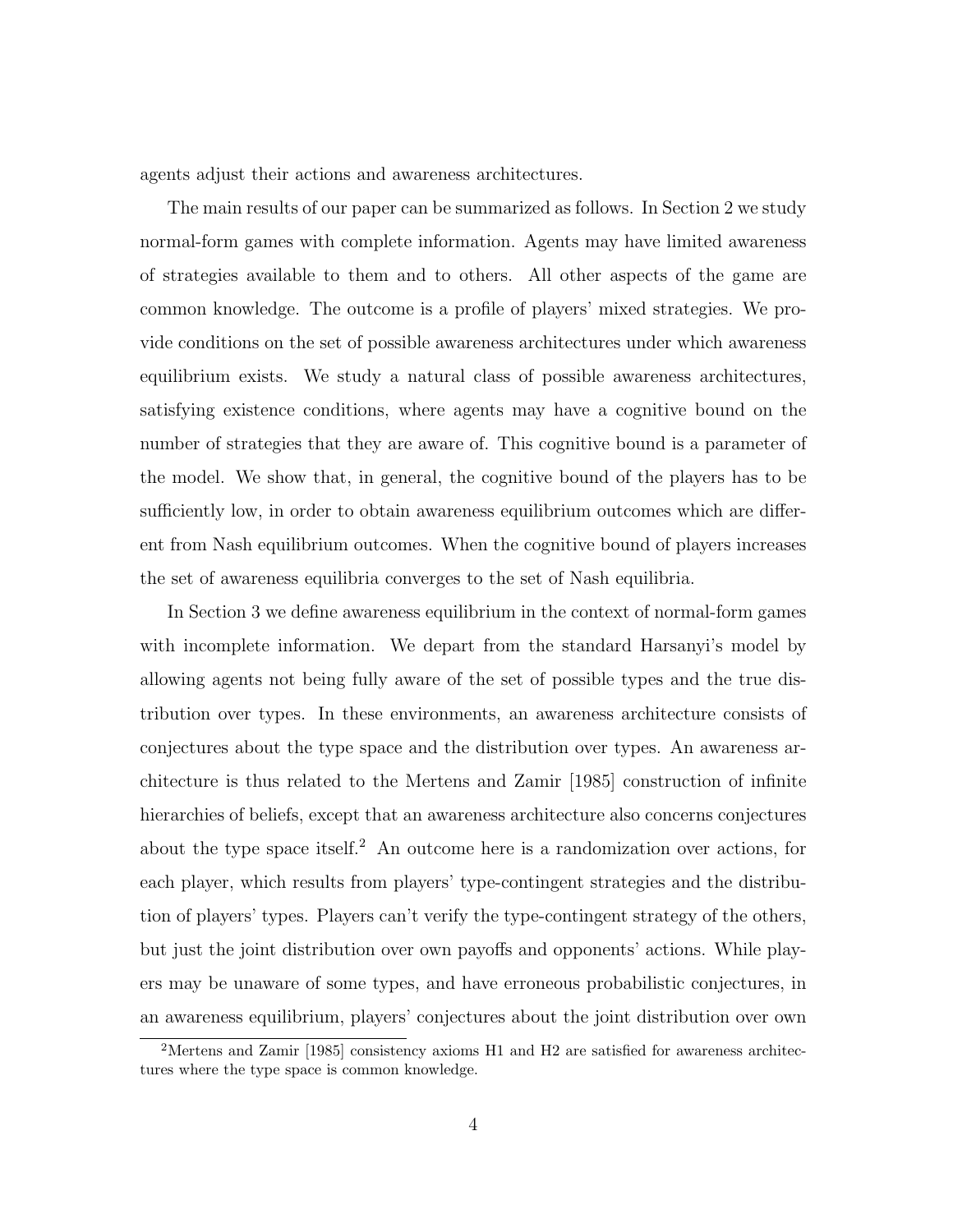payoffs and opponents' actions must be consistent with the truth.

We describe the relation between type-awareness equilibria and Bayesian equilibria. We first show that in private-values environments and strict-common values environments all awareness equilibria are *strongly outcome equivalent* to Bayesian equilibria of the true underlying game. That is, the joint distribution of actions and payoffs generated by the play of an awareness equilibrium equals to the one generated by a Bayesian equilibrium in the Bayesian game where the type space and the true prior are common knowledge. Thus, strong outcome equivalence describes a situation where an outside observer knows the payoff structure, the equilibrium payoffs that were attained by players and the true distribution over the states of the world and he can justify the observed behavior as a Bayesian equilibrium.

Strict common values and private values provide a large class of economically interesting games where the departure from common knowledge over the prior and type space does not alter the equilibrium predictions. But, this is not true in general. Our second result provides simple conditions on the payoff structure of the game under which strong outcome equivalence doesn't obtain. We illustrate this result in Example 3. In that example there exists an awareness equilibrium outcome which is not sustainable in any Bayesian equilibrium under the true prior, but is sustainable in a Bayesian equilibrium under some prior. Therefore, an outside observer who does not know the true prior could still justify observed behavior as a Bayesian equilibrium behavior selecting the appropriate prior.<sup>3</sup>

One might be tempted to believe that this holds generally. Example 4 shows that there exists games with awareness equilibria which are not supportable as Bayesian equilibria under any prior. Given players' rationality, in such a case, an outside observer verifies the hypothesis of unawareness.

<sup>3</sup>Example 3 is taken from Jackson and Kalai [1996]. Jackson and Kalai [2006] study learning of agents in recurring games who are uncertain over prior. Both the setup and the results there are very different from ours.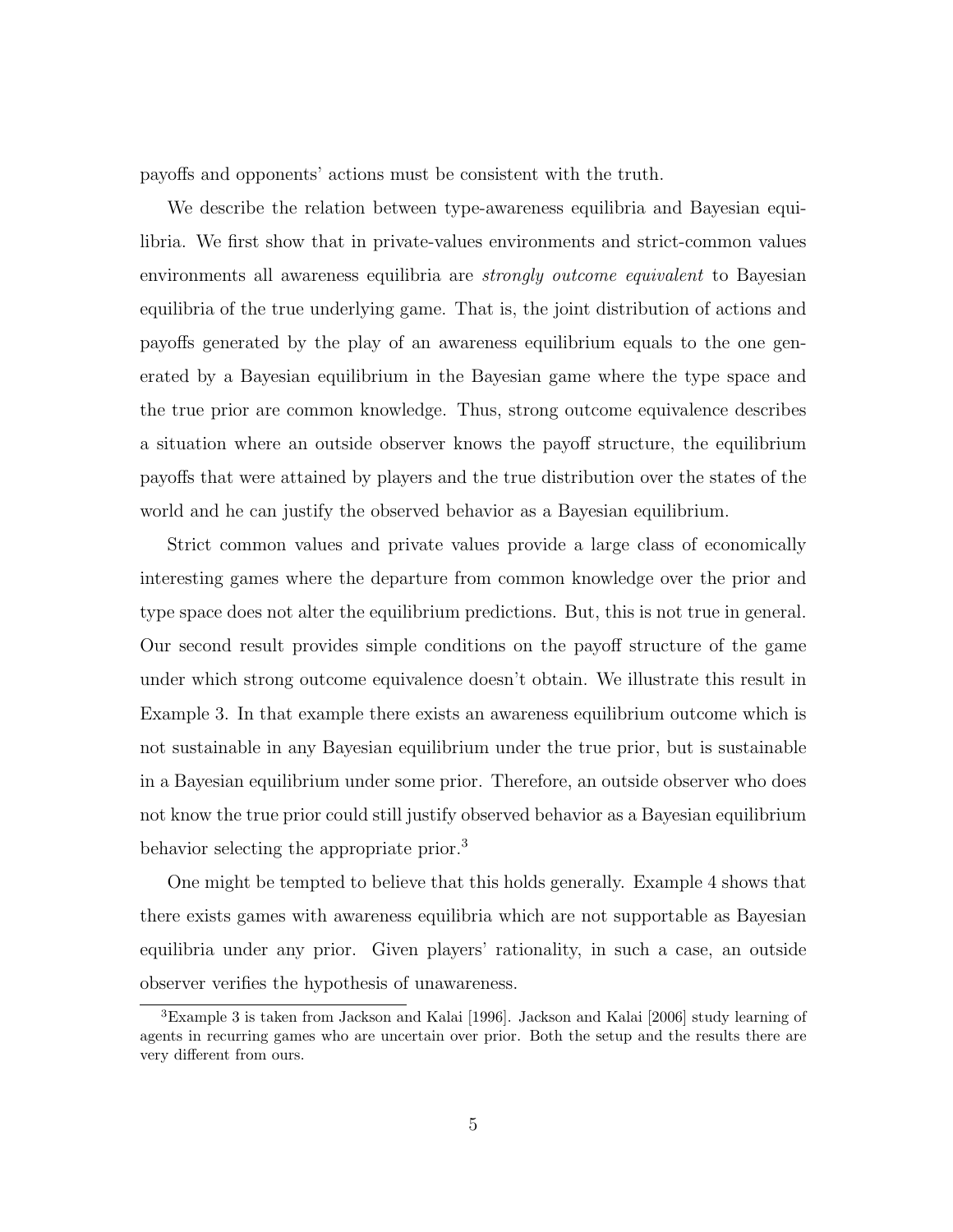## 2 Complete information and action-awareness equilibrium

In this section we study normal-form games of complete information where action sets might not be common knowledge. The set of agents is common knowledge. Each agent may be aware only of some actions and the corresponding outcomes. The mapping from outcomes into payoffs is common knowledge, so that if an agent is aware of a profile of actions, he is aware of the corresponding payoffs to all agents. Awareness equilibrium builds on Nash Equilibrium in the sense that agents play and conjecture best responses (given their awareness). We present this section in terms of 2-player finite games to make the section easier to read.

Let  $N = \{1, 2\}$  be the set of agents, let  $A = A_1 \times A_2$  be the set of action profiles, where  $A_n$  is finite for each  $n \in \{1, 2\}$ ,  $A_1 = \{\underline{1}, ..., \underline{K}\}$  and  $A_2 = \{\overline{1}, ..., \overline{K}\}$ ,  $a = (\underline{a}, \overline{a})$  is a typical element of **A**, and  $\sigma = (\underline{\sigma}, \overline{\sigma})$  is a mixed strategy profile. The set of pure-strategy outcomes corresponds to A, and denote by  $\Delta(A)$  the set of mixed-strategy outcomes, i.e. corresponding to lotteries over pure strategies. Payoffs over pure-strategy outcomes are represented by a mapping  $u : A \to \mathbb{R}^2$ ,  $u(a) =$  $(u_1(a), u_2(a))$ ,  $\forall a \in \mathbf{A}$ . Agents have Von Neumann-Morgenstern expected utilities, and payoffs associated to a mixed strategy profile  $\sigma$  are  $U(\sigma) = (U_1(\sigma), U_2(\sigma))$  $E_{\sigma}[u(a)].$ 

Players' awareness restricts the set of actions of each player, and players make conjectures about others' awareness and others' conjectures and so on, which we call an awareness architecture. Denote by  $A^{(n)} = A_1^{(n)} \times A_2^{(n)} \subset A$  the actionawareness of player n, so that  $A_1^{(n)}$  $n_1^{(n)}$  are actions of player 1 that player *n* is aware of,  $n \in \{1,2\}$ . A player is aware of  $u(a) = (u_1(a), u_2(a))$  if and only if he is aware of a. A first-order conjecture of agent n about m's awareness  $A^{(m)}$  is denoted by  $A^{(n,m)} = A_1^{(n,m)} \times A_2^{(n,m)}$  $\binom{n,m}{2}$ , and so on. Define the awareness architecture of agent n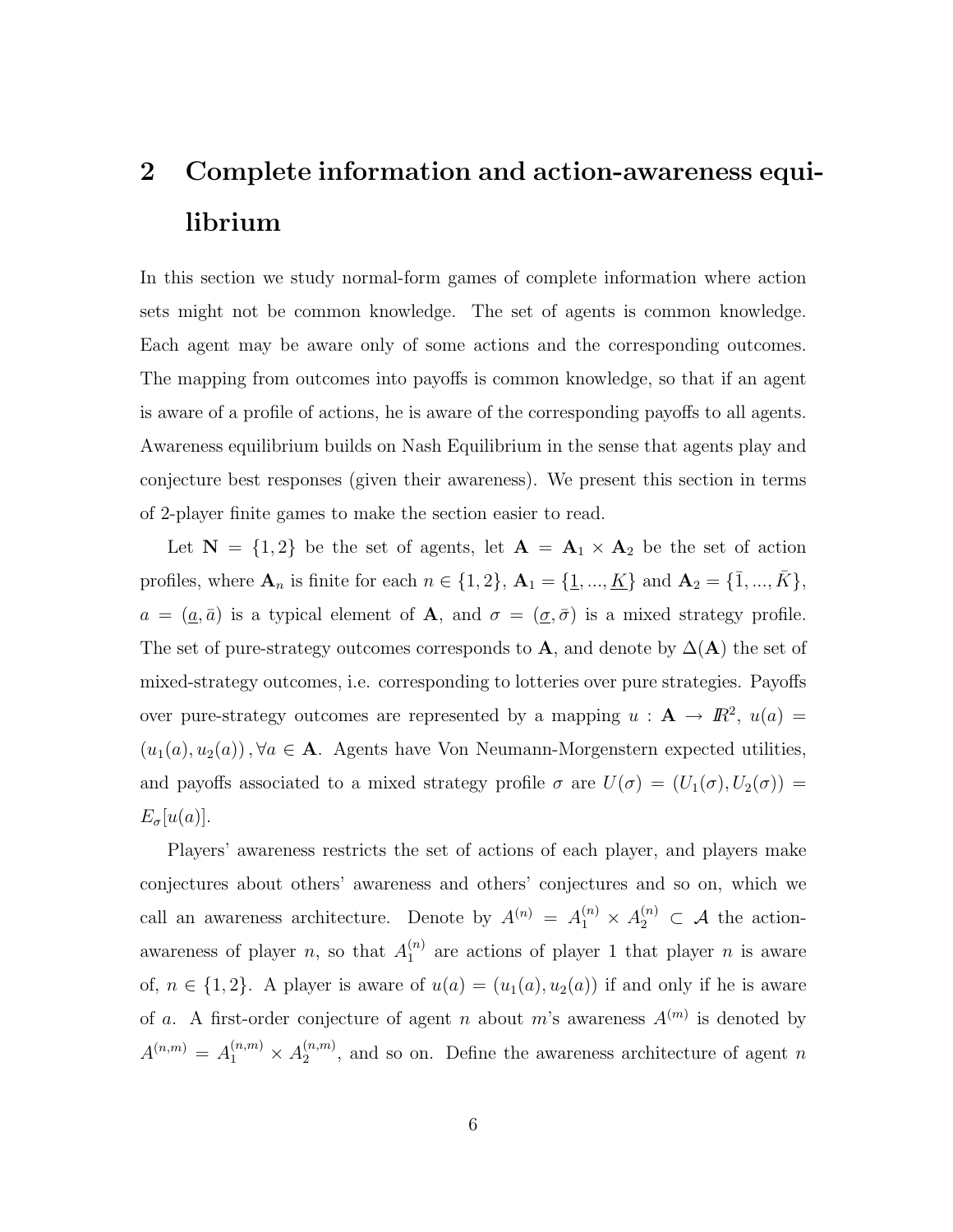by  $c_n = (A^{(n)}, A^{(n,m)}, A^{(n,m,n)}, \ldots), n, m \in \{1,2\}$ . The set of all possible awareness architectures for player n is  $C_n \subset \{0,1\}^A \times \{0,1\}^A \times \dots$  and the space of possible awareness architectures is  $C = C_1 \times C_2$ . A normal form game with action awareness is  $\mathcal{U} = (\mathbf{N}, \mathbf{A}, \mathbf{u}, \mathbf{C}).$ 

For a finite sequence k of length x let  $(k, n)$  be a sequence of length  $x + 1$ , such that  $(k, n)_i = k_i$  for each  $i \leq x$  and  $(k, n)_{i+1} = n$ .

DEFINITION 1. The Action-awareness Equilibrium (AAE) is an outcome  $\sigma \in \Delta(A)$ and awareness architectures  $(c_1, c_2) \in C_1 \times C_2$  such that

- AAE1  $A_l^{(k,m)} \subset A_l^k$ , and if  $k = (n, ..., m)$ , then  $A^{(k,m)} = A^k$ ,  $\forall l \in \mathbb{N}$ , for all  $k \in \mathbb{N}$  $\mathbf{N}^x, \forall x < \infty, n, m \in \mathbf{N}.$
- AAE2  $a \in A^k, \forall k \in \mathbb{N}^x, \forall x < \infty, \forall a \in \text{supp}(\sigma)$ .

AAE3 
$$
\underline{\sigma}
$$
 = arg max <sub>$\underline{\sigma}' \in \Delta(A_1^k)$</sub>   $U_1(\underline{\sigma}', \bar{\sigma})$ ,  $\bar{\sigma}$  = arg max <sub>$\bar{\sigma}' \in \Delta(A_2^k)$</sub>   $U_2(\underline{\sigma}, \bar{\sigma}')$ ,  $\forall k \in \mathbb{N}^x$ ,  $\forall x < \infty$ .

An AAE is a situation where the agents' perception of the world is internally consistent (AAE1), consistent with the outcome (AAE2), and consistent with the aspects that are common knowledge (AAE3). The requirement AAE1 is that agents cannot reason about actions that they are not aware of. For example, if player 1 is not aware of action  $a$ , then he cannot conjecture that player 2 is aware of that action. This is very different from knowledge, where a player may not know that an action is available, but is allowed to make conjectures about this action. AAE1 also requires that if 1 is aware of some actions, he cannot conjecture otherwise about himself. AAE1 has been proposed by Feinberg [2005] (Weak Awareness Axiom), who also describes agents' subjective reasoning as an awareness architecture.

AAE2 requires that in equilibrium the players are aware of the action profile that is realized, and correctly conjecture that others are aware of that action profile, and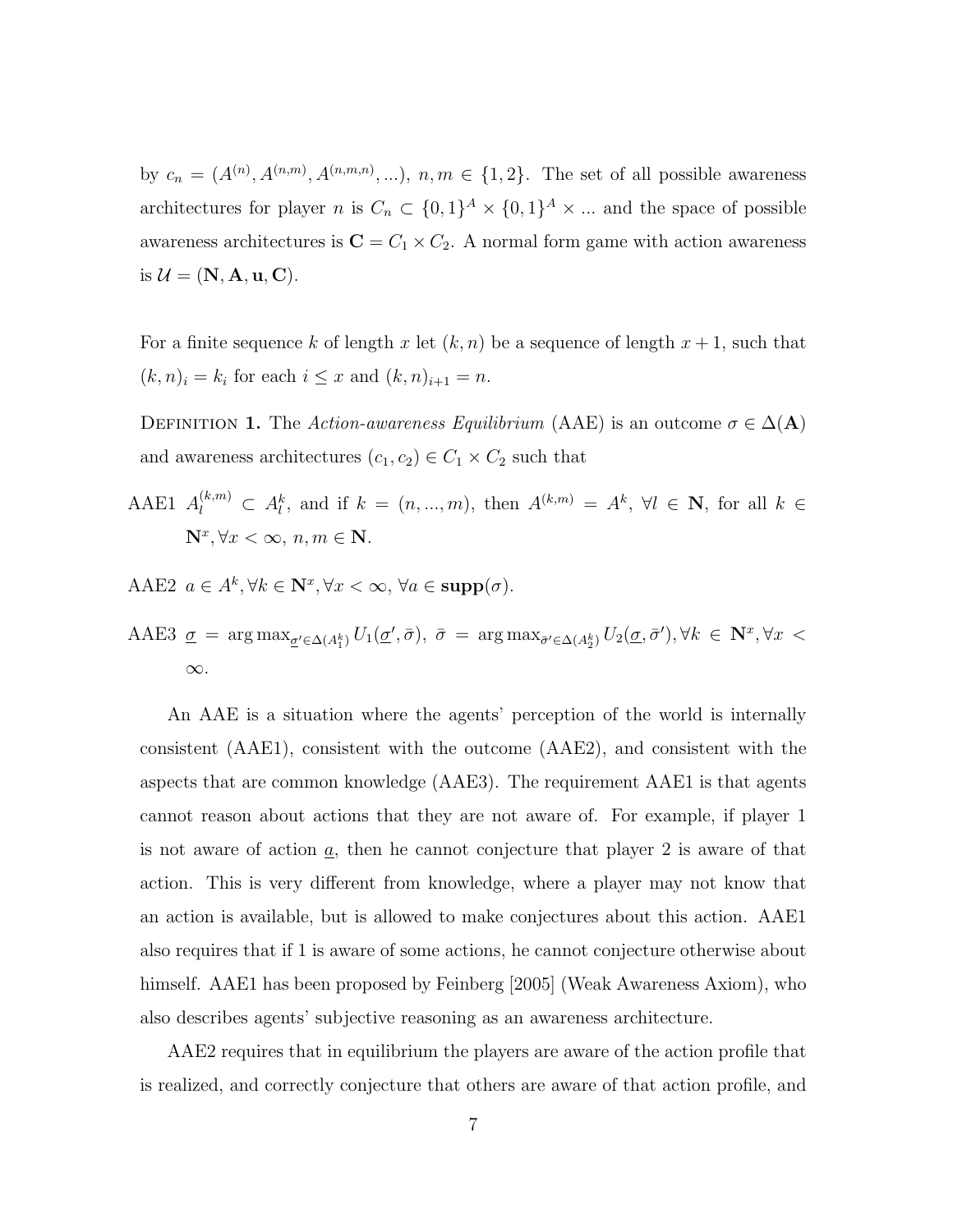so on at all orders of conjectures. AAE3 requires that the action profile that obtains is consistent with agents' optimization, at every order of conjectures. Equivalently, agents must conjecture that at every order of awareness, each player is playing a best reply to the actions of the other players.

Note that if  $N, A, u$  were all common knowledge then this would be a standard game. Then, AAE would coincide with the standard definition of Nash equilibrium. Here, our only departure is to relax the assumption of common knowledge of the action space.

While U is a different and more complex object than the standard game  $\Gamma =$  $(N, A, u)$ , there is a relationship between Nash equilibria of  $\Gamma$  and AAE of U. Nash equilibria of  $\Gamma$  are AAE of U that are not sensitive to the details of the specification of C. Observe that in general, by virtue of AAE1, for every C, we can restrict attention to  $\mathbf{C}_E \subset \mathbf{C}$ , such that AAE1 holds for every element of  $\mathbf{C}_E$ . We from now on restrict attention to architecture spaces **C** such that  $C_E \neq \emptyset$ <sup>4</sup>

PROPOSITION 1. Given  $\Gamma = (\mathbf{N}, \mathbf{A}, \mathbf{u})$ , the profile  $\sigma$  is a Nash equilibrium of  $\Gamma$  if and only if it is supportable in AAE for every  $\mathcal{U} = (\mathbf{N}, \mathbf{A}, \mathbf{u}, \mathbf{C})$ , such that there exist  $(c_1, c_2) \in \mathbf{C}_E$  with  $\text{supp}(\sigma) \subset \bigcap_{x < \infty} \bigcap_{k \in N^x} A^k$ .

Proof. We provide the proof for pure strategies, the proof for mixed strategies is analogous. Let  $(\underline{a}, \overline{b})$  be a Nash equilibrium of  $\Gamma$  and suppose  $\exists (c_1, c_2) \in \mathbf{C}_E$  such that  $(a, \bar{b}) \in \bigcap_{x < \infty} \bigcap_{k \in N^x} A^k$ . Since  $(a, \bar{b})$  is a Nash equilibrium there are no profitable deviations to either of the two players even if their action sets are restricted, so that AAE3 is satisfied. AAE1 and AAE2 are satisfied by assumption. For the converse,  $(\underline{a}, \overline{b})$  is supportable on the architecture space **C**, where  $A^{(1)} = A^{(2)} = A$ , in which case players must be playing a Nash equilibrium by AAE3.  $\Box$ 

The above proposition states that a Nash equilibrium profile of  $\Gamma$  is the only

<sup>&</sup>lt;sup>4</sup>It is very easy to provide examples of **C** such that  $C_E = \emptyset$ . For instance, that is true if  $A^{(n)} \cap A^{(n,m)} = \emptyset.$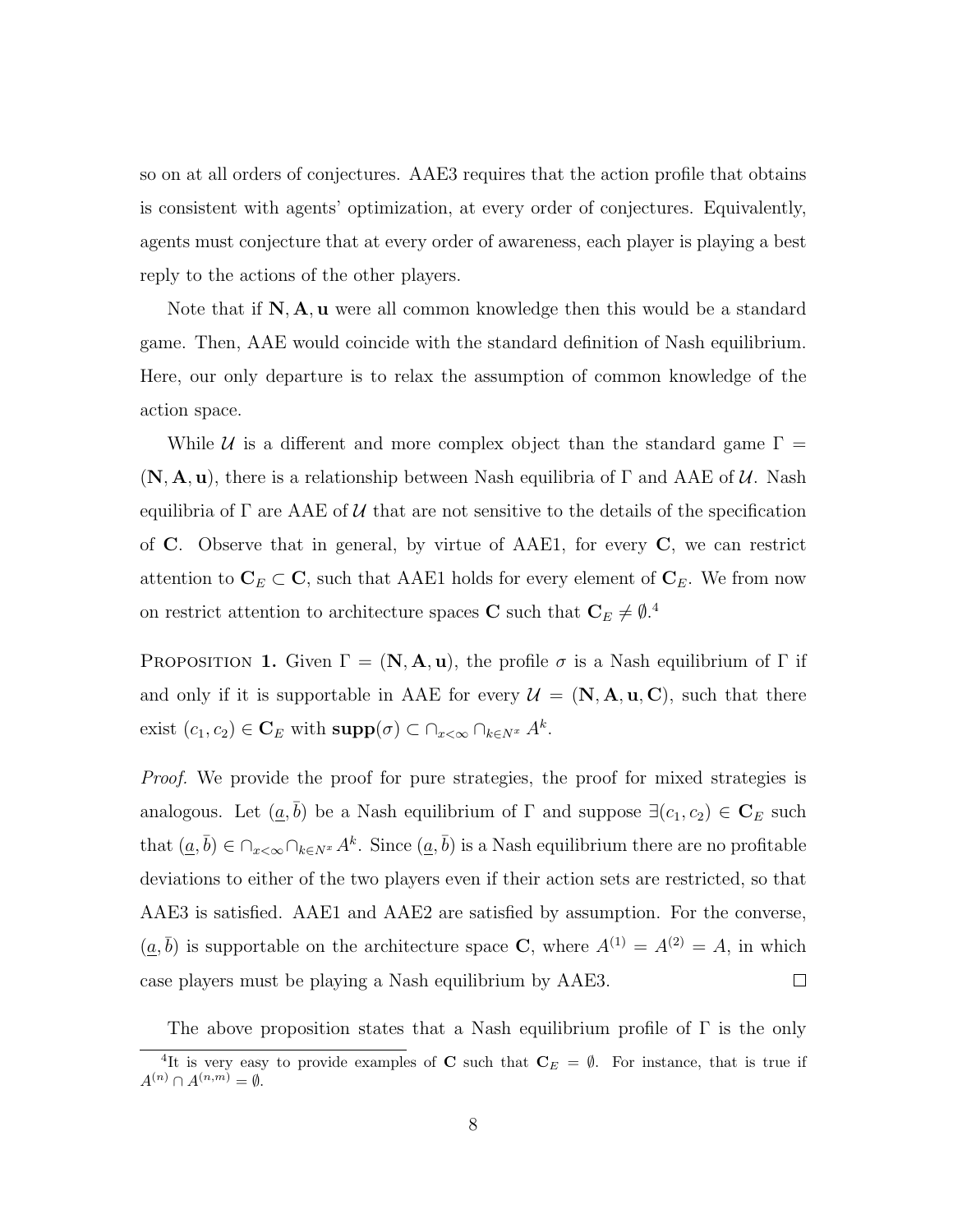one for which players can make any conjectures that are internally consistent (in the sense of AAE1), and consistent with the given profile (in the sense of AAE2), and such conjectures along with the action profile constitute an AAE. That is, for a strategy profile that is not a Nash equilibrium in  $\Gamma$  we can find an architecture space  $C$  such that even if this strategy profile satisfies  $AAE2$  (is feasible) it does not constitute a part of an AAE.

We now turn to the question of existence of AAE. Existence of AAE may depend on the specification of C. There are two very different situations at the opposite extremes of the possible specifications of C. The first situation is one where  $C_n =$  $\{0,1\}^A \times \{0,1\}^A \times \dots$  This corresponds to the case where an omniscient outside observer sees the game, but has no indication on the agents' awareness of the game. In this case, existence is not an issue, since for instance the outcomes associated with Nash equilibria of  $\Gamma$  will be supported in AAE of U. However, in this case, an outside observer could justify every realized pure-strategy outcome in AAE simply take  $A^k = \{\underline{a}, \overline{b}\}, \forall k$ . At the other extreme is the situation where  $C_n =$  $\{0,1\}^{\{a,\bar{b}\}} \times \{0,1\}^{\{a,\bar{b}\}} \times \ldots, n \in \mathbb{N}$ , then the outcome corresponding to  $\{a,\bar{b}\}\$ is the unique outcome supportable in AAE. This is a very restrictive case where agents' awareness is trivial. The interesting cases are somewhere in between, where some restriction on C is exogenously specified. For example, an experimenter tells each player something about A, in which case  $C_n \subset \{0,1\}^A \times \{0,1\}^A \times \dots$ , where  $A^{(n)}$  has to equal to what player n was told. The following example illustrates that in such a situation, an AAE may fail to exist.

EXAMPLE 1. Let  $\Gamma$  be described by the following normal-form representation.

| $\overline{2}$ |      |        |
|----------------|------|--------|
|                | 6,4  | 8,7    |
|                | 5, 9 | 10, 10 |

Observe that  $\Gamma$  has a unique pure-strategy Nash equilibrium,  $(2,\overline{2})$ . If **C** is such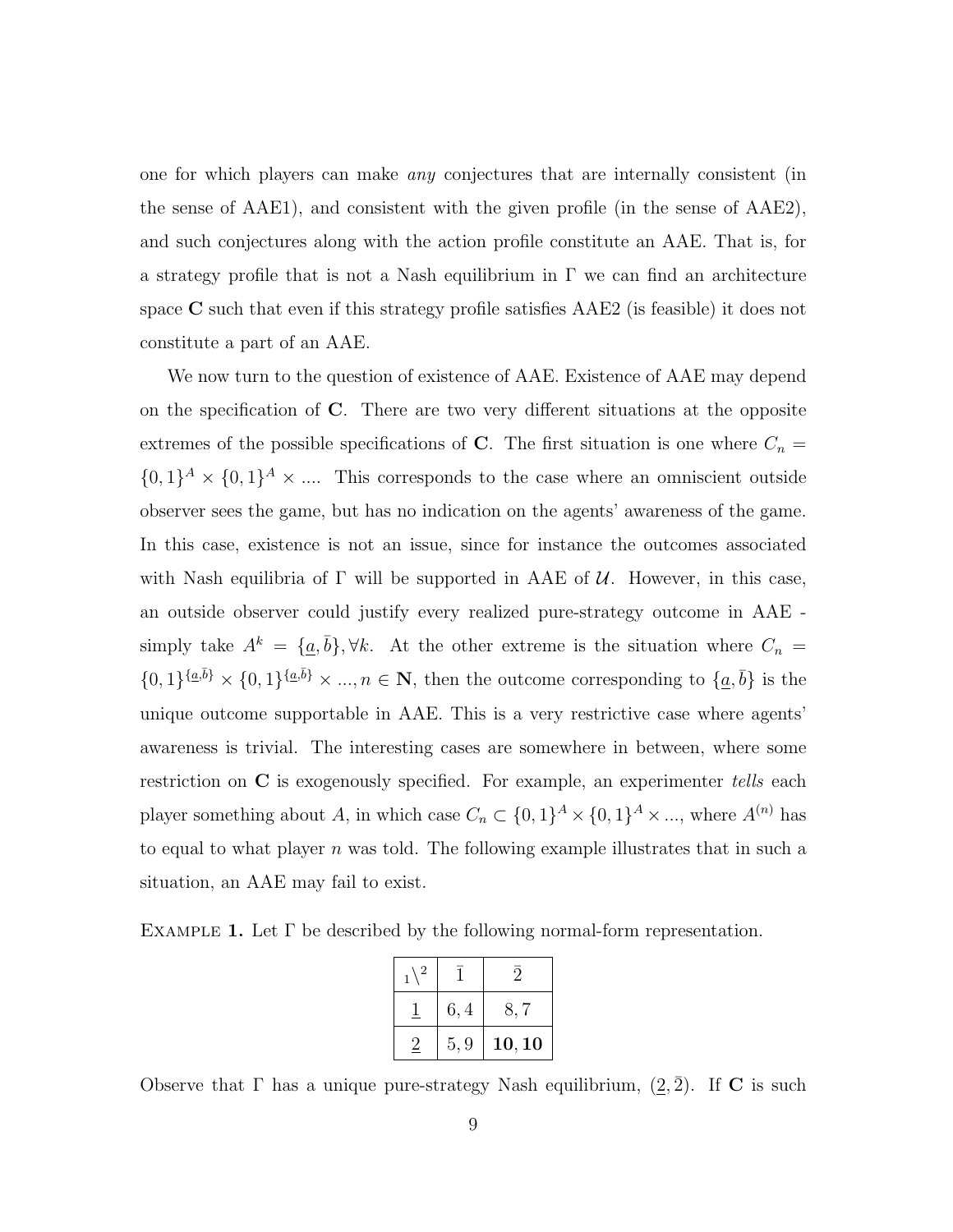that  $A^{(1)} = {\underline{1, 2, 1}}$  and  $A^{(2)} = {\underline{1, 1, 2}}$ , then no AAE exists. The reason is that regardless of  $A^{(2,1)}$ , player 2 would always play  $\overline{2}$ , which would violate AAE2.

In contrast, if C is such that  $A^{(1)} = {\{\underline{1}, \overline{1}, \overline{2}\}}$  and  $A^{(2)} = {\{\underline{1}, \underline{2}, \overline{1}\}}$ , then  ${\{\underline{1}, \overline{1}\}}$  can be supported in an awareness equilibrium. An awareness architecture that supports it is  $A^{(12)} = A^{(21)} = A^k = \{\underline{1}, \overline{1}\}, \forall k, \text{ s.t. } k \in N^x, x \geq 3, k = (n, m, \ldots), n \neq m. \text{ Note}$ that not all awareness architectures will be equilibrium architectures, for instance if  $A^{(12)} = A^{(1)}$ , no such AAE will exist.

Finally, we remark that if C is such that  $A^{(1)} = A^{(2)} = A$  then the only AAE outcome is the Nash equilibrium outcome of Γ.

It is natural to ask what sets of possible awareness architectures will give existence of AAE.

PROPOSITION 2. Given  $\mathcal{U} = (\mathbf{N}, \mathbf{A}, \mathbf{u}, \mathbf{C})$ , an AAE exists, if and only if there exists  $(c_1, c_2) \in \mathbf{C}_E$ , and  $\exists \sigma$ , supp $(\sigma) \subset \bigcap_{x=1,2,\dots} \bigcap_{k \in \mathbf{N}^x} A^{(k)}$ , with  $\underline{\sigma} = \arg \max_{\underline{\sigma}' \in \Delta(A^k)} U_1(\underline{\sigma}', \overline{\sigma})$ , for  $k \in \{(1), (21)\}\$  and  $\bar{\sigma} = \arg \max_{\bar{\sigma}' \in \Delta(A^k)} U_2(\sigma, \bar{\sigma}')$ , for  $k \in \{(2), (12)\}\$ .

*Proof.* The only if part follows from the fact that if such  $(c_1, c_2)$  didn't exist, then for every outcome satisfying AAE2, there would be a player  $n \in \mathbb{N}$ , such that either *n* would deviate given  $A^{(n)}$ , or  $m \neq n$  would deviate under *n*'s conjecture  $A^{(n,m)}$ . In either of these cases, AAE3 is violated.

We now prove the if part. If n doesn't have a profitable deviation under  $A^{(n)}$  and under  $A^{(m,n)}$ , then he does not have a profitable deviation under  $S, \forall S \subset A^{(n)}$  nor under  $P, \forall P \subset A^{(m,n)}$ , so that the claim follows by AAE1.  $\Box$ 

Proposition 2 shows that generically, a restriction on C for which AAE will exist, will be much stronger than just requiring that there exist an outcome in the intersection of all the players' conjectures. There must exist such outcome, which is also consistent with players' own optimization, and the first order conjecture that the other agent optimizes.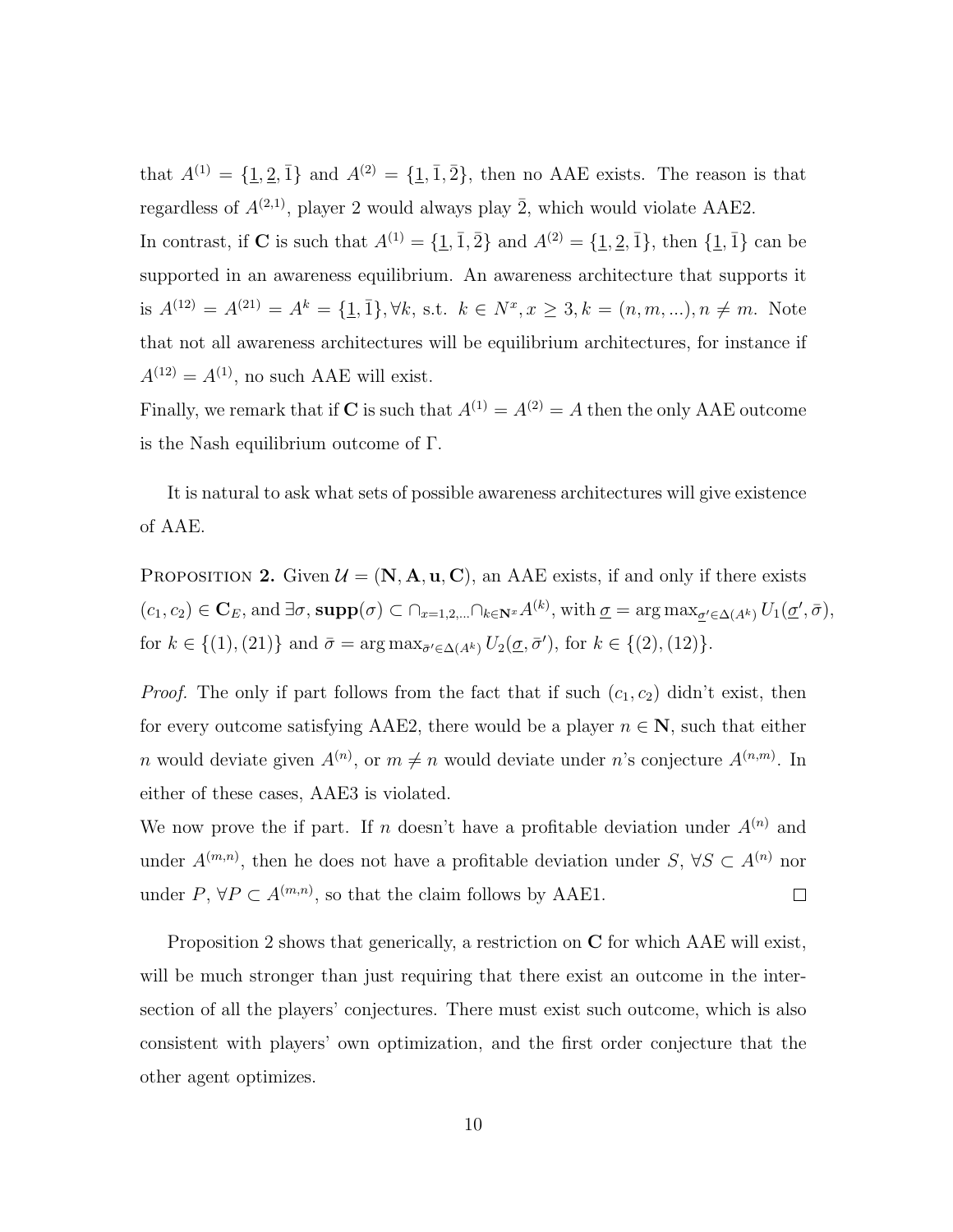Proposition 2 also illustrates that admissible restrictions on  $C$  in general depend on the specification of  $\Gamma$ . As we noted earlier, one class of such restrictions on  $\mathbb C$  is to impose the awareness of the agents.<sup>5</sup> In the next section we consider a model where C is restricted in a natural way, independently of Γ.

#### 2.1 A model of cognitive bounds

In this section we study a model where the number of actions that a player can be aware of is a parameter, but not which actions these are. Such restriction on C has a natural interpretation that the agents have bounded cognitive abilities.<sup>6</sup> Moreover, the existence of AAE will not be in question, regardless of Γ.

We study how the number of outcomes sustained in a AAE changes with the cognitive bound. This illustrates the effect of unawareness of actions on the predictions of the standard model. It provides a very stylized metric of how far from the set of Nash equilibrium outcomes the outcomes sustainable in AAE might be.

We focus on pure strategies. Let  $\ell$  be the number of actions of each agent that agent  $i$  is aware of, and assume that the number of actions that agents are aware of is common knowledge.

DEFINITION 2. Fix an  $\ell \geq 1$ . An  $\ell$ -Action-awareness equilibrium,  $\ell$ -AAE, is an AAE where  $|A_l^{(n)}|$  $\binom{n}{l} = \ell$ , and this is common knowledge.

By Proposition 1, a Nash equilibrium profile would be an  $\ell$ -AAE whenever the corresponding Nash-equilibrium action profile  $a$  is in the awareness sets of both

<sup>&</sup>lt;sup>5</sup>One could also consider the possibility that the experimenter also tells the players what he told the other player, and possibly lies about that, but this might not be enough to control the players' conjectures if they see a reason not to trust the experimenter. This consideration does not apply to their awareness, since if the experimenter tells them something he is sure that they are aware of it.

<sup>6</sup>For example, the subjects in an experiment might be confronted with a very large normal-form game, only a fraction of which fits on the computer screen.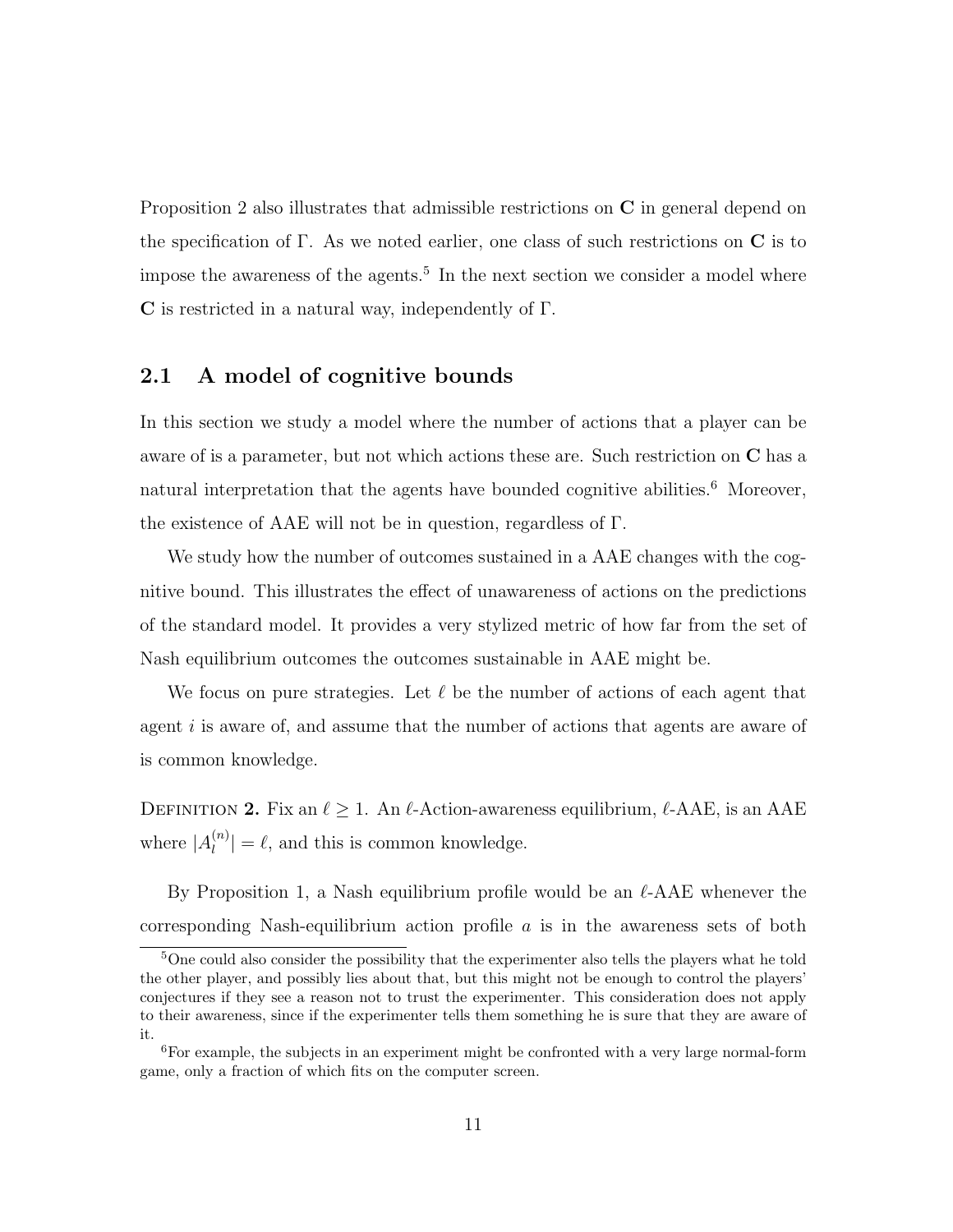players. This observation only holds for Nash equilibrium profiles of Γ. This suggests a refinement of  $\ell$ -AAE, which we call  $\ell^*$ -AAE. An  $\ell^*$ -AAE is an  $\ell$ -AAE which is an equilibrium even if some Nash-equilibrium profile is in the awareness sets of both players. We carefully define and study  $\ell^*$ -AAE in Appendix A.

We now compare how the sets of  $\ell$ -AAE change as we vary  $\ell$ . Such comparison is useful for providing a measure of how strengthening the restriction on the architecture space strengthens the equilibrium notion. This comparative-statics approach also provides a method of estimating the cognitive bound  $\ell$  of the agents. In the absence of other considerations, if a certain outcome is observed, then  $\ell$  has to be low enough, in order to support that outcome as an  $\ell$ -AAE. The following result simplifies our analysis.

LEMMA 1. A profile of actions a is an  $\ell$ -AAE if and only if it is an  $\ell$ -AAE with  $A^k = A^{k'}, \forall k \in N^x, \forall x < \infty.$ 

*Proof.* The if part is trivial and we omit it. The only if part is as follows. Let a be an  $\ell$ -AAE outcome under *some* awareness architecture, different from those specified in the claim. This implies that there are at least  $\ell - 1$  deviations by each player to which  $a$  is a best reply. But then  $a$  can be supportable also with some awareness architecture where all agents are aware of the same actions and make the correct conjectures about others.  $\Box$ 

We will further restrict our analysis to generic games. The reason is that it is possible to construct non-generic and non-trivial  $(K \times K)$  games where there is a unique Nash equilibrium in the game  $(N, A, u)$ , but for every  $\ell < K$  every outcome can be supported in an  $\ell$ -AAE (and even in  $\ell^*$ -AAE). We illustrate this with Example 5 in the Appendix A.

We say that a  $K \times K$  game  $\Gamma$  is *generic* if it satisfies the following no-indifference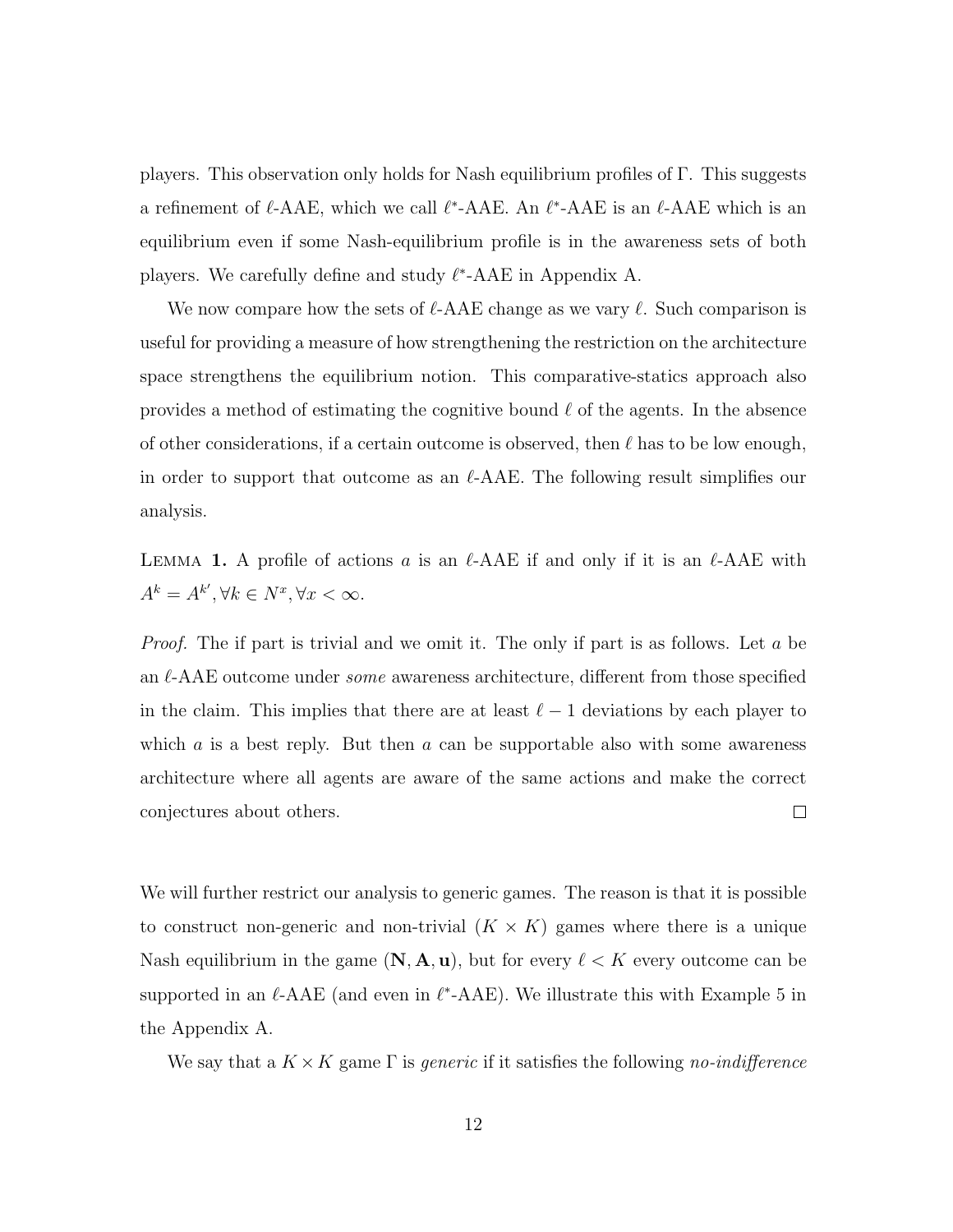condition,

$$
u_1(p, \bar{q}) \neq u_1(p', \bar{q}), \forall p \neq p', \forall q,
$$

and similarly for player 2.

THEOREM 1. Let  $\Gamma$  be a generic  $K \times K$  game. Denote by  $e_{\ell}(\Gamma)$  the number of distinct  $\ell$ -AAE outcomes of Γ, for each  $\ell \in \{1, ..., K\}$ . Then  $K^2 - 2(\ell - 1)K \leq$  $e_{\ell}(\Gamma) \leq K^2 - (\ell - 1)K, \, \forall \ell \in \{1, ..., K\}.$ 

Proof. See Appendix A.

The bounds in Theorem 1 are tight. Theorem 1 shows that as  $\ell$  increases, in a generic game the set of  $\ell$ -AAE shrinks. When  $\ell$  converges to K, the set of  $\ell$ -AAE generically converges to the set of Nash equilibria of Γ. However, it is a simple corollary that when  $\ell$  is substantially smaller than K, the set of  $\ell$ -AAE is strictly larger than the set of Nash equilibria.

COROLLARY 1. Let  $K \geq 3$ , and let  $\Gamma$  be a generic  $K \times K$  game, then the set of  $\ell$ -AAE outcomes of Γ is a strict superset of the set of pure-strategy Nash Equilibrium outcomes of Γ,  $\forall \ell \leq \frac{K}{2}$  $\frac{K}{2}$ .

*Proof.* A generic  $K \times K$  game can have at most K pure-strategy Nash Equilibrium outcomes, and the claim follows.  $\Box$ 

Theorem 1 and Corollary 1 tell us that in general, to obtain outcomes that are different from Nash equilibria, players have to be unaware of a large number of actions. Theorem 1 says nothing about the bounds on the number of  $\ell$ -AAE relative to the number of pure-strategy Nash Equilibria. When pure strategy Nash Equilibria exist, the lower bound on the number of  $\ell$ -AAE may be in some cases improved, since every Nash Equilibrium is also an  $\ell$ -AAE, for all  $\ell$ .<sup>7</sup> Nevertheless, Theorem 1 shows

 $\Box$ 

<sup>&</sup>lt;sup>7</sup>In contrast, Theorem 2 in Appendix A shows that the lower bound on the number of  $\ell^*$ -AAE is linked to the number of Nash equilibria of Γ.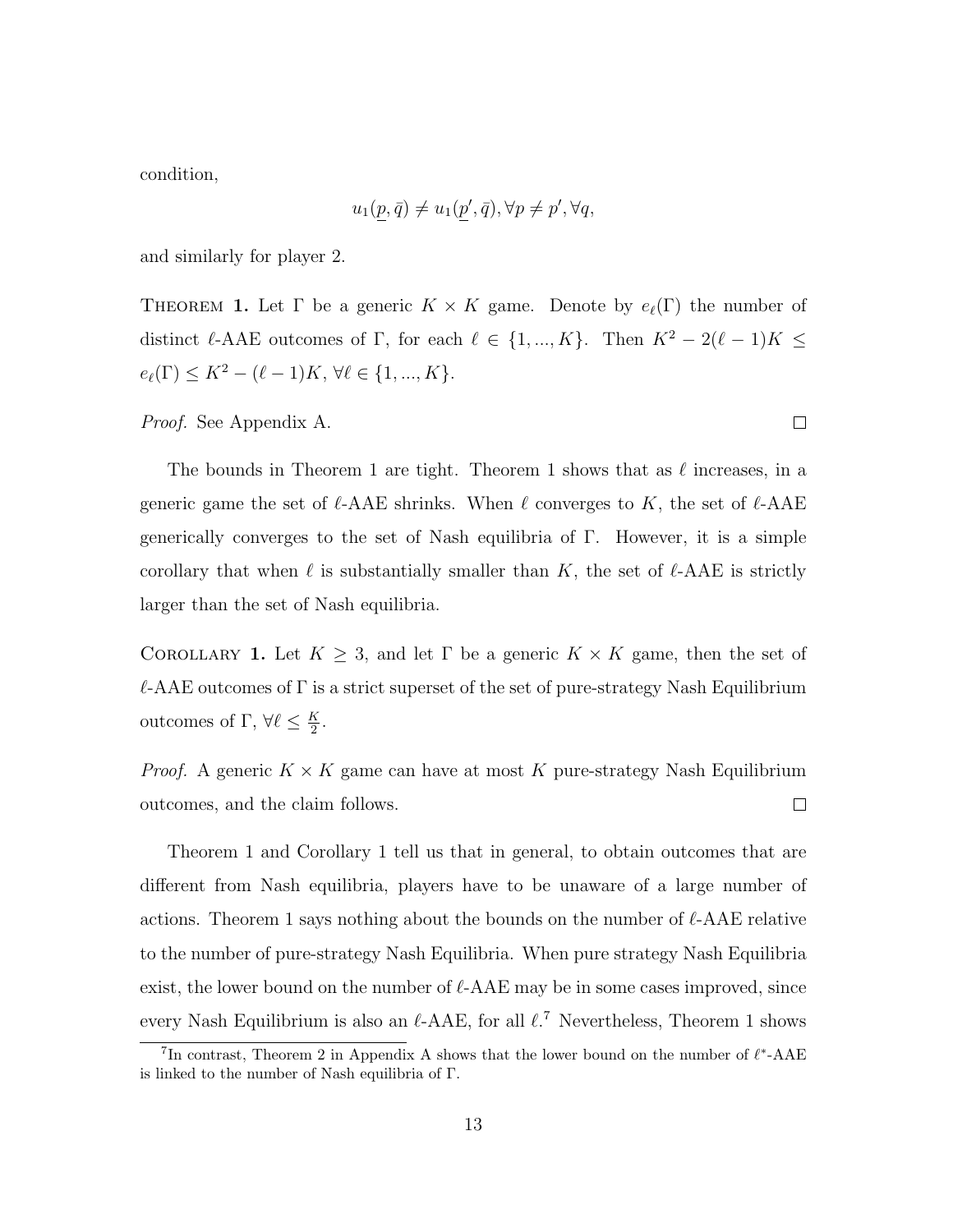that it is impossible to provide general conditions on game forms which would assure that the set of  $\ell$ -AAE equals the set of Nash Equilibria, without tying  $\ell$  to K.

## 3 Incomplete information and type-awareness equilibrium

In this section we define awareness equilibrium in the context of games with incomplete information. Our starting point is Harsanyi's model, and we depart from it by considering the possibility of agents not being fully aware of the set of possible types and the true distribution over types. If types were common knowledge and players were allowed to be unaware of some actions, we could in the usual way think of this as a normal-form game between different types, and the results would be the same as in the previous section. What is truly different in a setting with uncertainty is that it allows for unawareness of types and the true distribution over these. Players here can't verify the type-contingent strategy of the others, but just the joint distribution over own payoffs and opponents' actions. While players may be unaware of some types, and have erroneous probabilistic conjectures, in equilibrium, players' conjectures about the joint distribution over own payoffs and opponents' actions must be consistent with the truth. The model where agents are not fully aware of the set of types can be interpreted as a specific case of unawareness of players.

Let  $N = \{1, 2\}$  be the set of agents, let  $A = A_1 \times A_2$  be the set of action profiles, where  $A_n$  is finite for each  $n \in \{1, 2\}$ ,  $A_1 = \{\underline{1}, ..., \underline{K}\}$  and  $A_2 = \{\overline{1}, ..., \overline{K}\}$ ,  $a = (\underline{a}, \overline{a})$  is a typical element of **A**. Let  $T = T_1 \times T_2$  be the set of players' types, where  $\mathbf{T}_n$  is finite. We refer to  $t_n$  as an element of  $\mathbf{T}_n$ , and  $t = (t_1, t_2)$  is an element of **T**. There is a  $P : \mathbf{T} \to [0,1]$ , which is the true joint probability distribution over players' types.

A strategy for player n is a mapping  $s_n^{(n)} : \mathbf{T}_n \to \Delta(\mathbf{A}_n)$ , where  $\Delta(\mathbf{A}_n)$  is the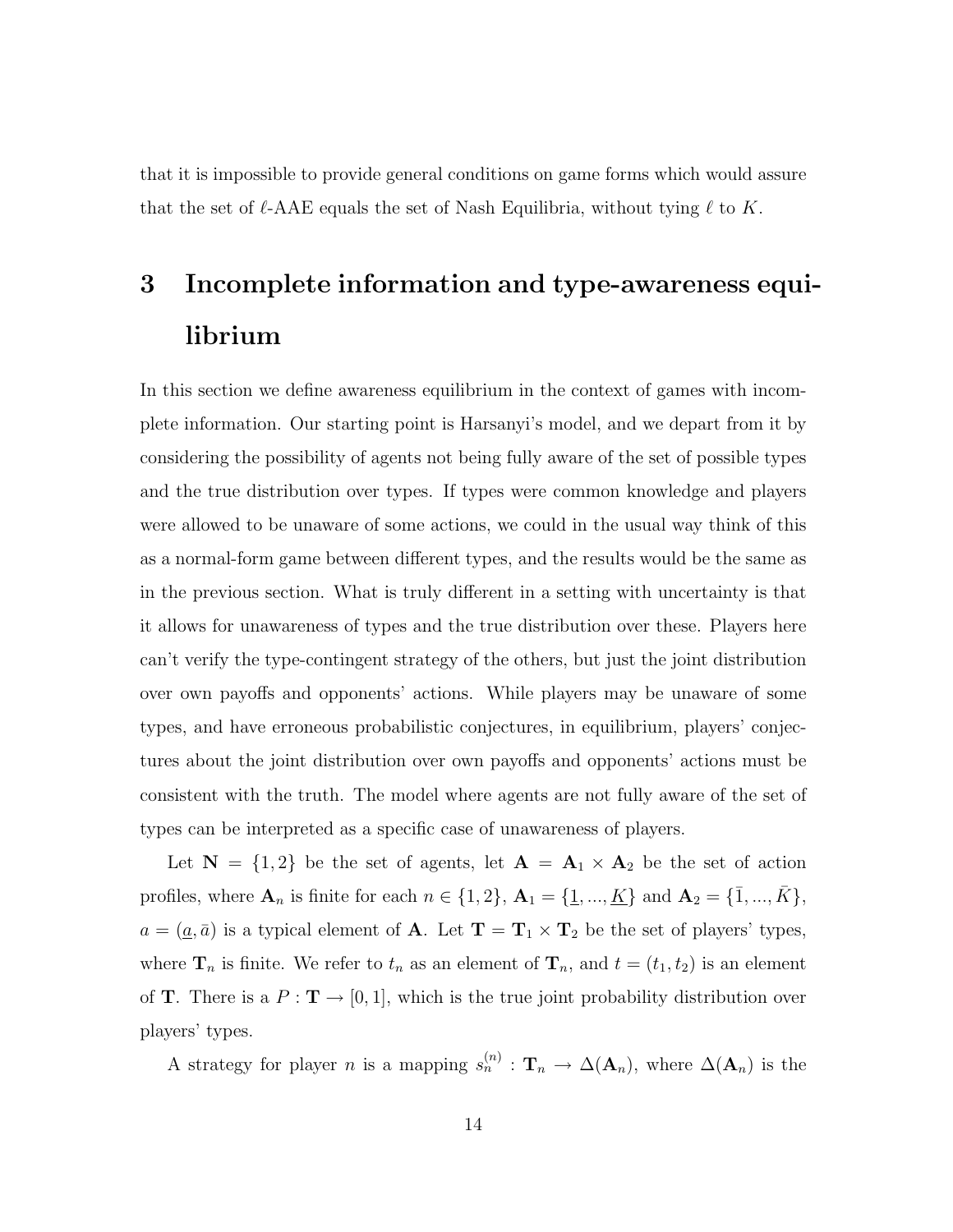set of probability distributions over  $A_n$ . Player n conjectures a strategy of player m, which is a mapping  $s_m^{(n)} : \mathbf{T}_m \to \Delta(\mathbf{A}_m)$ . Let  $s^{(n)} = (s_n^{(n)}, s_m^{(n)})$ . At the next order, *n* conjectures that *m* conjectures a strategy of *n*,  $s_n^{(n,m)} : \mathbf{T}_n \to \Delta(\mathbf{A}_n)$ , and own strategy  $s_m^{(n,m)}: \mathbf{T}_m \to \Delta(\mathbf{A}_m)$ . Let  $s^{(n,m)} = (s_n^{(n,m)}, s_m^{(n,m)})$ , and so on at higher orders of conjectures. We define  $s_n = (s^{(n)}, s^{(n,m)}, \ldots)$ , as the *strategy architecture* of player n, and we call  $s = (s_n, s_m)$  the strategy-architecture profile (from now on, a profile). The payoff relevant components of a profile s are  $(s_n^{(n)}, s_m^{(m)})$ .

The set of outcomes is  $\mathbf{T} \times \Delta(\mathbf{A}_1) \times \Delta(\mathbf{A}_2)$ , and the outcome corresponding to a profile s depends only on the payoff-relevant components  $(s_n^{(n)}, s_m^{(m)})$ . The payoffs corresponding to deterministic outcomes are given by  $u : \mathbf{T} \times \mathbf{A} \to R^2$ . Payoffs to a profile s are  $U_i(s, t_i) = E_{P|t_i} E_{(s_n^{(n)}, s_m^{(m)})}[u(a, t_i, t_j)],$  where  $i, j \in \mathbb{N}, j \neq i$ .

Again, players make conjectures about others' awareness and others' conjectures and so on (awareness architecture). Denote by  $T^{(n)} = T_1^{(n)} \times T_2^{(n)} \subset \mathbf{T}$ the type-awareness of player *n*, so that  $T_1^{(n)}$  $n_1^{(n)}$  are types of player 1 that player n is aware of,  $n \in \{1,2\}$ . A player is aware of  $u(a,t) = (u_1(a,t), u_2(a,t))$  if and only if he is aware of t. Along with  $T^{(n)}$ , player n also conjectures a distribution  $P^{(n)}$  over  $T^{(n)}$ . Zeroth order conjecture of agent n (or his awareness) is thus  $(T^{(n)}, P^{(n)})$ . As before, a first-order conjecture of agent *n* about *m*'s awareness  $(T^{(m)}, P^{(m)})$  is denoted by  $(T^{(n,m)}, P^{(n,m)}) = (T_1^{(n,m)} \times T_2^{(n,m)})$  $P^{(n,m)}(P^{(n,m)}),$  where  $P^{(n,m)}$ is a joint distribution over  $T^{(n,m)}$  and so on. Define the awareness architecture of agent *n* by  $c_n = (T^{(n)}, P^{(n)}, T^{(n,m)}, P^{(n,m,n)}, T^{(n,m,n)}, P^{(n,m,n)}, \ldots), n, m \in \mathbb{N}$ . The set of all possible awareness architectures for player n is  $C_n \subset (\{0,1\}^T \times \{0,1\}^{\Delta(T)}) \times$  $({0,1}^T \times {0,1}^{\Delta(T)}) \times ...$  It is more convenient to write  $C_n = C_{n,T} \times C_{n,P}$ , where  $C_{n,T} \subset \{0,1\}^{\mathbf{T}} \times \{0,1\}^{\mathbf{T}} \times \dots$ , and  $C_{n,P} \subset \{0,1\}^{\Delta(\mathbf{T})} \times \{0,1\}^{\Delta(\mathbf{T})} \dots$  The space of possible awareness architectures is  $C = C_1 \times C_2$ . A normal form Bayesian game with type awareness is  $\mathcal{U} = (\mathbf{N}, \mathbf{A}, \mathbf{T}, P, \mathbf{u}, \mathbf{C}).$ 

Recall that we defined for a finite sequence k of length x,  $(k, n)$  to be a sequence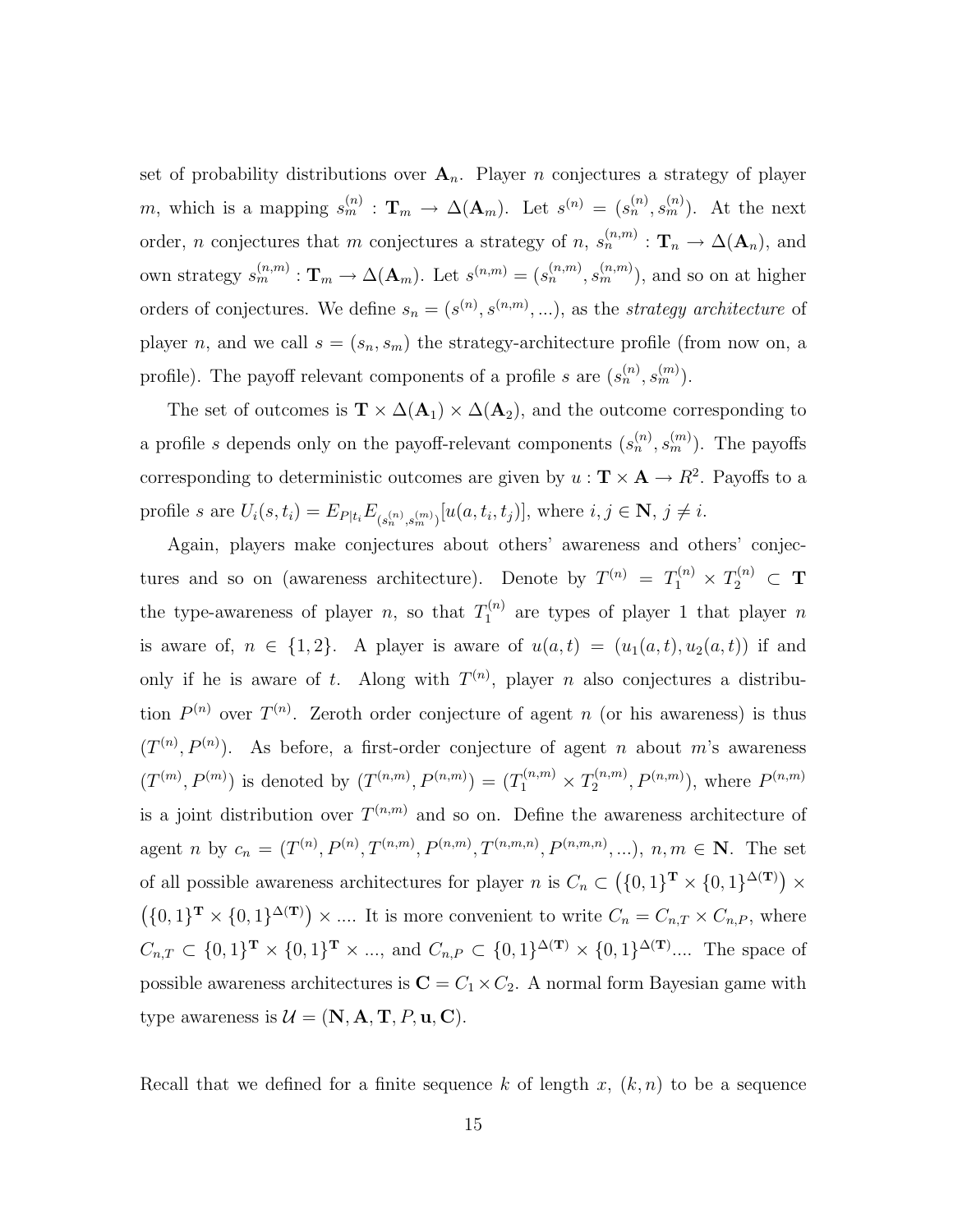of length  $x + 1$ , such that  $(k, n)_i = k_i$  for each  $i \leq x$  and  $(k, n)_{i+1} = n$ . Denote by  $P(t_n)$  the marginal probability of  $t_n$  under the joint distribution P, i.e.,  $P(t_n)$  =  $\sum_{t_m \in \mathbf{T}_m} P(t_n, t_m)$ . Let  $V_n$  be the set of all possible utility payoffs that player n can obtain, given types and actions of both players, i.e.,  $v \in V_n$  iff there exist  $a \in \mathbf{A}$ , and  $t \in \mathbf{T}$  s.t.  $v = u_n(a, t)$ . Denote by  $Pr(a_m | s_m^{(n)}, P^{(n)}, t_n)$  the probability of action  $a_m \in \mathbf{A}_m$ , conditional on  $t_n$ , and given the conjectures  $s_m^{(n)}, P^{(n)}$  (similarly for other orders of conjectures). Finally, denote by  $Pr(a_m, v \mid s_m^{(n)}, P^{(n)}, t_n)$  the joint probability of action  $a_m \in \mathbf{A}_m$  and payoff  $v \in V_n$ , given  $t_n, s_m^{(n)}, P^{(n)}$ , and analogously for higher orders of conjectures.

DEFINITION 3. A type-awareness equilibrium (TAE) is a profile s and awareness architectures  $(c_1, c_2) \in C_1 \times C_2$  such that

- TAE1  $T_l^{(k,m)} \subset T_l^k$ , and if  $k = (n, ..., m)$ , then  $T^{(k,m)} = T^k$ ,  $\forall l \in \mathbb{N}$ , for all  $k \in$  $\mathbf{N}^x, \forall x < \infty, n, m \in \mathbf{N}.$
- TAE2 If  $P(t_n) > 0$  then  $t_n \in T_n^{(n)}$  and  $P^{(n)}(t_n) = P(t_n), \forall t_n \in T_n$ . If  $P^{(k,n)}(t_m) > 0$  then  $t_m \in T_m^{(k,n,m)}$  and  $P^{(k,n,m)}(t_m) = P^{(k,n)}(t_m)$ ,  $\forall t_m \in T_m^{(k,n)}$ ,  $\forall m, n \in \mathbb{N}, \forall k \in \mathbb{N}^x, \forall x < \infty.$

TAE3  $s^{(k,n)}: T^{(k,n)} \to \Delta(\mathbf{A}_n)$  and  $s_m^{(k,n,m)} = s_m^{(k,n)}$ .

TAE4  $Pr(a_m, v \mid s_m^{(k,n)}, P^{(k,n)}, t_n) = Pr(a_m, v \mid s_m^{(m)}, P^{(k)}, t_n), \forall a_m \in \mathbf{A}_m, \forall m, n \in$  $\mathbf{N}, m \neq n, \forall v \in V_n, \forall t_n \in T_n^{(k,n)} \forall k \in \mathbf{N}^x, \forall x \geq 0.$ 

**THE5** 
$$
s_n^{(k,n)} = \arg \max_{\hat{s}_n^{(k,n)} : T_n^{(k,n)} \to \Delta(\mathbf{A}_n)} E_{s_m^{(k,n)}} E_{P^{(k,n)}|t_n} \left[ u(\hat{s}_n^{(k,n)}, s_m^{(k,n)}, t_n, t_m) \right], \forall t_n \in T_n^{(k,n)}, k \in \mathbb{N}^x, \forall x < \infty, n, m \in \mathbb{N}.
$$

TAE1 and TAE2 require consistency of equilibrium awareness architectures. TAE1 requires that a player cannot make conjectures about types that he is not aware of and that he is aware of his own conjectures. TAE2 requires that at each order, a player's conjecture about the distribution over types is consistent with the marginal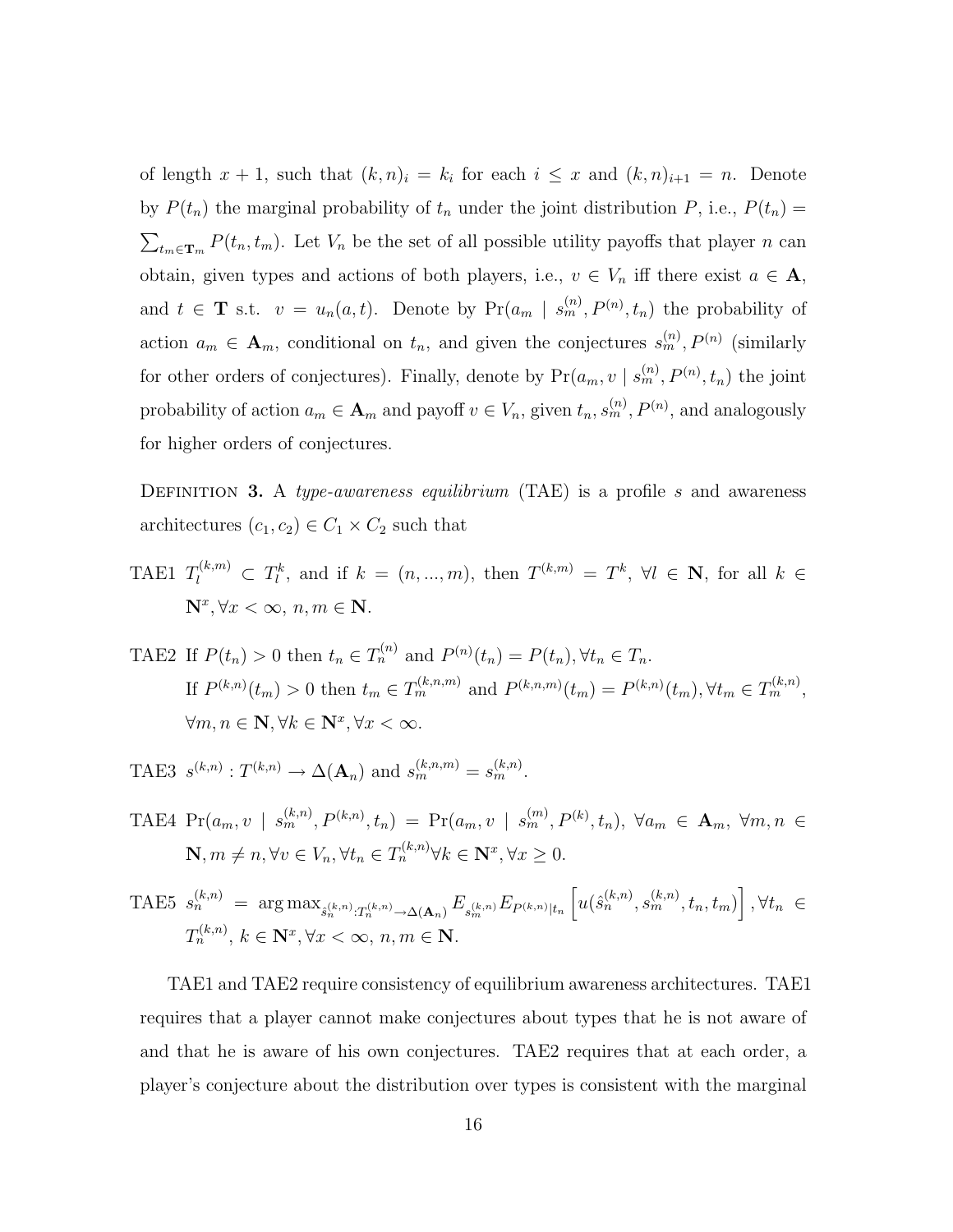distribution over his types under the distributional conjecture at the previous order. In particular, the marginal distribution over own types must be consistent with the true prior. Again, each player is aware of his own conjectures.

TAE3 and TAE4 require consistency of equilibrium strategy architectures. TAE3 requires that the strategy architecture is consistent with conjectures on type spaces, and that players are aware of their own strategies.

TAE4 requires that conditional on his own type, a player's strategy architecture, along with his awareness architecture, are consistent with the joint distribution over the actions of the other player and his own payoffs, at every order. To illustrate, suppose that at zero order, player 1 makes conjecture  $P^{(1)}$ ,  $T^{(1)}$ , and  $s^{(1)}$ . This induces a (conjectured) probability distribution over 2's actions and 1's payoffs, conditional on his type. TAE4 requires that this be consistent with the distribution over 2's actions and 1's payoffs, conditional on 1's type, induced by 2's true strategy, and the true probability distribution over types. Similarly, at the first order, player 1 must conjecture that player 2's observation (induced by  $P^{(1,2)}$ ,  $s^{(1,2)}$ ,  $T^{(1,2)}$ ), equals to what player 1 thought player 2's observation should be (as induced by  $P^{(1)}$ ,  $S^{(1)}$ ,  $T^{(1)}).^8$ 

TAE5 requires that players are best responding to the perceived randomization over the opponent's actions, and that they conjecture (at every order) that players are best replying.

In summary, in a TAE, players may have wrong conjectures about types, probability distribution over types, and the strategies that each is playing, as long as these are empirically consistent, and consistent with optimizing behavior.

How far is this model from the standard Harsanyi's formulation of a Bayesian game? If  $C_n = \{T \times P \times T \times P...\}$ ,  $\forall n \in \mathbb{N}$ , then  $\mathbb{N}, \mathbb{T}, \mathbb{A}, \mathbf{u}, P, C$  is equivalent to the Bayesian game  $N, T, A, u, P$ , and TAE is equivalent to Bayesian equilibrium.

<sup>&</sup>lt;sup>8</sup>As we show below, in a private-value environment, TAE4 is equivalent to requiring that a player correctly conjectures the observed empirical distribution over the other player's actions.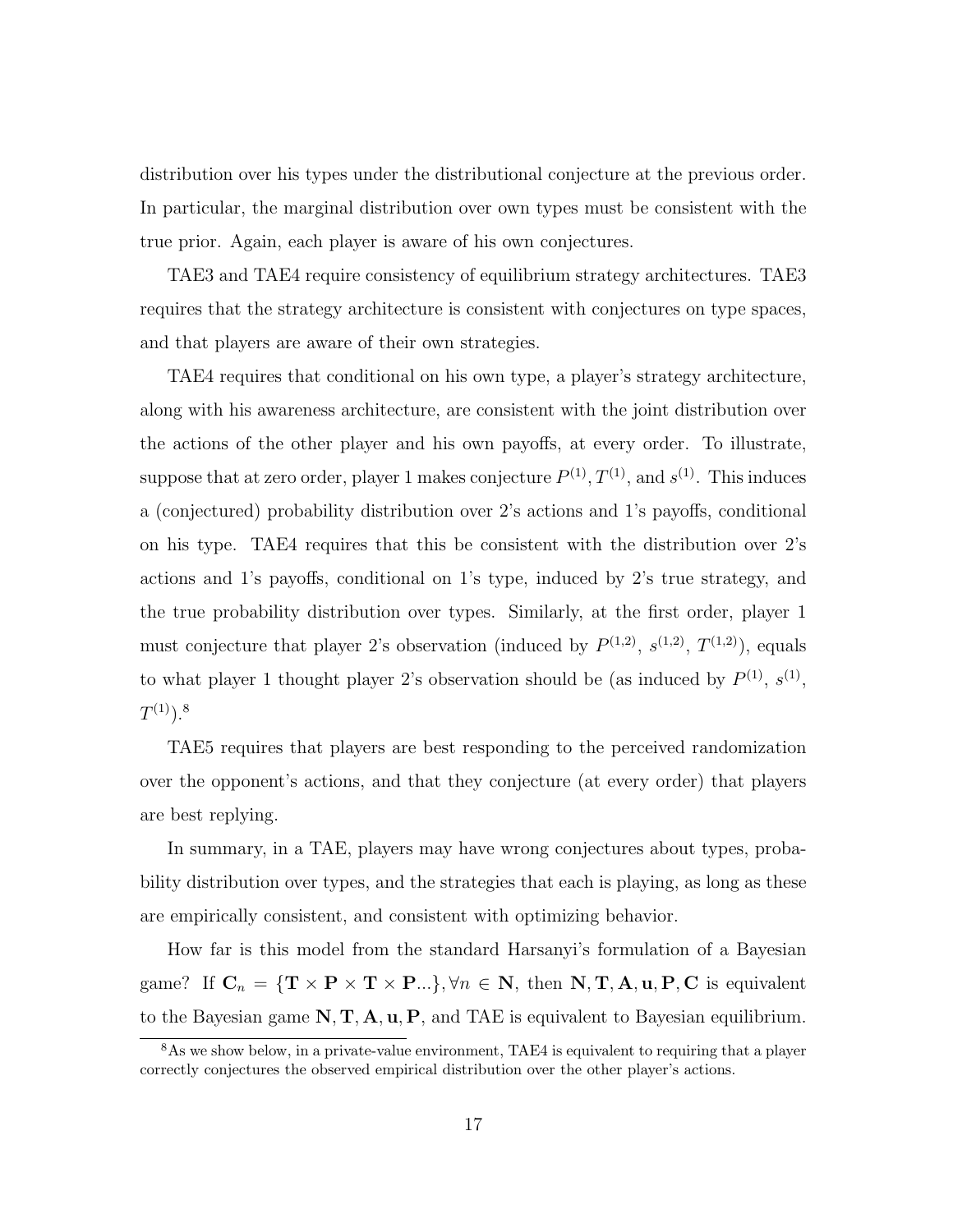Indeed, note that TAE1,TAE2, and TAE3 are then vacuously satisfied, TAE4 is the standard requirement that in equilibrium beliefs are correct, and TAE5 requires that agents play best replies. Our departure from the standard model is the departure from common knowledge of the type space and priors, which is embodied in TAE1- TAE3. We do not change the assumption of players' rationality, which is embodied in TAE4 and TAE5.

We now provide two examples to familiarize the reader with the definition of TAE. In the first example we illustrate how  $C$  affects the set of TAE. It is an example with private values, where an outcome of TAE can always be sustained as a Bayesian equilibrium outcome under the true prior, which we show in the next section.

Example 2. Coordination-anticoordination game. Define a normal-form game by  $\mathbf{N} = \{1, 2\}, A_1 = \{up, down\}, A_2 = \{L, R\}, T_1 = \{+\}, T_2 = \{+, -\}, P(+, +) =$  $\pi, P(+,-) = 1 - \pi, \pi \geq \frac{2}{3}$  $\frac{2}{3}$ , and the payoffs are given by the following two payoff matrices:

| $(t_1 = t_2 = +)$   L   R |                  |                    | $(t_1 = -t_2)$ | L                |  |
|---------------------------|------------------|--------------------|----------------|------------------|--|
| up                        | $1, 1 \mid 0, 0$ |                    | up             | $0, 1 \mid 2, 0$ |  |
| down                      | 0,0              | $\mid 2,2 \rangle$ | down           | $1,0 \mid 0,2$   |  |

In this game, depending on his type, player 2 either wants to coordinate with 1, or he wants to not coordinate.

Player 1's mixed strategy is  $(\sigma, 1-\sigma)$ , where  $\sigma \in [0, 1]$  is the probability of playing up. Player 2's mixed strategy is  $(\sigma_+, 1-\sigma_+, \sigma_-, 1-\sigma_-)$ , where  $\sigma_t$  is the probability of playing L if  $t_2 = t$ . It can be easily verified that Bayesian equilibria of this game are  $(\sigma = 0; \sigma_{+} = 0; \sigma_{-} = 1), (\sigma = 1; \sigma_{+} = 1; \sigma_{-} = 0), (\sigma = \frac{2}{3})$  $\frac{2}{3}$ ;  $\sigma_{+} = \frac{2}{3\pi}$  $\frac{2}{3\pi}$ ;  $\sigma_- = 0$ ).

We now show how C affects TAE, and in particular, what C must include for existence.

First, if C includes the awareness architecture where  $T$  and  $P$  are common knowl-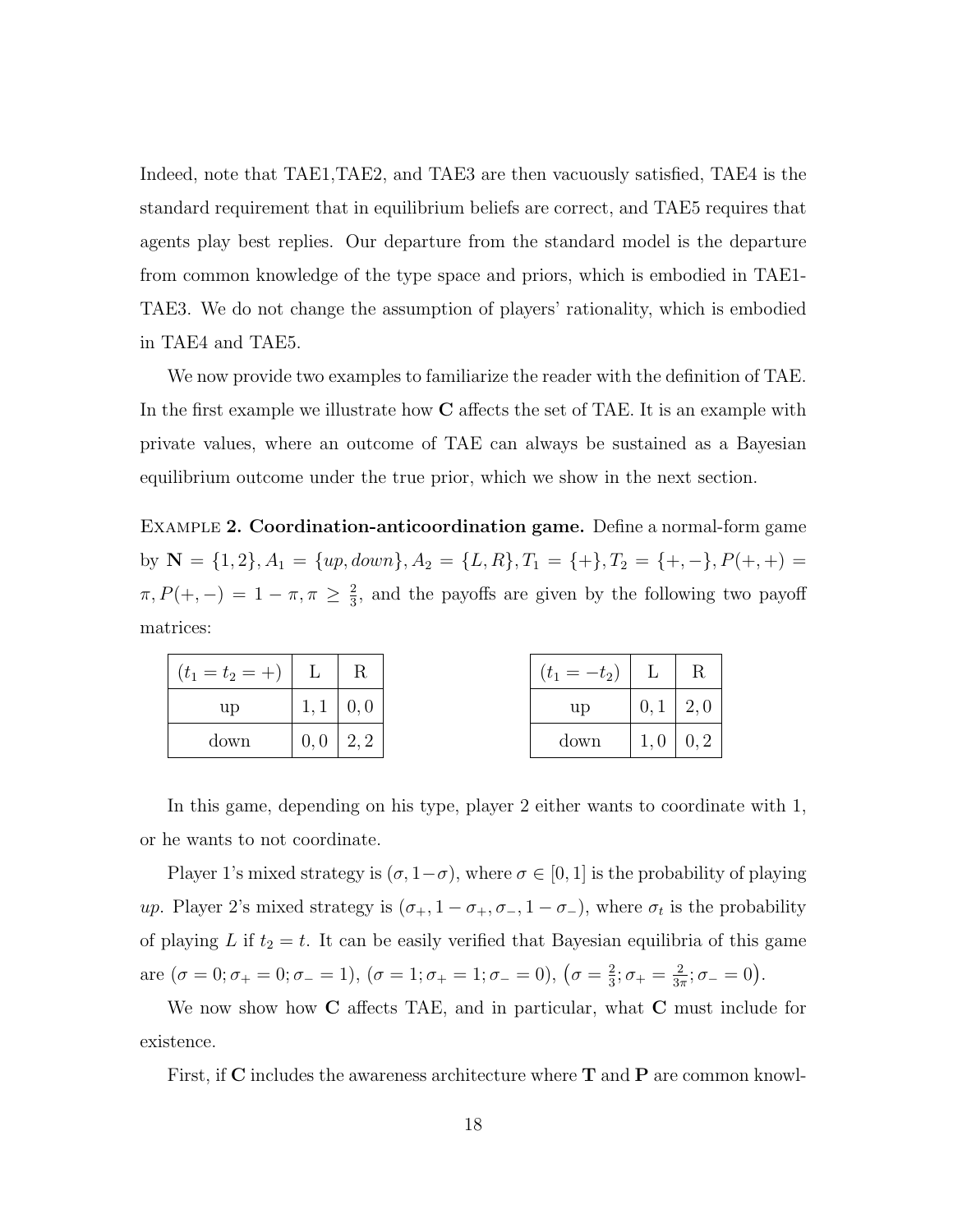edge then all Bayesian equilibrium outcomes are supportable in TAE. Simply take all conjectures at every order to be equal to the true prior over the true type space, and each agent conjecturing the true strategy that the other is playing.

Second, suppose C does not include the awareness architecture where T and P are common knowledge. Then, neither of the two pure-strategy equilibria can be supportable if  $T$  and  $P$  are not common knowledge. For instance, consider the Bayesian equilibrium ( $\sigma = 1; \sigma_+ = 1; \sigma_- = 0$ ). In a TAE, since 1 is playing up, he must be aware of both types of 2, and since for each of his two types, 2 has a distinct best reply, 1 has to correctly conjecture  $P$  as well.

If **C** only includes architectures where  $T_2^{(1)} = \{-\}$  then no TAE exist. Indeed, under such conjecture and 1's randomization of  $up$  with probability  $\frac{2}{3}$ , in 1's view player 2 does not play a best reply by randomizing, so that TAE5 would be violated.

Finally, if C includes architecture where  $T_2^{(1)} = \{+\}$ , and  $P^{(1)}(t_2 = +) = 1$ , then only the outcome of the Bayesian equilibrium  $(\sigma = \frac{2}{3})$  $\frac{2}{3}$ ;  $\sigma_+ = \frac{2}{3\pi}$  $\frac{2}{3\pi}$ ;  $\sigma_- = 0$ ) can be sustained as a TAE outcome. To see that, note that if 2 plays  $(\sigma_+ = \frac{2}{3\sigma})$  $\frac{2}{3\pi}$ ;  $\sigma_- = 0$ ), then 1 observes L with probability  $\pi \frac{2}{3\pi} = \frac{2}{3}$  $\frac{2}{3}$ , and R with probability  $\frac{1}{3}$ . Given this, and  $T_2^{(1)} = \{ + \}, 1$  is indifferent between up and *down*, and playing  $\sigma = \frac{2}{3}$  $\frac{2}{3}$  is a best reply that in 1's view makes 2 indifferent between his actions. In other words,  $s_2^{(1)} = (\frac{2}{3}, \frac{1}{3})$  $\frac{1}{3}$ ), and satisfies TAE5. Similarly, we can construct higher-order conjectures for player 1. In turn, player 2 could either have correct conjectures about player 1's awareness architecture, or he could conjecture that player 1 is fully aware of 2's types. Thus, if C includes only this awareness architecture, a unique TAE exists, and is outcome equivalent to the mixed-strategy Bayesian equilibrium.

The next example is taken from Jackson and Kalai [1996]. In this example we illustrate how an outcome of a TAE, need not be sustainable in a Bayesian equilibrium under the true prior. However, in this example, that outcome will be sustainable in a Bayesian equilibrium under some prior.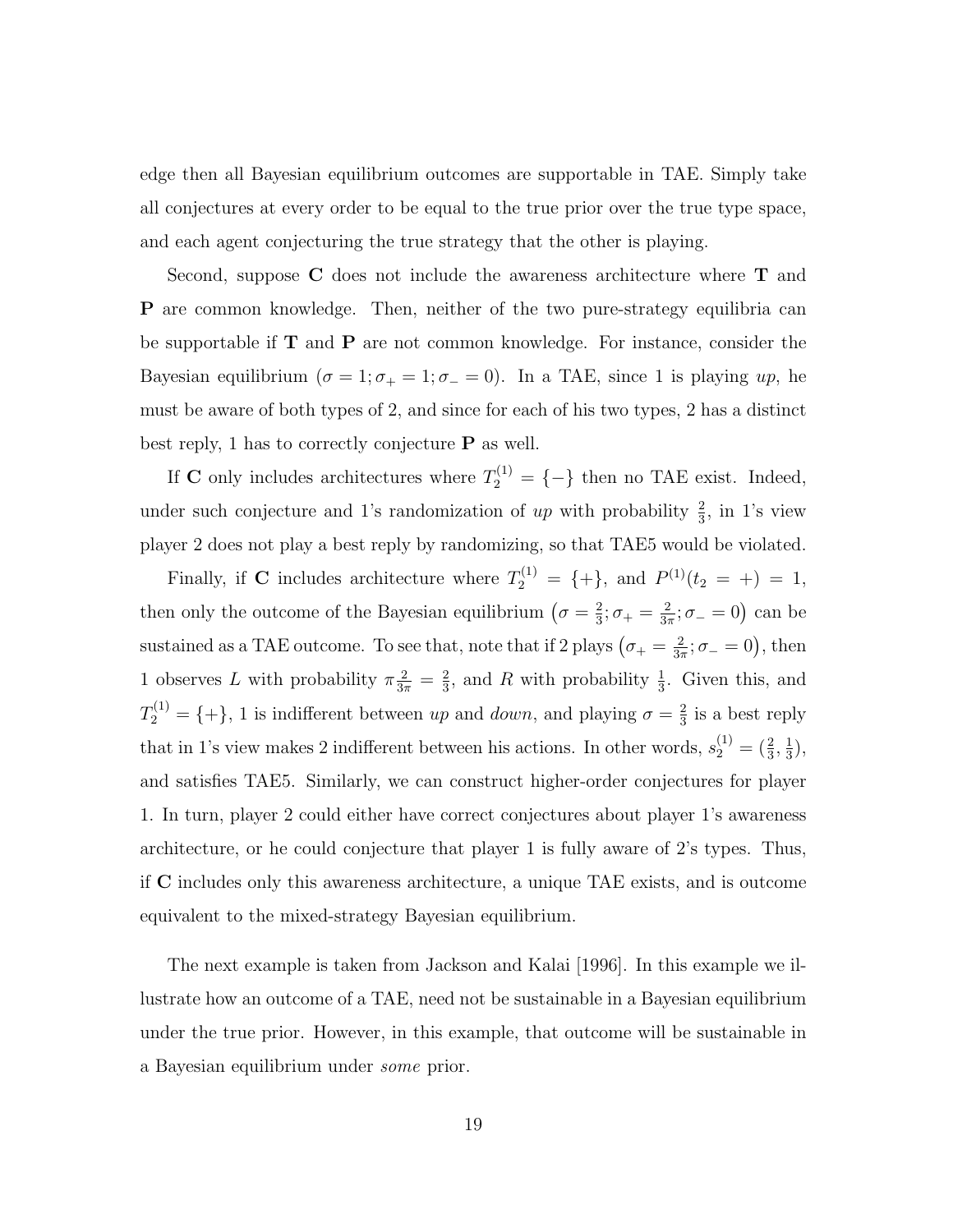Example 3. Affirmative action, Example 5, Jackson and Kalai [1996].

 $\mathbf{N} = \{1, 2\}, A_1 = \{up, down\}, A_2 = \{L\}, T_1 = \{t_1\}, T_2 = \{t_2, t_2'\},$ 

 $P(t_1, t_2) = \frac{1}{4}$ ,  $P(t_1, t_2') = \frac{3}{4}$ , and the payoffs are given by the following two payoff matrices:

| $(t_{1},t_{2})$ |      | $(t_1, t'_2)$ |         |
|-----------------|------|---------------|---------|
| up              |      | up            | $-2, 6$ |
| down            | 0, 0 | down          | 0, 0    |

Let  $T^{(k)} = \mathbf{T}, \forall k, P^{(1)}(t_1, t_2) = P^{(1)}(t_1, t_2) = \frac{1}{2}, P^{(2)} = P$ , and let  $P^{(k)} =$  $P^{(1)}, \forall k \in \mathbb{N}^x, x \geq 2$ . Now let  $s^{(k)} = (down, L)$ . Then  $(c, s)$  thus defined constitutes a TAE, which is easy to check. It is clear that  $(down, L)$  is not a Bayesian equilibrium under P. However,  $(down, L)$  is a Bayesian equilibrium under  $\tilde{P} = P^{(1)}$ .

The general question that we explore is how different is a consistent situation where we do not require common knowledge assumptions from the standard Harsanyi formulation where we do. This difference may be either in terms of behavior or the outcome observed by an outsider.

### 4 TAE and Bayesian equilibrium

We define three notions of equivalence between TAE and Bayesian equilibrium. Let  $(s, c)$  be a TAE of  $(N, A, T, P, u, C)$  and let s<sup>\*</sup> be a Bayesian equilibrium of  $(N, A, T, \tilde{P}, u)$ . We say that  $(s, c)$  and  $s^*$  are *observationally equivalent* if  $Pr(a | s)$  $s_1^{(1)}$  $\binom{11}{1},s_2^{(2)}$  $P_2^{(2)}, P$  = Pr(a | s<sup>\*</sup>,  $\tilde{P}$ ),  $\forall a \in \mathbf{A}$ , that is, if the joint distribution over actions is the same in both equilibria.

We say that  $(s, c)$  and  $s^*$  are *weakly outcome equivalent* if  $Pr(a, v \mid s_1^{(1)})$  $\binom{11}{1},s_2^{(2)}$  $\binom{(2)}{2}, P$  =  $Pr(a, v \mid s^*, \tilde{P}), \forall a \in \mathbf{A}, \forall v \in V_1 \times V_2$ , that is, if the joint distribution over actions and payoffs is the same in both equilibria. Finally, we say that  $(s, c)$  and  $s^*$  are strongly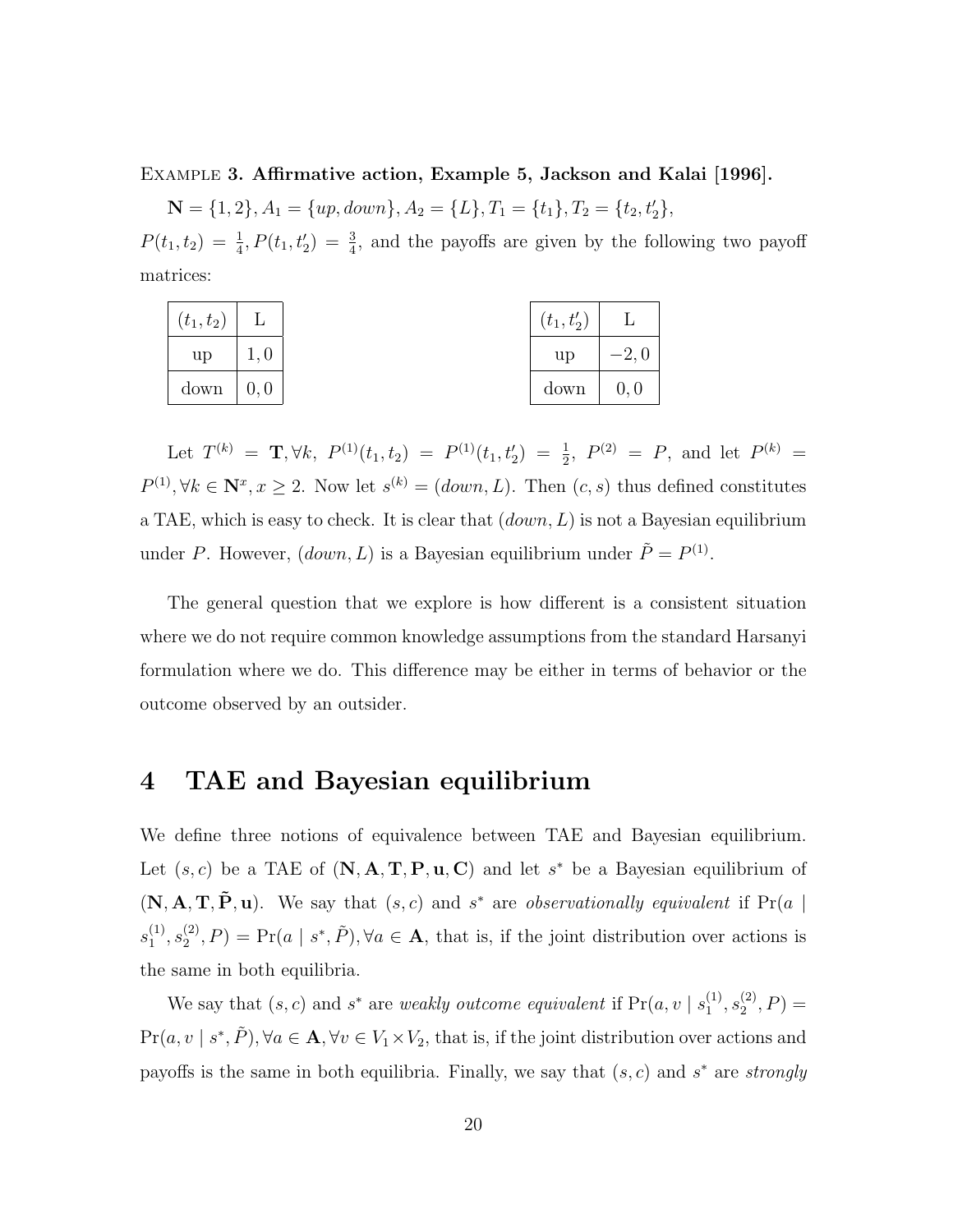*outcome equivalent* if  $Pr(a, v \mid s_1^{(1)})$  $\binom{11}{1},s_2^{(2)}$  $\mathcal{L}_2^{(2)}, P$  = Pr(a, v | s<sup>\*</sup>,  $\tilde{P}$ ),  $\forall a \in \mathbf{A}, \forall v \in V_1 \times V_2$ , and  $\tilde{P} = P$ .

Observational equivalence describes a situation where an outside observer knows the payoff structure and asks whether it is possible to justify observed behavior as Bayesian equilibrium behavior under some prior. Under weak outcome equivalence, the observer also knows the equilibrium payoffs that were attained by players. Under strong outcome equivalence, the observer knows the true distribution over the states of the world. Note that strong outcome equivalence implies weak outcome equivalence, which implies observational equivalence but the implications do not go in the other direction.

In order to obtain strong outcome equivalence, it is sufficient that a player can compute a best reply just by observing the distribution over own payoffs and opponent's actions. We first show that in two commonly used classes of environments this is the case. We say that a game is a private-value game if  $u_n(a, t_n, t_m)$  =  $u_n(a, t_n, t'_m), \forall t_m, t'_m \in T_m, \forall t_n \in T_n, \forall a \in \mathbf{A}$ . We say that a game is a strict common value game if  $u_n(a, t_n, t_m) \neq u_n(a, t_n, t'_m), \forall t_m, t'_m \in T_m, \forall t_n \in T_n, \forall a \in \mathbf{A}$ .

PROPOSITION 3. Let  $(N, A, T, P, u, C)$  be a type-awareness game. If it is either a private-value game or a strict common-value game then all its TAE are strongly outcome equivalent to Bayesian equilibria of  $(N, A, T, P, u)$ .

*Proof.* Take private values, and let  $(s, c)$  be a TAE. By TAE5,  $s_1^{(1)}$  $_1^{(1)}$  is a best reply to  $s_2^{(1)}$  under the distribution  $P^{(1)}$ . TAE4 implies that

$$
\Pr(a_2 \mid t_1, s_2^{(1)}, P^{(1)}) = \Pr(a_2 \mid t_1, s_2^{(2)}, P), \forall t_1 \in T_1, \forall a_2 \in A_2.
$$

By private values,  $u_1(a, t_1, t_2) = u_1(a, t_1), \forall (t_1, t_2) \in T, \forall a \in A$ . Using these two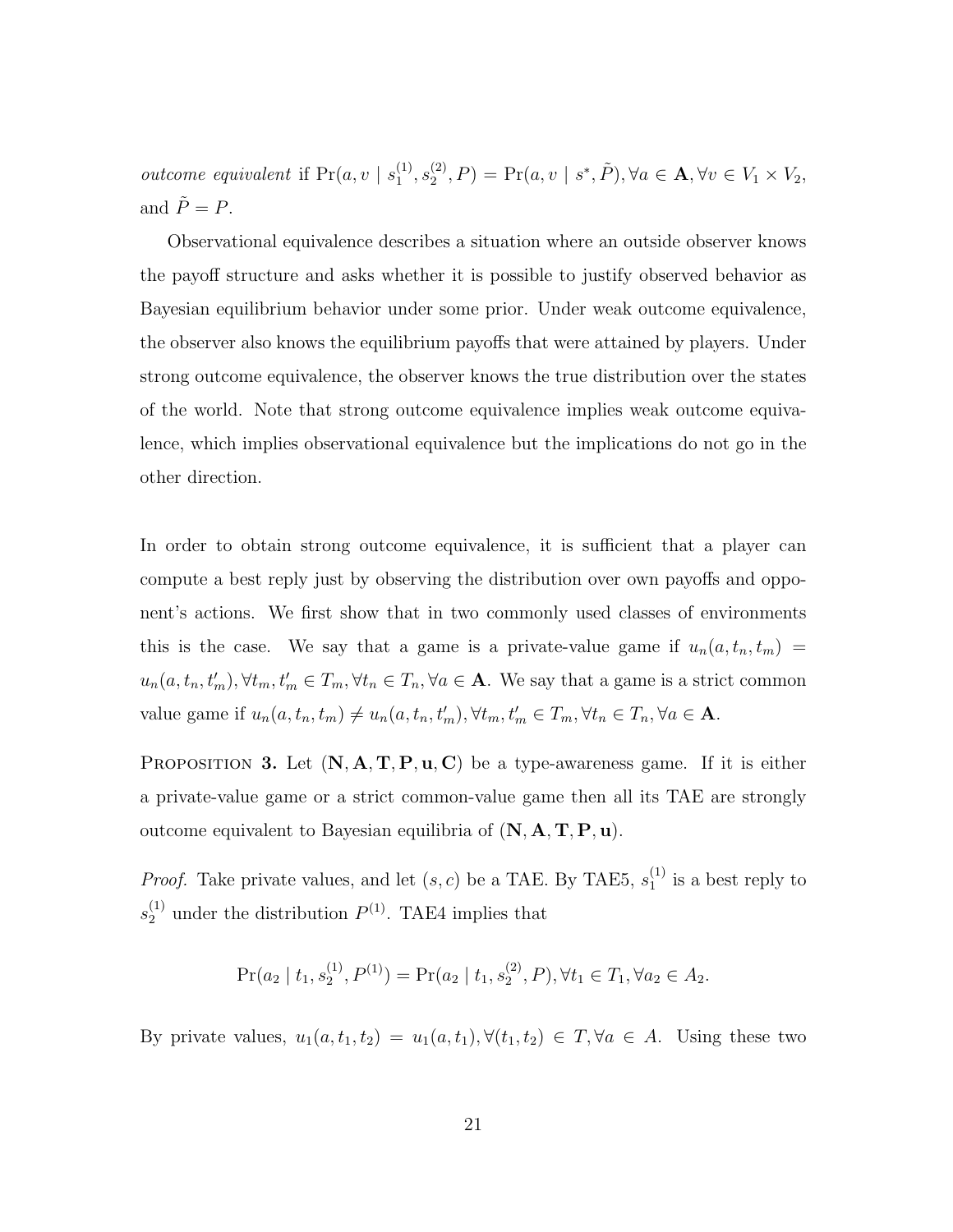observations, we have that

$$
E_{s_2^{(1)},P^{(1)}}u_1(a,t_1,t_2) = E_{s_2^{(2)},P}u_1(a,t_1), \forall a_1 \in A_1.
$$

Thus,  $(s_1^{(1)}$  $\binom{11}{1},s_2^{(2)}$  $2^{(2)}$ ) is a Bayesian equilibrium of  $(N, A, T, P, u)$ , which implies strong outcome equivalence.

Now consider strict common values. Take a  $v_1 \in V_1$  (recall that  $V_1$  is the set of utility payoffs for player 1), then  $\exists a \in \mathbf{A}, (t_1, t_2) \in \mathbf{T}$ , s.t.  $v_1 = u_1(a, t_1, t_2)$  and by strict common values  $u_1(a, t_1, t_2') \neq v_1, \forall t_2' \neq t_2$ . Using this, we have that

$$
Pr(v_1, a_2 | t_1, s_2^{(1)}, P^{(1)}) = Pr(t_2, a_2 | t_1, s_2^{(1)}, P^{(1)}),
$$
\n(1)

so that

$$
Pr(t_2 | t_1, P^{(1)}) = \sum_{a_2 \in A_2} Pr(t_2, a_2 | t_1, s_2^{(1)}, P^{(1)}).
$$

Similarly,

$$
Pr(t_2 | t_1, P) = \sum_{a_2 \in A_2} Pr(t_2, a_2 | t_1, s_2^{(2)}, P).
$$

By TAE4 and  $(1)$ ,

$$
\Pr(t_2, a_2 \mid t_1, s_2^{(1)}, P^{(1)}) = \Pr(t_2, a_2 \mid t_1, s_2^{(2)}, P), \forall t_2 \in T_2, \forall a_2 \in A_2,
$$

which implies that  $Pr(t_2 | t_1, P^{(1)}) = Pr(t_2 | t_1, P)$ , i.e., 1 must correctly conjecture the type distribution, and similarly at higher orders. Thus,  $(s_1^{(1)})$  $\binom{(1)}{1}, s_{(2)}^{(2)}$  is a Bayesian equilibrium.  $\Box$ 

Strict common values and private values provide a large class of economically interesting environments. To name just a few examples, public goods, market situations such as auctions and double auctions, many standard examples of oligopolistic competition, adverse selection models, and so on. Proposition 3 shows that in these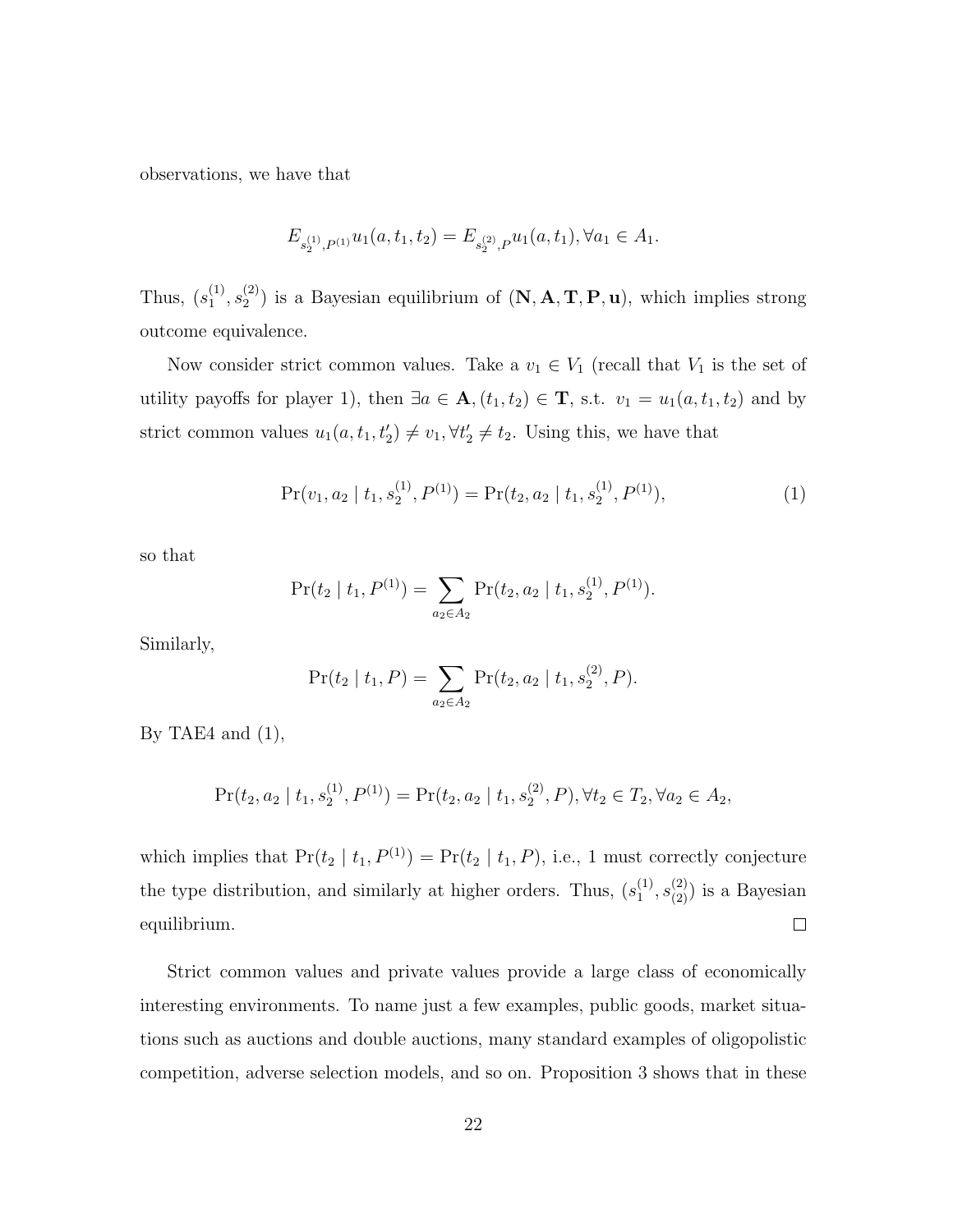environments, departing from the common knowledge requirements over the prior and type space does not alter the equilibrium predictions.

While strong outcome equivalence obtains in both of these environments, there is a difference. Namely, in the case of strict common values, in a TAE, the true prior needs to be common knowledge (modulo types with zero probabilities, of which the players do not need to be aware), and a TAE exists if and only if C includes such architecture. As shown in Example 2, in the case of private values the true prior need not be common knowledge. In the appendix A we provide two additional propositions for private-values. Proposition 5 provides conditions for existence of TAE, and Proposition 6 provides conditions under which in a TAE, players need to conjecture the true prior at every order.

Example 3 shows that strong outcome equivalence doesn't always obtain. We now provide a simple condition on the payoff structure of the game, under which strong outcome equivalence doesn't obtain.

PROPOSITION 4. Suppose that for  $m, n \in \mathbb{N}, m \neq n$ , there exist  $t_m \in T_m$ ,  $t_n, t'_n \in$  $T_n, a \in \mathbf{A}$  s.t. the following conditions hold:

- 1.  $a_m \in \arg \max_{a'_m \in A_m} u_m(a_n, a'_m, t_n, t_m)$  and  $a_m \notin \arg \max_{a'_m \in A_m} u_m(a_n, a'_m, t'_n, t_m)$ ,
- 2.  $a_n \in \arg \max_{a'_n \in A_n} u_n(a'_n, a_m, t_n, t_m) \cap \arg \max_{a'_n \in A_n} u_n(a'_n, a_m, t'_n, t_m)$ ,
- 3.  $u_m(a, t_n, t_m) = u_m(a, t'_n, t_m).$

Then, under unrestricted C, there exists a  $P$ , and a TAE of  $(N, A, T, P, u, C)$ , which is not strongly outcome equivalent to any Bayesian equilibrium of  $(N, A, T, P, u)$ .

*Proof.* Assume wlog that  $n = 1, m = 2$ , and let P be such that  $P(t_1, t_2) + P(t'_1, t_2) = 1$ and  $P(t_1, t_2)u_2(a_1, a_2, t_1, t_2) + P(t'_1, t_2)u_2(a_1, a_2, t'_1, t_2) < P(t_1, t_2)u_2(a_1, a'_2, t_1, t_2) +$  $P(t_1', t_2)u_2(a_1, a_2', t_1', t_2)$  (condition 1 implies that  $A_2$  has at least two elements, and that it is possible to find such an  $a'_2$ ).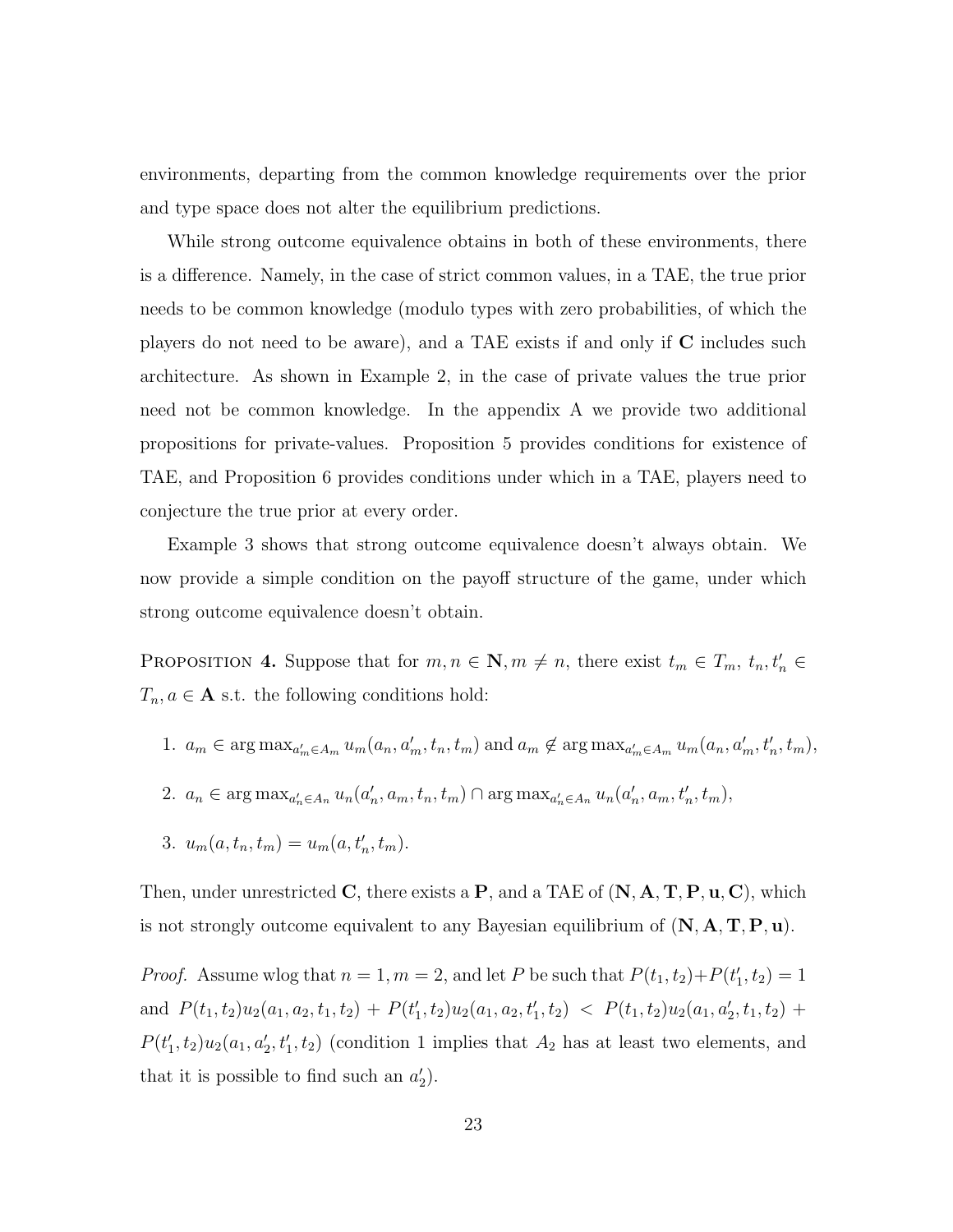Let  $\tilde{P}$  be such that  $\tilde{P}(t_1, t_2) + \tilde{P}(t'_1, t_2) = 1$  and

$$
\tilde{P}(t_1, t_2)u_2(a_1, a_2, t_1, t_2) + \tilde{P}(t'_1, t_2)u_2(a_1, a_2, t'_1, t_2)
$$
\n
$$
\geq \tilde{P}(t_1, t_2)u_2(a_1, a'_2, t_1, t_2) + \tilde{P}(t'_1, t_2)u_2(a_1, a'_2, t'_1, t_2), \forall a'_2 \in A_2, a'_2 \neq a_2.
$$

Now set  $T^{(k)} = \{(t_1, t_2), (t'_1, t_2)\}, P^{(1)} = P, P^{(k)} = \tilde{P}, \forall k \neq (1), s_1^{(k)} = a_1, s_2^{(k)} =$  $a_1, \forall k$ . It is immediate to verify that  $(s, c)$  is a TAE, and by construction,  $(s_1^{(1)})$  $\binom{11}{1},s_2^{(2)}$  $\binom{2}{2}$ is not a Bayesian equilibrium under  $P$ , implying that strong outcome equivalence doesn't hold.  $\Box$ 

The conditions in the above proposition build on the intuitions from Example 3. Condition 1 says that should exist two types of player  $n$ , such that for each of these player m has a different best reply. Condition 2 and 3 state that in order for m to not be able to discern the relative likelihoods of these two types,  $n$  must play the same action for both, and  $m$  must obtain the same payoffs. It easy to verify that in Example 3, these conditions are satisfied by taking  $n = 2, m = 1$ .

Still, in Example 3 one can easily verify that weak outcome equivalence obtains, and one might be tempted to believe that this is always the case. In the rest of this section we provide an example where we show that even observational equivalence doesn't always hold. That is, there exist games with TAE, which are not supportable as Bayesian equilibria under any prior. In such a game, an outside observer might observe a joint distribution over players' actions which could not be justified as a Bayesian equilibrium of that game under any prior. Given players' rationality, in such a case, the hypothesis of unawareness can be verified.

#### 4.1 Failure of observational equivalence

The example is constructed on two principles. First, it satisfies the three conditions of Proposition 4 for both players. This allows to sustain an outcome in a TAE, in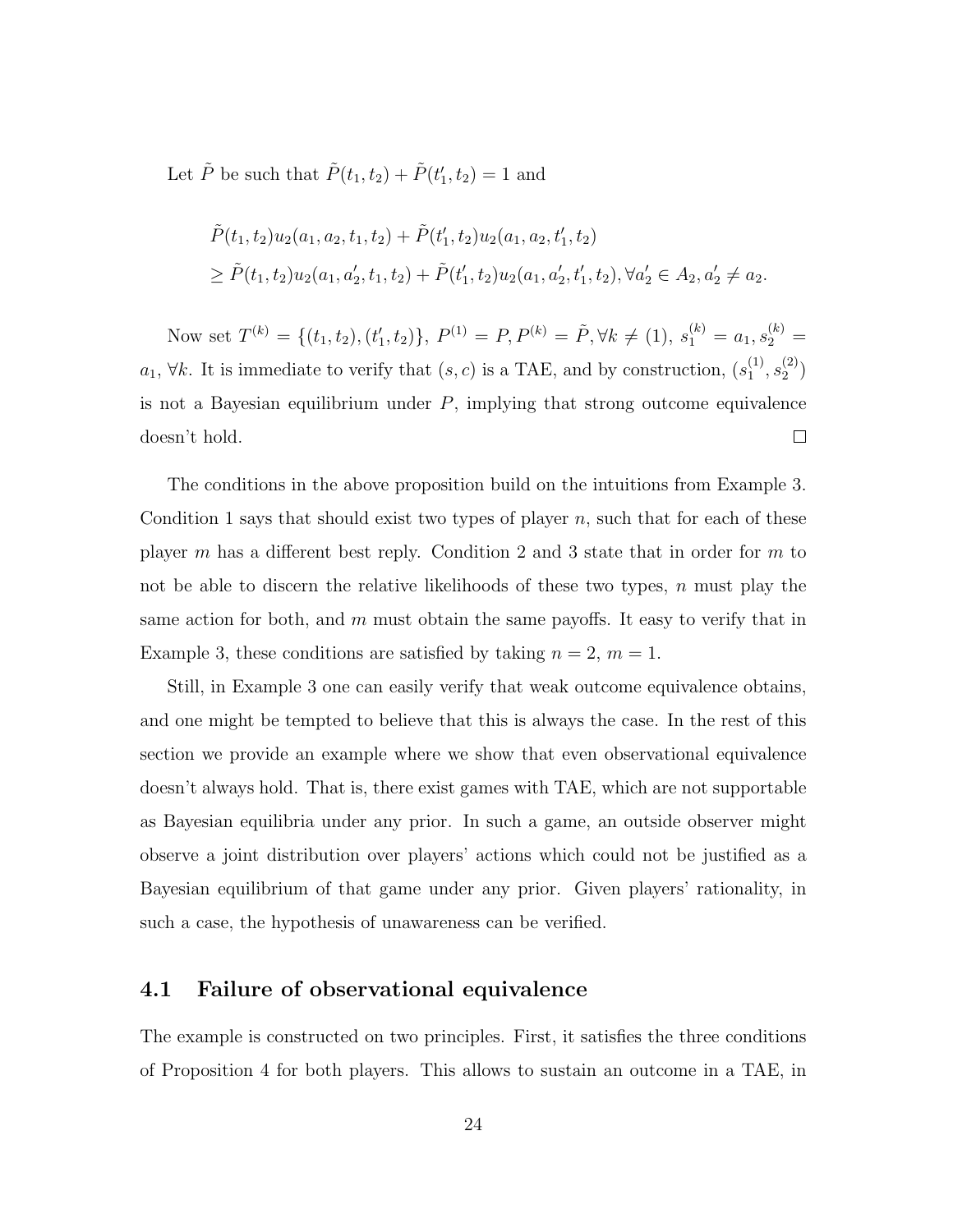which each player is unable to discern relative likelihoods of two draws of types, call them  $(t_1, t_2)$ ,  $(t_1, t_2)$  for player 1, and  $(t_1, t_2)$ ,  $(t_1', t_2)$  for player 2. The second principle is to construct payoffs in such a way that this TAE outcome cannot be sustained as a Bayesian equilibrium under any prior. Payoffs have to be such that player 1 must conjecture that  $(t_1, t_2)$  is sufficiently unlikely relative to  $(t_1, t_2)$ , while 2 must conjecture that  $(t_1, t_2)$  is sufficiently likely, relative to  $(t'_1, t_2)$ .

EXAMPLE 4. Let each player have two types,  $T_n = \{t_n, t'_n\}$ , and two actions, and let the payoff structure for each draw of types be specified as follows.

| $(t_1, t_2)$  | L       | R       |     |  |
|---------------|---------|---------|-----|--|
| u             | 0, 6    | 0,0     |     |  |
| $_{\rm d}$    | 0, 0    | $-10,0$ |     |  |
|               |         |         |     |  |
| $(t'_1, t_2)$ | L       |         | R   |  |
| u             | $0, -1$ |         | 1,0 |  |
| d             | 0,0     |         | 3,0 |  |

| $(t_{1}, t'_{2})$ |      | R    |
|-------------------|------|------|
| u                 | 0, 0 | 0, 1 |
| d                 | 0, 0 | 4,0  |

| $(t'_1, t'_2)$ | L     | R.      |
|----------------|-------|---------|
| u              | 0, 30 | 2,0     |
| d              | 0, 0  | $-50,0$ |

Let the true prior distribution  $P$  be given by the following.

|         | $t_{\rm 2}$                                | $\mathbb{Z}_2$                             |
|---------|--------------------------------------------|--------------------------------------------|
| $t_{1}$ | $\overline{\mathbf{3}}$<br>$\overline{10}$ | $\overline{\mathbf{3}}$<br>$\overline{10}$ |
|         | $\frac{3}{10}$                             | 10                                         |

Now we will construct a TAE in which each type of player 1 plays  $u$ , and each type of player 2 plays R. Let's denote this strategy profile by  $s^* = (s_1^{(1)})$  $\binom{11}{1}, s_2^{(2)}$  $2^{(2)}$ ). Then we will show that there does not exist a common prior  $\tilde{P}$  under which this strategy profile would be a Bayesian equilibrium.

We start by considering the conditions on  $P^{(1)}$  and  $P^{(2)}$  that need to be satisfied to sustain  $s^*$  in a TAE. First, note that by TAE4, in order to sustain  $s^*$ , it has to be that  $s^{(k)} = s^*$ , for all  $k \in N^x, x > 0$ .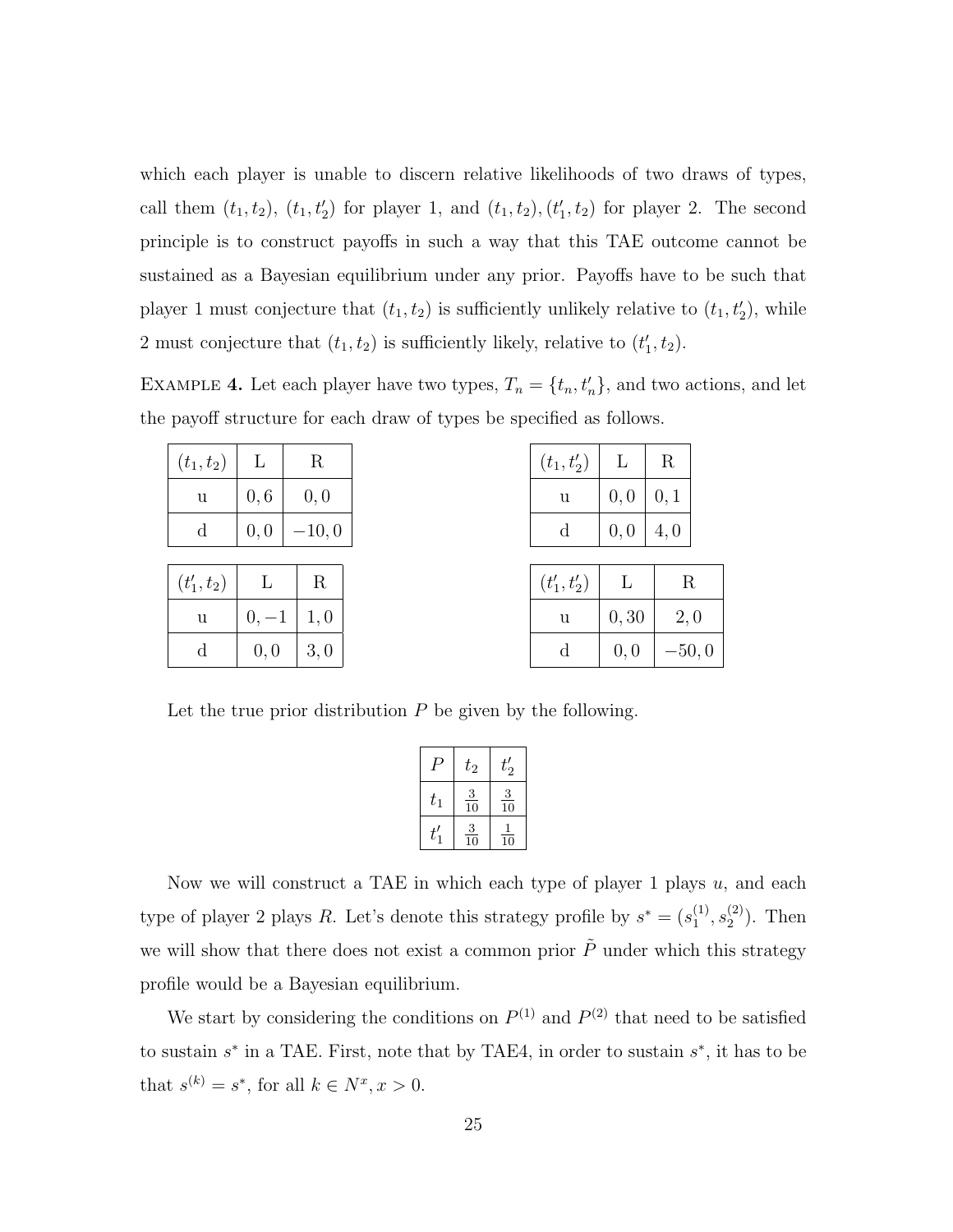Notice that when player 2 plays  $R$ , and player 1 is of type  $t_1'$ , player 1 must by TAE4 correctly conjecture the conditional distribution on player 2's types, i.e.,  $P^{(1)}|_{t_1'}(x) = P|_{t_1'}(x), x \in \{t_2, t_2'\}.$  This is so because player 1 obtains different payoffs for different types of player 2. Similarly, player 2 must correctly conjecture the conditional distribution on player 1's types when he is type  $t_2'$ .

By TAE5, in order for  $t_1$  to play u when 2 plays R,  $P^{(1)}$  must satisfy the following.

$$
-10P^{(1)}(t_1, t_2) + 4P^{(1)}(t_1, t_2') \le 0,
$$
\n<sup>(2)</sup>

Similarly, for  $t_2$  to play R when 1 plays u,  $P^{(2)}$  must satisfy

$$
6P^{(2)}(t_1, t_2) - 1P^{(2)}(t'_1, t_2) \le 0.
$$
\n(3)

Also, by TAE2,  $P^{(1)}(x,t_2) + P^{(1)}(x,t_2') = P(x,t_2) + P(x,t_2'), x \in \{t_1, t_1'\}$  and  $P^{(2)}(t_1,x) + P^{(2)}(t'_1,x) = P(t_1,x) + P(t'_1,x), x \in \{t_2, t'_2\}.$  All these conditions are satisfied by the following  $P^{(1)}$ ,  $P^{(2)}$ .

| $P^{(1)}$ | $t_2$                    | $^{i}2$         | $D^{(2)}$ | $t_{\rm 2}$    | $^{i}2$        |
|-----------|--------------------------|-----------------|-----------|----------------|----------------|
|           | $\Omega$<br>$rac{2}{10}$ | $\frac{4}{10}$  | $t_{1}$   |                | $\frac{3}{10}$ |
|           | $\Omega$<br>$rac{5}{10}$ | $\overline{10}$ |           | $\frac{6}{10}$ | $\frac{1}{10}$ |

Now define the higher order conjectures on P inductively as follows. For  $k \in$  $N^x, x \geq 0$ , given  $P^{(k,1)}$ , define  $P^{(k,1,2)}$  such that  $P^{(k,1,2)}(t_1,t_2) + P^{(k,1,2)}(t_1',t_2) =$  $P^{(k,1)}(t_1,t_2) + P^{(k,1)}(t_1',t_2)$ , and such that (3) is satisfied, and set  $P^{(k,1,2)}(t_1,t_2') =$  $P^{(k,1)}(t_1, t_2'), P^{(k,1,2)}(t_1', t_2') = P^{(k,1)}(t_1', t_2').$  In this way,  $s_2^{(k,1)}$  $_2^{(k,1)}$  and  $P^{(k,1,2)}$  satisfy TAE5, and by construction TAE2 is satisfied by  $P^{(k,1,2)}$ . Analogously, given  $P^{(k,2)}$ , construct  $P^{(k,2,1)}$ , such that condition (3) holds (implying that TAE5 holds for  $s_1^{(k,2)}$  $1^{(k,2)}$  and  $P^{(k,2,1)}$  and TAE2 holds. Such construction is possible, and setting  $c_n = (T, P^{(n)}, T, P^{(n,m)}, \ldots), s^{(k)} = s^*, \forall k \in N^x, x > 0, (s, c)$  is a TAE.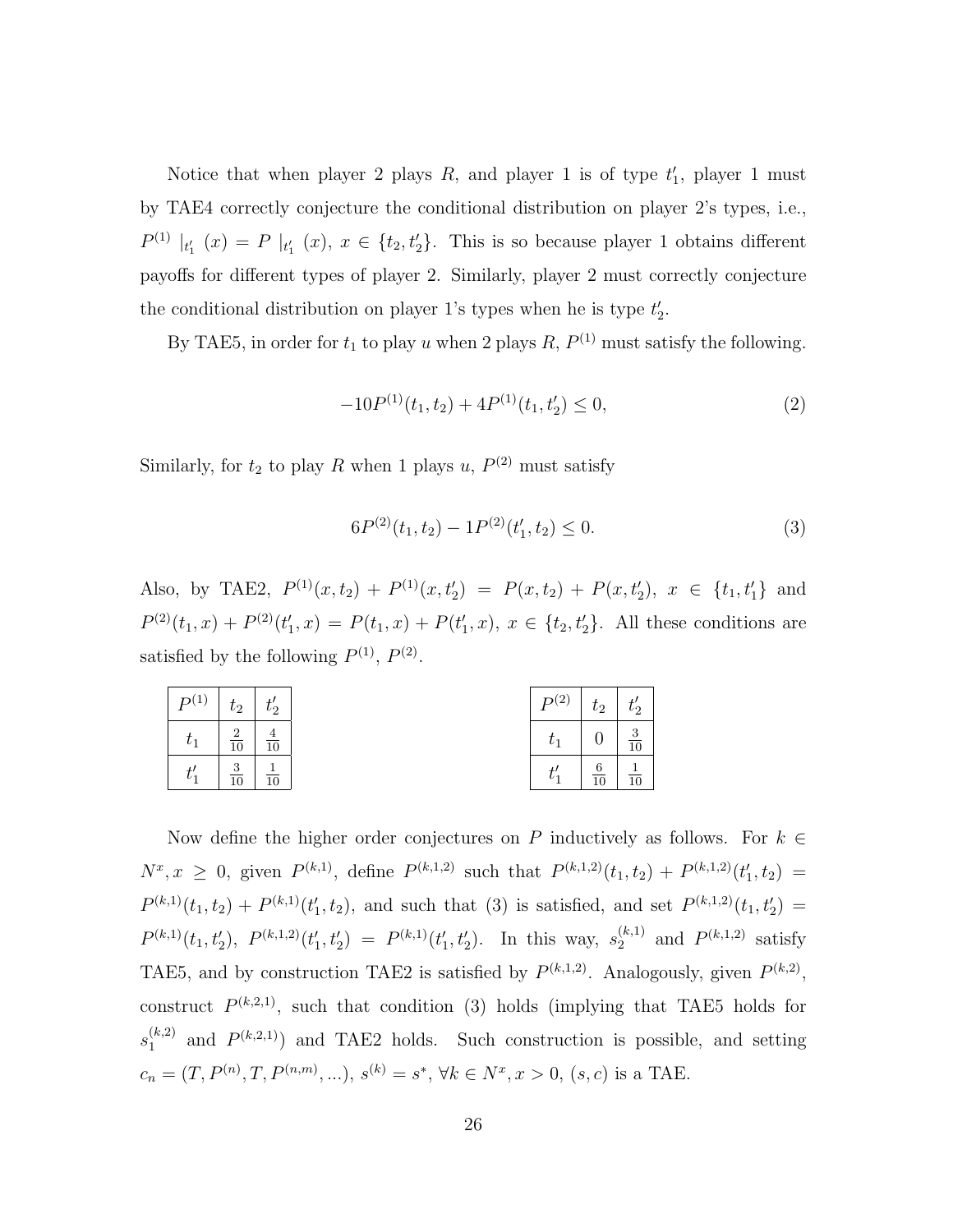Now we show that there does not exist a common prior  $\tilde{P}$ , such that in the game  $(N, A, u, T, \tilde{P}), s^*$  is a BE.

We first show that for no  $\tilde{P}$  that puts mass 1 on a single type of one player  $s^*$ is a BE. We have to consider 10 different cases. The 4 cases where  $\tilde{P}$  puts mass 1 on a single draw of types are trivial to check, and the other 6 cases are also simple. To illustrate the logic take for example a  $\tilde{P}$  that puts mass 1 on  $\{(t_1, t_2), (t'_1, t_2)\}$ . If player 1 is type  $t'_1$  and player 2 plays R, one would play d.

For every  $\tilde{P}$  that puts 0 probability on exactly one draw of types, it is also easy to check in the same way that  $s^*$  is not supportable in a BE. The last case is when  $\tilde{P}$  puts positive probability on all draws. Denote  $p_1 = \tilde{P}(t_1, t_2)$ ,  $p_2 = \tilde{P}(t_1, t_2)$ ,  $p_3 = \tilde{P}(t'_1, t_2), p_4 = \tilde{P}(t'_1, t'_2),$  and write the incentive constraints,

$$
0 \ge 4p_2 - 10p_1,\tag{4}
$$

$$
0 \ge 2p_3 - 52p_4,\tag{5}
$$

$$
0 \ge 6p_1 - p_3,\tag{6}
$$

$$
0 \ge 30p_4 - p_2. \tag{7}
$$

Add (5) and  $4\times$  (7), add (6) and  $2\times$  (7), and add  $5\times$  the first resulting inequality to  $6\times$  the second one, to obtain  $0 \geq 460p_4$ , which is a contradiction.

Before concluding we remark that in the TAE from Example 4 each player conjectures that the other player holds a different conjecture about the probability over some types, at every order. Since both verify the distribution of actions in equilibrium, this is common knowledge, and therefore players agree to disagree. A subtle point here is that this is a consequence of the fact that in this TAE, there is no common prior that would support it as a Bayesian equilibrium.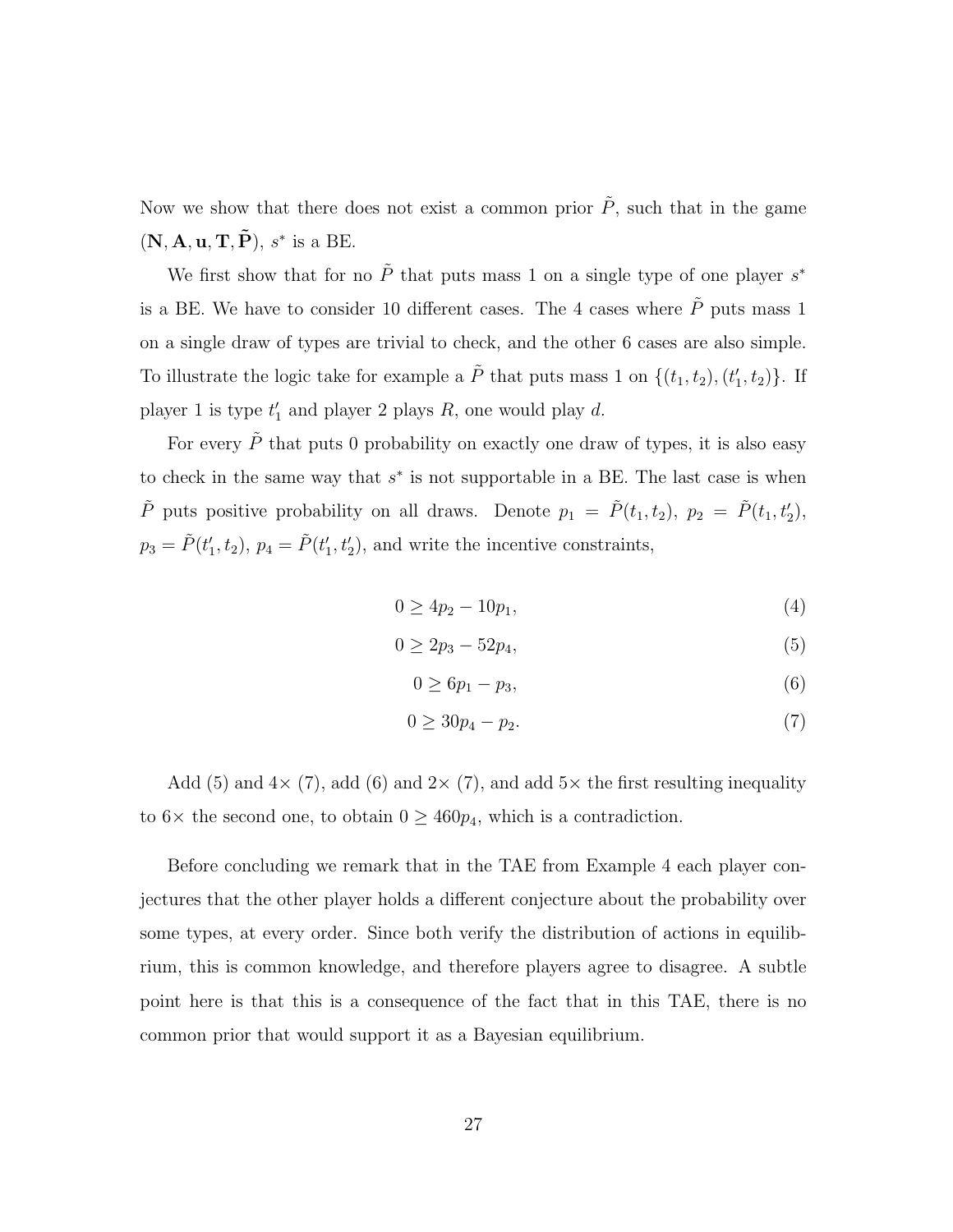### 5 Discussion

We discuss some relations between the material we presented so far, and some possible extensions. First, in the model of type awareness we allow for conjectures over types and probability distributions over these. One may wonder whether a model where the type space is common knowledge and conjectures are only over the distributions over types is rich enough. In principle, this is not the case, but as the following remark illustrates, it is the case in equilibrium.

REMARK 1. Consider two type awareness games,  $(N, A, T, u, P, C)$ , where C is unrestricted, and  $(N, \mathbf{A}, \mathbf{T}, \mathbf{u}, \mathbf{P}, \bar{\mathbf{C}})$ , where  $\bar{C}_{n,T} = {\mathbf{T}} \times {\mathbf{T}} \times ...$ , and  $\bar{C}_{n,P} = {\mathbf{T}}$  $\{0,1\}^{\Delta(\mathbf{T})}\times\{0,1\}^{\Delta(\mathbf{T})}\dots$  for both *n*. In other words, **T** is common knowledge in  $(N, A, T, u, P, \overline{C})$ . Then the set of TAE of  $(N, A, T, u, P, C)$  is equal to the set of TAE of  $(N, A, T, u, P, \overline{C})$ .

*Proof.* Whenever a player is not aware of some type, this is in equilibrium equivalent to putting probability 0 on that type. This shows that  $\{TAE \text{ of } (\mathbf{N}, \mathbf{A}, \mathbf{T}, \mathbf{u}, \mathbf{P}, \mathbf{C})\} \subset$  $\{TAE \text{ of } (\mathbf{N}, \mathbf{A}, \mathbf{T}, \mathbf{u}, \mathbf{P}, \mathbf{C})\}.$  The other inclusion is trivial.  $\Box$ 

We also remark that if in a TAE a player puts probability 0 to some type at every order, this is equivalent to him being unaware of that type.

Second, we presented two models of awareness equilibrium. In the first one, awareness is about the action sets, in the second one, the action sets are common knowledge, and awareness is about the type space. The richness of the latter framework suggests that we could model action awareness equilibria of a given complete information game, as type-awareness equilibria of some carefully constructed game with incomplete information. It may be possible to construct the appropriate game using the intuitions from Example 4. The difficulty is to construct a game with incomplete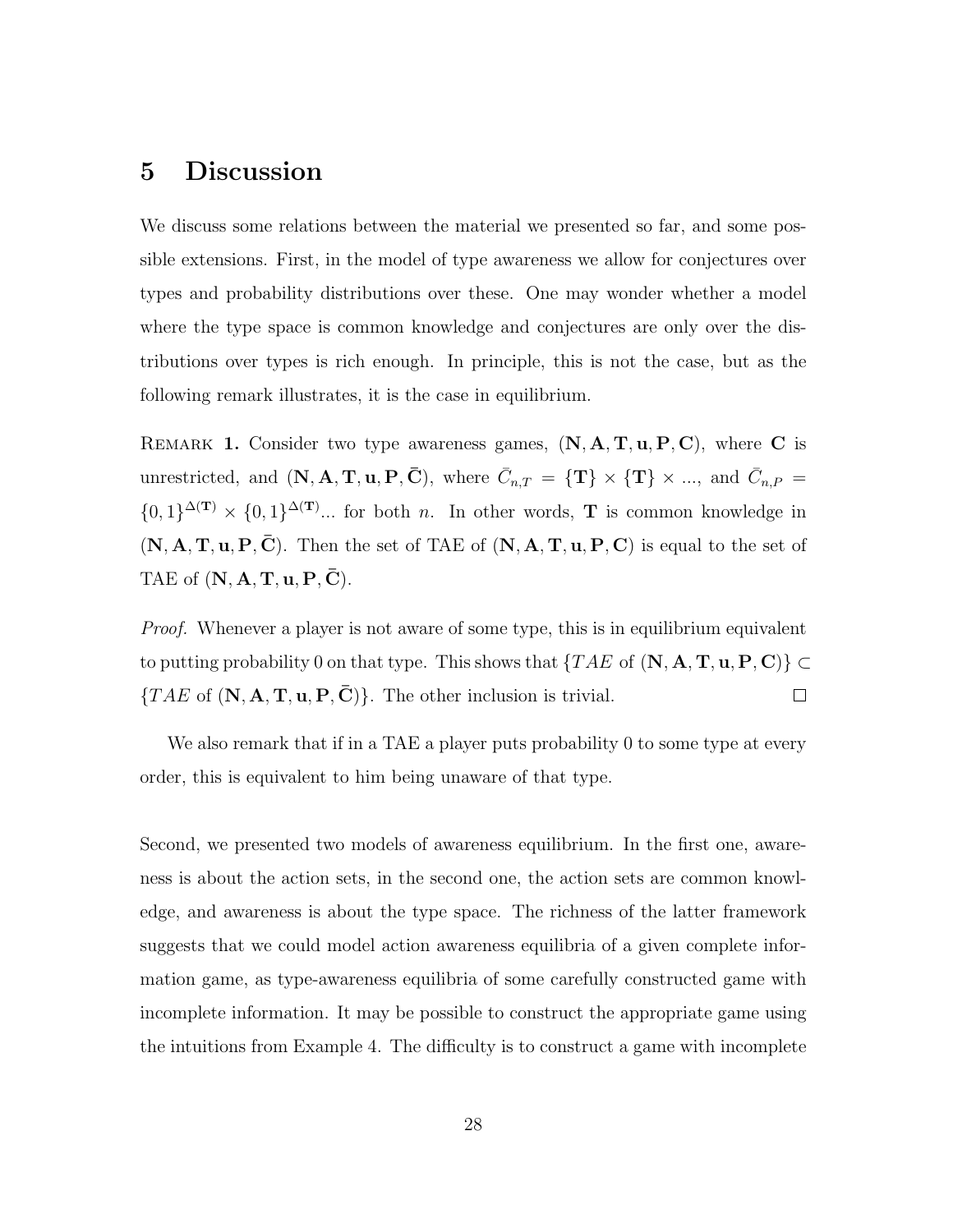information that has TAE which are not "too dependent" on the prior. This is a question that we want to explore further.

Finally, in the present work, we explored a situation where agents can verify the joint distribution over actions of the opponent and own payoffs. But there are many interesting situations, where players cannot verify actual actions taken by the other player but just some statistic of those. An example of such a situation is moral hazard, and more generally, models of hidden actions. On the one hand, our model is flexible enough to extend to such environments - one would have to modify the definition of TAE slightly. On the other hand, the TAE considered here will always be equilibria under those circumstances as well (just consider a situation where a player happens to conjecture the true distribution over the opponents actions). Nevertheless, this may be useful for possible applications of our model. It is also a necessary step for writing down a model where agents are unaware of other agents-if an agent is aware of some other agent's actions he needs to be aware of that agent.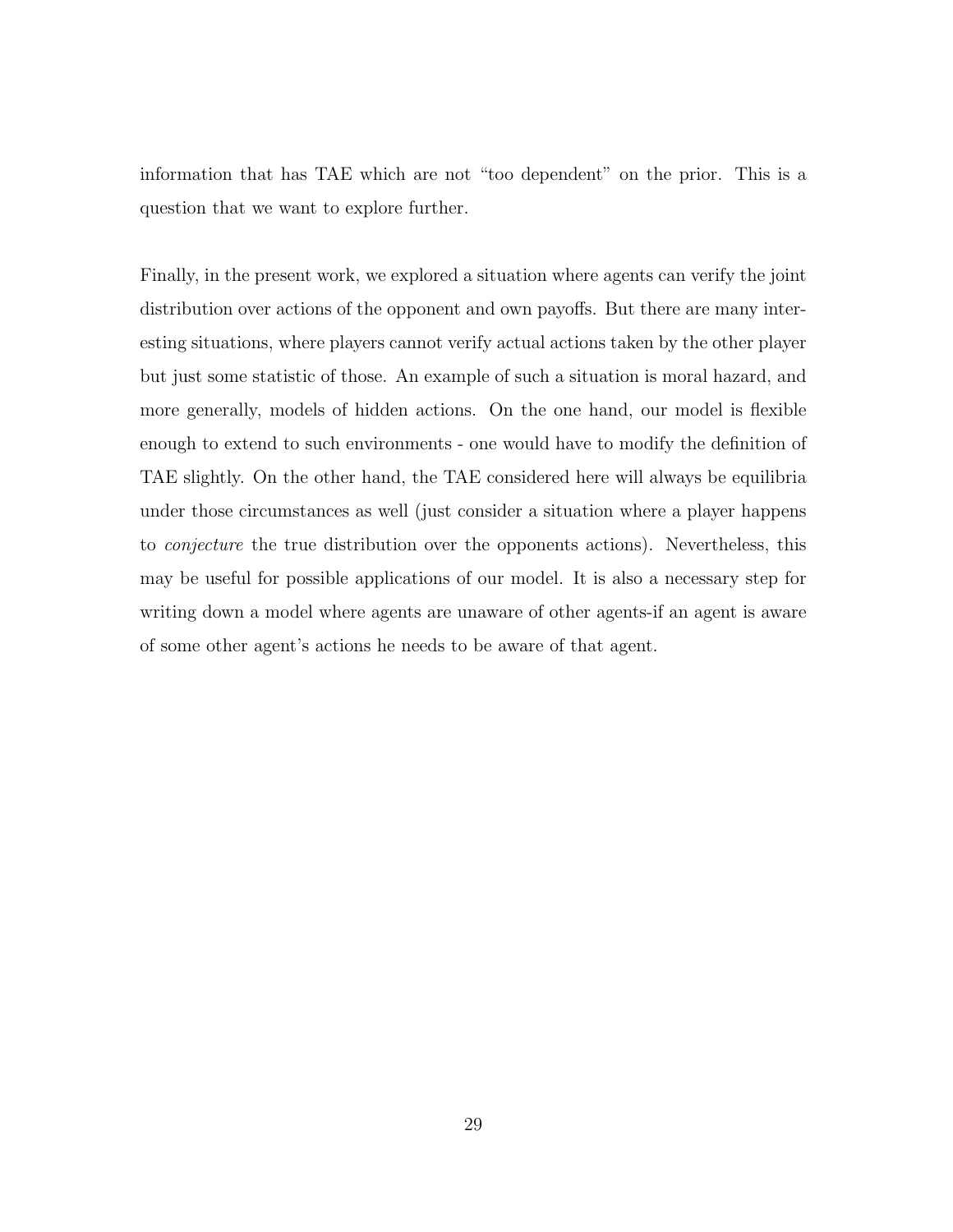#### Appendix A–Action Awareness Equilibrium

In this Appendix we first provide a formal definition of  $\ell^*$ -AAE. Second, we construct an example to illustrate the existence of non-generic games in which, for very  $l < K$ , every outcome can be supported in an  $l^*$ -AAE. Third, we prove Theorem 1. Fourth, we provide and prove an analogous result to Theorem 1 for  $\ell^*$ -AAE (Theorem 2). Finally, we provide an example which illustrates some other feature of  $\ell^*$ -AAE.

DEFINITION 4. Fix an  $\ell \geq 1$  and let  $a^* = (\underline{a}^*, \overline{a}^*)$  be a pure strategy Nash equilibrium of the game  $\Gamma = (\mathbf{N}, \mathbf{A}, \mathbf{u})$ . An  $\ell^*$ -Action-awareness equilibrium,  $\ell^*$ -AAE, is an  $\ell$ -AAE where  $a^* \in A^{(n)}$ ,  $n = 1, 2$ .

An  $\ell^*$ -AAE, is an  $\ell$ -AAE which is an equilibrium even if some Nash-equilibrium profile is in the awareness sets of both players.

In the following example we construct a non-generic and non-trivial game where there is a unique Nash equilibrium, but for very  $l < K$  every outcome can be supported in an  $l^*$ -AAE.

EXAMPLE 5. For each K there exists a  $\Gamma = (\mathbf{N}, \mathbf{A}, \mathbf{u}), |A_n| = K, \forall n \in \{1, 2\},\$ that the following holds. Γ has a unique pure-strategy Nash Equilibrium, let  $(1, 1)$ be the unique NE. Then for each  $\ell, 2 \leq \ell < k$ , every outcome is sustainable as an l ∗ -AAE.

To see this, consider the following game. To define  $u$ , take first the matrix for the row player,  $u_1(\underline{p}, \overline{q}), 1 \leq p, q \leq K$ . Let  $u_1(\underline{1}, \overline{q}) = 1, u_1(\underline{q}, \overline{1}) = 0, q = 1, ..., K$ . For each column  $p = 2, ..., K$ , assign a 1 in precisely one unassigned location in such a way that the assigned 1's don't lie in only one row. This can obviously be done. Let  $u_1(\underline{p}, \overline{q}) = 0$  for all the other locations. Take player 2 and do exactly the same, but also take care so that  $(u_1(\underline{p}, \overline{q}), u_2(\underline{p}, \overline{q})) \neq (1, 1)$  for  $(\underline{p}, \overline{q}) \neq (1, \overline{1})$ . Since the 1s assigned to columns of player 1 are not in the same row, such assignment is possible (reader can easily verify that). See Figure 2 for an example of such a game.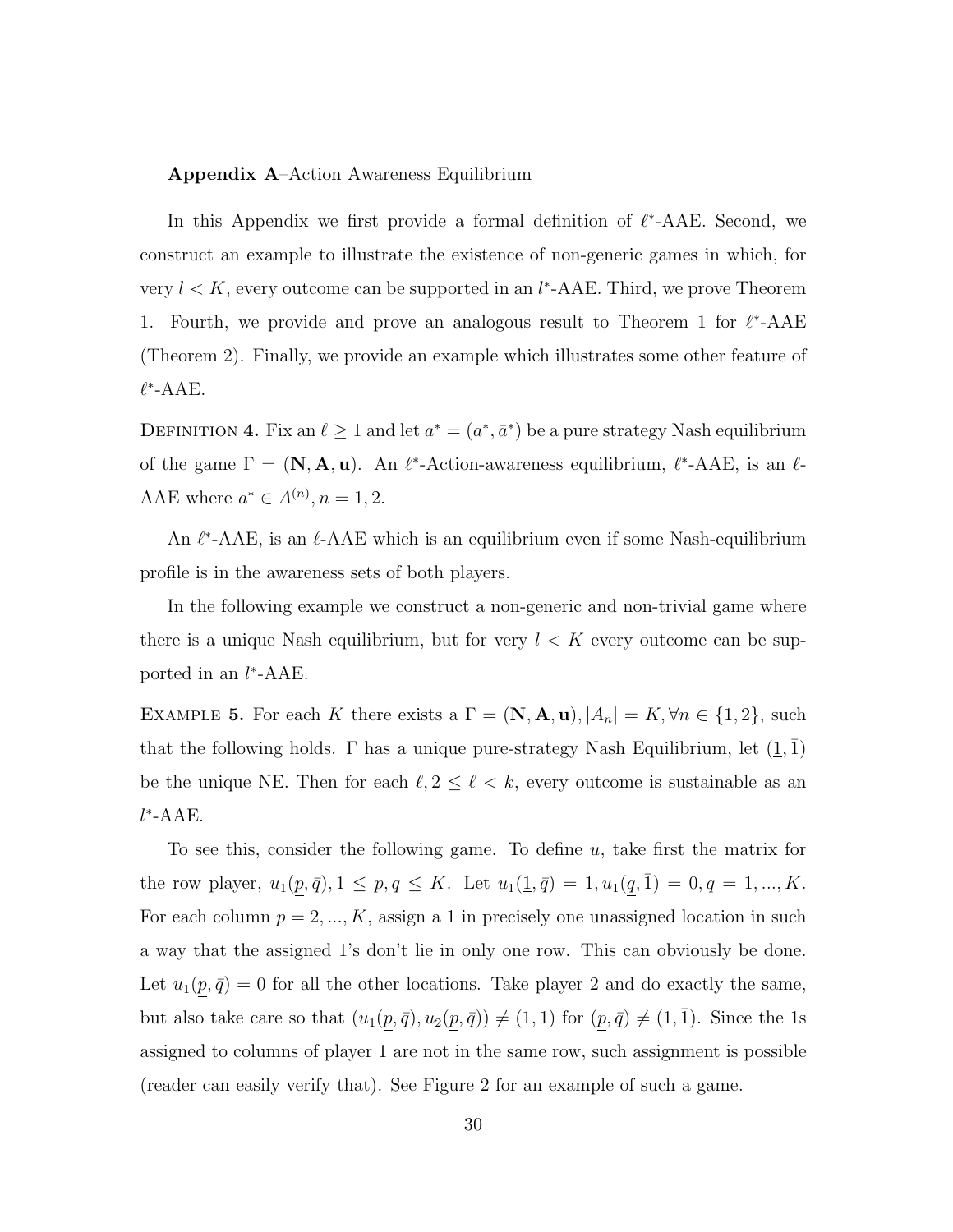| $_1\backslash^{\,2}$ |      | 2    | $\bar{3}$ |
|----------------------|------|------|-----------|
|                      | 1,1  | 1,0  | 1,0       |
| $\overline{2}$       | 0, 1 | 1,0  | 0, 1      |
| 3                    | 0, 1 | 0, 1 | 1,0       |

Figure 2

Now we have to show that  $u$  has the desired properties. Clearly, the profile  $s = (\underline{1}, \overline{1})$  is a pure strategy NE of Γ. To show that this is the unique pure-strategy NE of  $\Gamma$  observe that for every  $(p, q) \in \{1, ..., K\}^2$ ,  $(p, q) \neq (1, 1)$ , at least one player gets a 0. Suppose (wlog) it is the row player 1. Then, by construction there is another column q' such that  $u_1(p, \bar{q}') = 1$  so that 1 would want to deviate.

To show that every outcome is an  $\ell^*$ -AAE, for all  $\ell < K$ , observe first that if an outcome is an  $\ell^*$ -AAE,  $\ell > 2$  then it must be an  $(\ell - 1)^*$ -AAE (reduce the supporting awareness set of each player by one action). Thus, it is enough to show the claim for  $\ell = K - 1$ . So take an outcome  $(p, \bar{q}) \in \{1, ..., k\}^2$ ,  $(p, q) \neq (1, 1)$ , and suppose that  $u_1(\underline{p}, \overline{q}) = 0$  (if it is 1, then there is no deviation for player 1 anyway). This is not column 1, since there player 1 gets 1. By construction there are  $K - 2$  other rows in column p such that player 1 gets 0 in those rows, and taking those  $K - 2$  rows and row p also includes row 1. Similarly for player 2, so that we have constructed the awareness sets which include action 1 for both players, and no player has a profitable deviation from the profile  $(p, \bar{q})$ .

*Proof.* (Theorem 1) By Lemma 1 we can focus on  $\ell$ -AAE with the property that agents are aware of the same actions and make correct conjectures. Let player 1 be the row player. Given an ordered set S, Denote by  $S_{(r)}$  the r-th order statistic of S. **Step 1.** A profile  $(p, \bar{q})$  is supportable as an  $\ell$ -AAE if and only if

$$
u_1(\underline{p}, \overline{q}) \ge \{u_1(\underline{1}, \overline{q}), \dots, u_1(\underline{K}, \overline{q})\}_{(\ell)} \text{ and } u_2(\underline{p}, \overline{q}) \ge \{u_1(\underline{p}, \overline{1}), \dots, u_2(\underline{p}, \overline{K})\}_{(\ell)}. \tag{8}
$$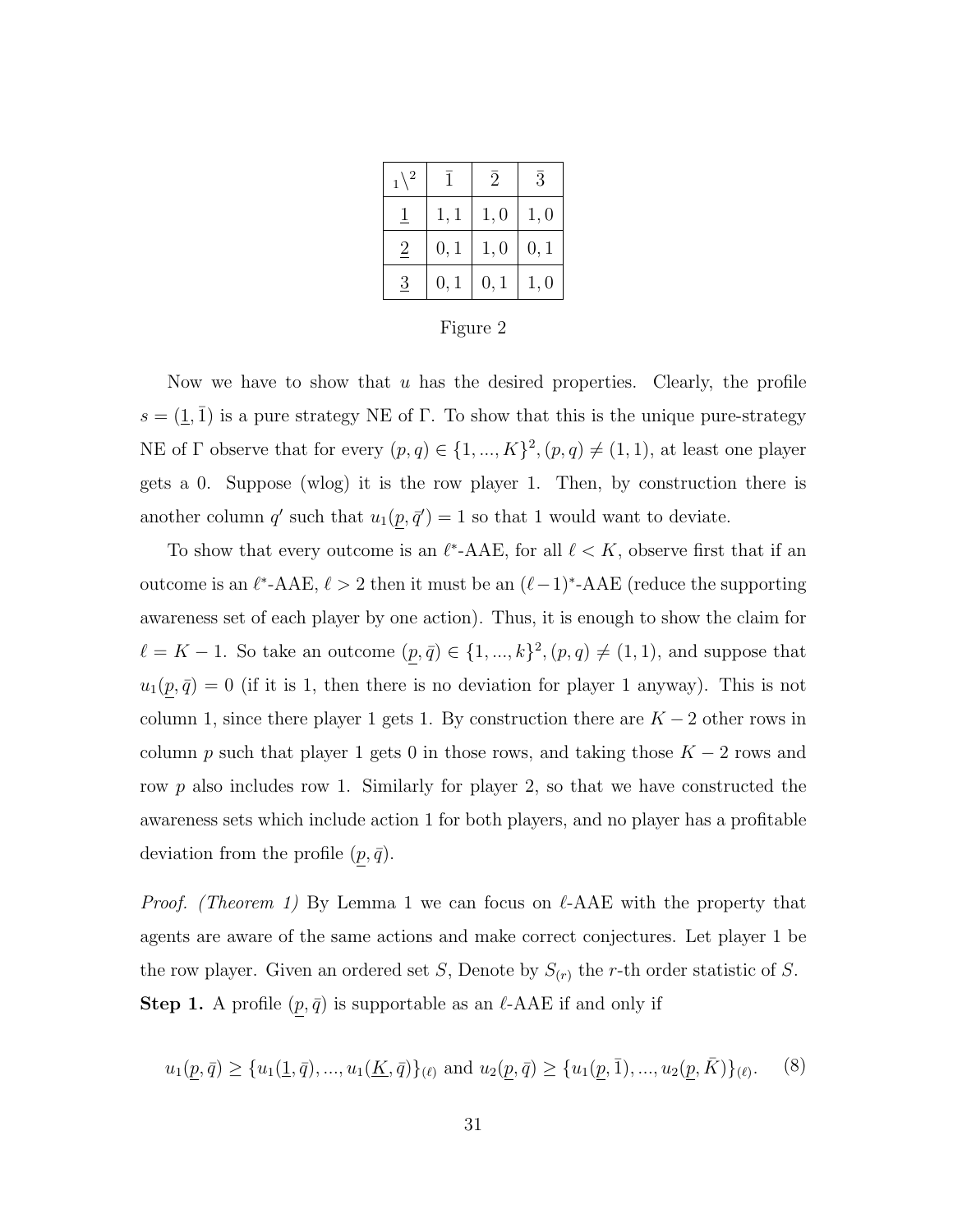For illustration, suppose first that  $\ell = 2$ . Under genericity, the claim is that a strategy profile  $(p, \bar{q})$  is then sustainable as an 2-AAE if and only if

$$
u_1(\underline{p}, \bar{q}) > \min_{p' \in \{1, ..., K\}} u_1(\underline{p}', \bar{q}) \text{ and}
$$
  

$$
u_2(\underline{p}, \bar{q}) > \min_{q' \in \{1, ..., K\}} u_2(\underline{p}, \bar{q}').
$$

To see the only if part, suppose that  $u_1(p, \bar{q}) = \min_{p' \in \{1, ..., K\}} u_1(p', \bar{q})$ . By genericity of  $\Gamma$  it is therefore  $u_1(p, \bar{q}) < u_1(p', \bar{q}), \forall p' \neq p$ . This implies that regardless of what other row p' comprises  $A^{(1)}$ , player 1 will at the profile  $(p, \bar{q})$  deviate to p'.

To see the if part suppose that a profile  $(p, \bar{q})$  satisfies the above condition. There exist a  $p' \neq p$  and a  $q' \neq q$  such that  $u_1(p, \bar{q}) > u_1(p', \bar{q})$  and  $u_1(p, \bar{q}) > u_1(p, \bar{q}')$ . Let  $A^{(1)} = A^{(2)} = \{p, p', \bar{q}, \bar{q}'\}$ , and  $(p, \bar{q})$  is an 2-AAE outcome supported by such awareness structure. Similarly, we prove the claim for general  $\ell$ . Note that we do not need genericity in this step. End of Step 1.

By genericity of Γ, there exists a strict ordering of 1's payoffs in each column, and a strict ordering of 2's payoffs in each row.

## **Step 2.**  $e_{\ell}(\Gamma) \ge K^2 - 2(\ell - 1)K$ .

Fix an  $\ell \in \{1, ..., K\}$ . By Step 1, we will minimize the number of outcomes that can be supported under  $\ell$ -AAE by "optimally" assigning the  $\ell - 1$  lowest payoffs to player 1 in each column and  $\ell - 1$  lowest payoffs to player 2 in each row. An allocation which minimizes the number of outcomes supportable as  $\ell$ -AAE is one where all these payoffs are allocated to different profiles. Since there are  $K$  columns,  $\ell - 1$  worse payoffs to 1 in each column, K rows, and  $\ell - 1$  worse payoffs to 2 in each row, there are in total at most  $2K(\ell-1)$  action profiles that can be eliminated. This gives the desired lower bound on  $e_{\ell}(\Gamma)$ .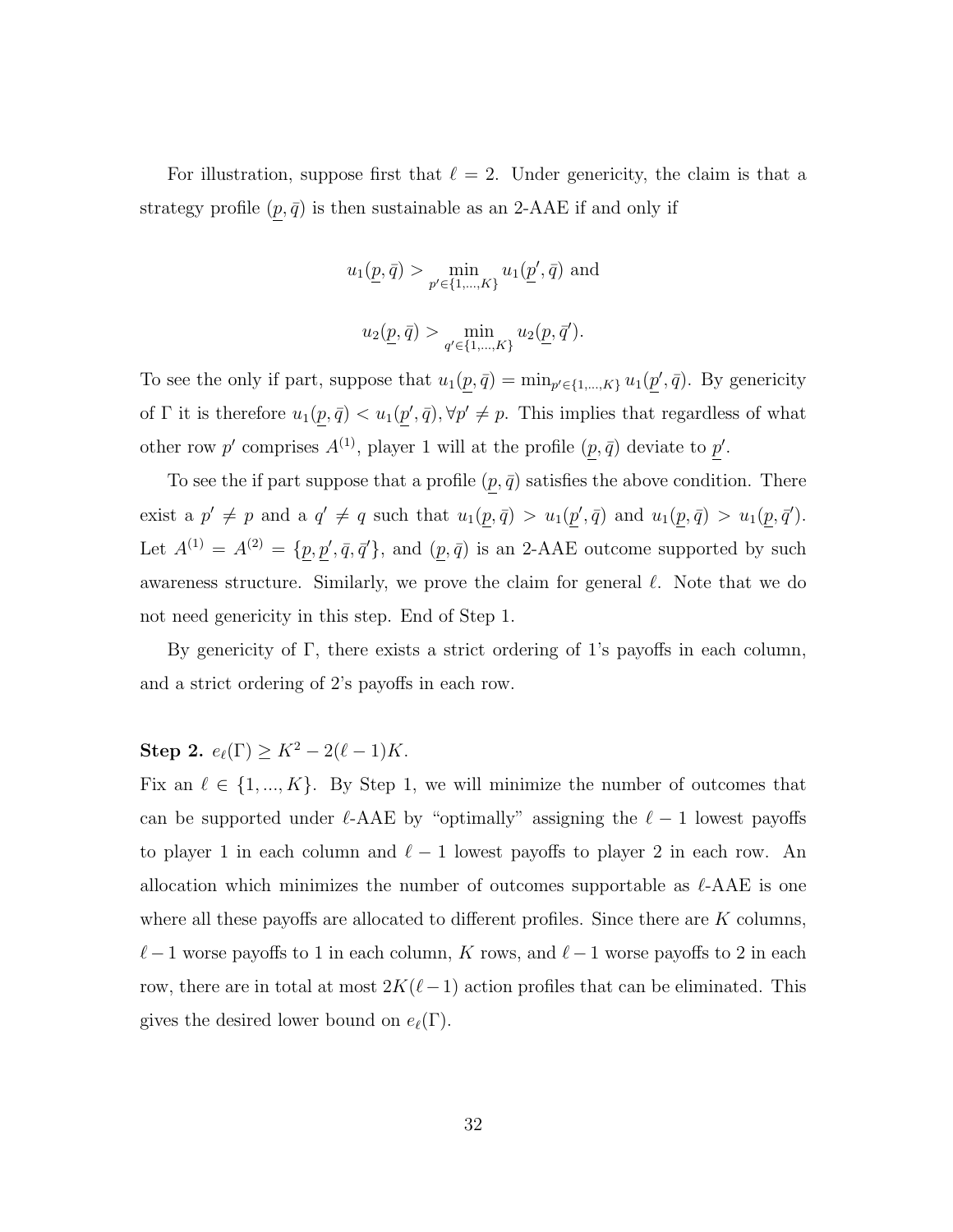Step 3.  $e_{\ell}(\Gamma) \leq K^2 - (\ell - 1)K$ .

Fix  $\ell \in \{1, ..., K\}$ . By Step 1, we will maximize the number of outcomes by allocating the  $\ell-1$  lowest elements of each row and each column in way which takes least space in the game matrix. That is achieved for instance by having every outcome which is the worst payoff in a given row for the column player to also be the worst payoff in the given column for the row player. Since there are  $K$  rows and columns and there are by genericity  $\ell - 1$  strictly worst payoff in each, we can thus eliminate at least  $K(\ell - 1)$  outcomes, which gives the desired upper bound on  $e_{\ell}(\Gamma)$ .  $\Box$ 

We now provide an analogous result to Theorem 1, for the  $\ell^*$ -AAE. We denote by floor[x] the largest integer that is smaller than  $x \in \mathbb{R}$ , and by  $mod[y, r]$  the leftover from integer division of an integer  $y$  with integer  $r$ .

THEOREM 2. Let  $\Gamma$  be a generic  $K \times K$  game. Denote by  $e_N(\Gamma)$  the number of pure strategy Nash Equilibria of  $\Gamma$  and by  $e_{\ell^*}(\Gamma)$  the number of  $\ell^*$ -AAE of  $\Gamma$ . Then  $e_N(\Gamma) \leq e_{\ell^*}(\Gamma) \leq floor\left[\frac{K-1}{K-\ell+1}\right](K-\ell+1)^2 + (mod[K-1, K-\ell+1])^2 + 1.$ 

Proof. The lower bound is a consequence of the following simple Lemma.

LEMMA 2.  $e_N(\Gamma) = e_{\ell^*}(\Gamma)$  if and only if the following condition holds. For every profile  $(p, \bar{q})$  and every Nash Equilibrium profile  $(p^*, \bar{q}^*)$ , either  $u_1(p, \bar{q}) \leq u_1(p^*, \bar{q})$ or  $u_2(p, \bar{q}) \le u_2(p, \bar{q}^*)$ .

Proof. The if part is obvious: regardless of what Nash Equilibrium is taken along with a strategy profile  $(p, \bar{q})$ , one of the players has incentives to deviate (also by genericity) to the Nash Equilibrium strategy.

To see the only if part, take a profile  $(p, \bar{q})$  and suppose there exists a Nash Equilibrium  $(p^*, \bar{q}^*) \neq (p, \bar{q})$  such that the above condition does not hold. Take  $A^{(1)} = A^{(2)} = \{p, p^*, \bar{q}, \bar{q}^*\}\$ and it is clear that  $(p, \bar{q})$  is an  $\ell^*$ -AAE profile for  $\ell = 2$ .

The upper bound is constructed via a "geometric" argument. Fix an  $\ell, 2 \leq \ell < K$ ,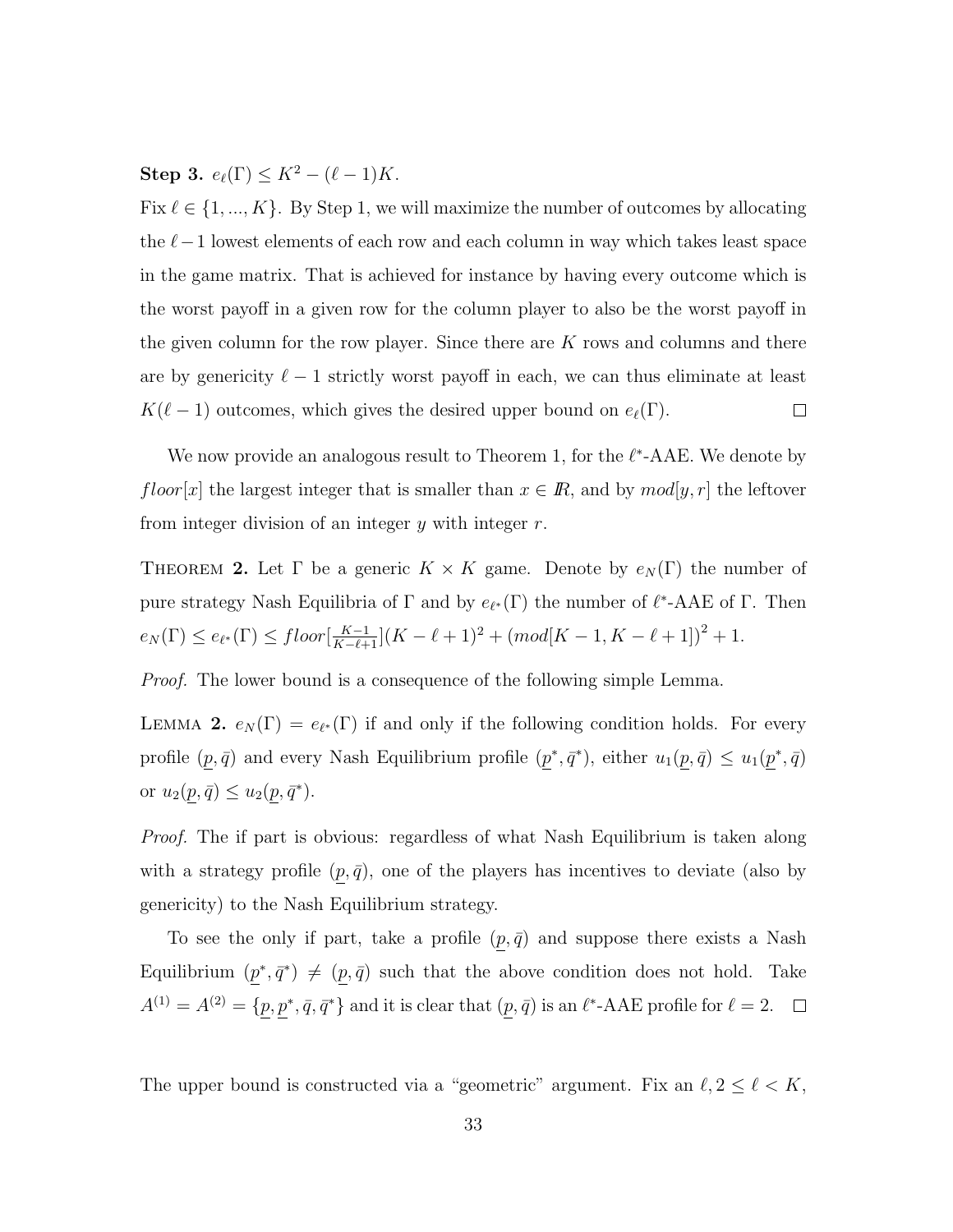and we show by induction on  $\ell$  and K that  $e_{\ell^*}(\Gamma) \leq \text{floor}[\frac{K-1}{K-\ell+1}](K-\ell+1)^2 +$  $(mod[K-1, K-\ell+1])^{2}+1.$  Consider first a  $\Gamma$ , such that  $e_{N}(\Gamma)=1$ , and assume without loss of generality that  $(1, \bar{1})$  is the Nash Equilibrium profile.

Suppose first that  $\ell = 2$ . Then we can for every K do the following. By genericity of  $\Gamma$  all the outcomes in the row 1 and column 1 cannot be sustained as  $\ell^*$ -AAE. Also, without loss of generality, we make a construction where as many  $\ell^*$ -AAE profiles as possible are concentrated in the lower right hand corner of the game bi-matrix. Consider a profile  $(\underline{K}, \overline{K})$ . This profile can be supported if in row K there is 1 outcome which is worse for player 1, and in column  $K$  there is 1 worse outcome for player 2. Moreover,  $(\underline{1}, K)$  and  $(\underline{K}, \overline{1})$  have to be worse for the corresponding player (since  $\{\underline{1}, \overline{1}\} \subset A^{(i)}$  by definition of  $\ell^*$ -AAE). By the same logic, all other outcomes in K-th row and K-th column can be sustained. Similarly, in all the rows  $K-1, ..., 2$ the first outcome cannot be sustained but all the others can. The same applies to the columns.

Now let  $2 < \ell < K$ . Exactly as before, the outcomes in rows  $\ell, ..., K$  and columns  $\ell, ..., K$  are sustainable. If  $2\ell - K - 1 \leq 1$  then all the outcomes in rows  $2, ..., \ell - 1$ and columns  $2, ..., \ell-1$  can also be sustained as  $\ell^*$ -AAE by making them higher than  $\ell - 1$  outcomes in the succeeding rows and columns. In the first row and column only the Nash Equilibrium is sustainable.

If  $2\ell - K - 1 > 1$ , then consider the game Γ' obtained by taking the first  $\ell - 1$ rows and  $\ell - 1$  columns of  $\Gamma$  and let  $\ell' = 2\ell - K - 1$ . Now, the outcomes of  $\Gamma'$ that are sustainable as  $\ell^*$ -AAE of  $\Gamma$  must be sustainable as  $(\ell')^*$ -AAE of  $\Gamma'$ , so that  $e_{\ell^*}(\Gamma) \leq (K - \ell + 1)^2 + e_{(\ell')^*}(\Gamma')$ . The claim now follows from induction.

Note that the assumption that  $\Gamma$  has a unique Nash Equilibrium was made only for convenience, since if there are more Nash Equilibria, we can first re-arrange the players' actions so that all of those lie on the diagonal.  $\Box$ 

The upper bound as stated in Theorem 2 is independent of the number of Nash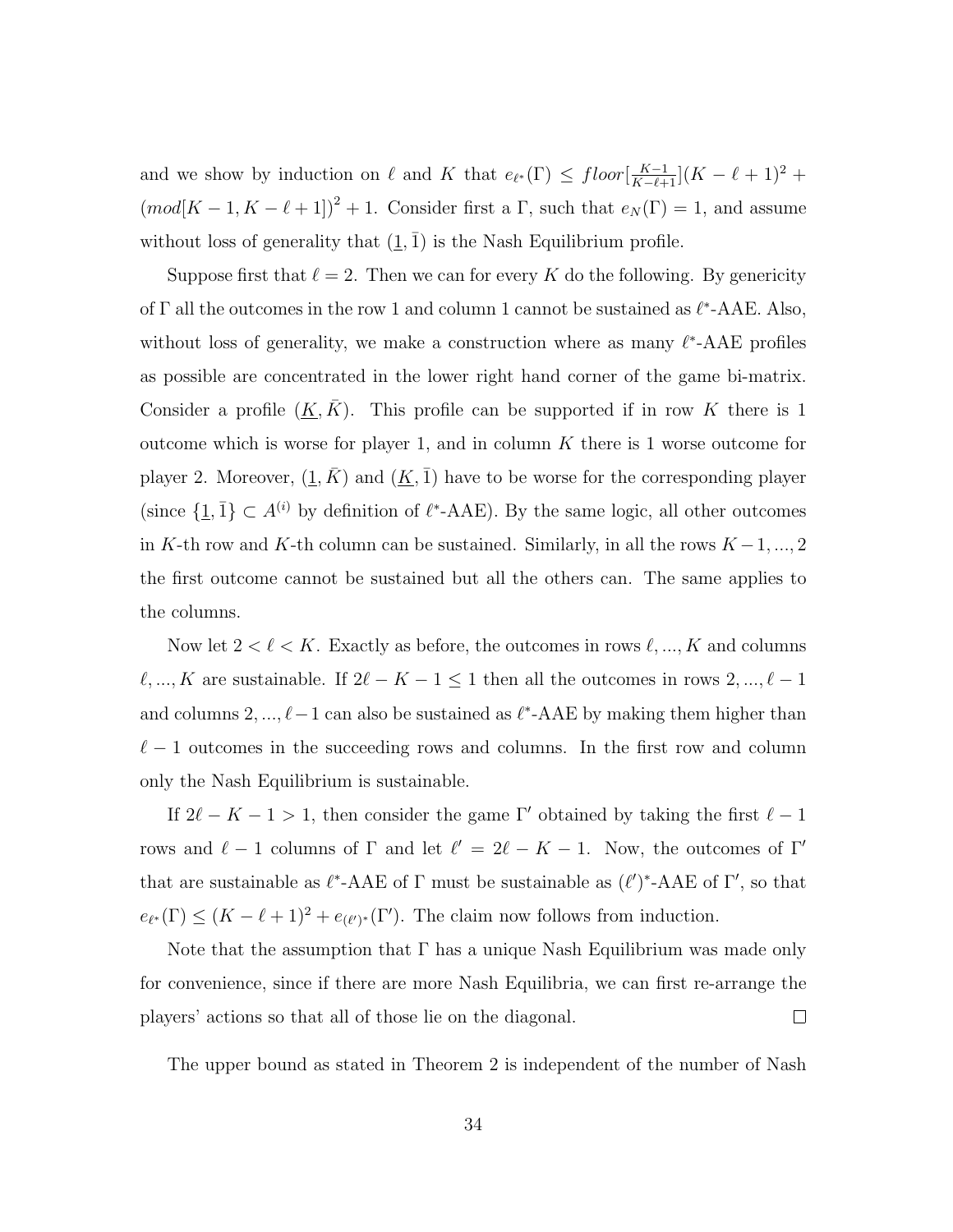Equilibria. However, if a generic game has a unique Nash Equilibrium this imposes additional structure on the game, and the upper bound may never be attained. We illustrate this with an example of potential games<sup>9</sup>. Potential games are a very natural class to consider since a subgame of a potential game is also a potential game, and every potential game has at least one pure-strategy Nash Equilibrium. Many commonly studied games are potential games, e.g. prisoners' dilemma, congestion games, or Cournot games with quasi-linear demand.

EXAMPLE 6. Let  $\Gamma$  be the following  $4 \times 4$  potential game with  $e_N(\Gamma) = 2$ , given by the following matrix P.

| P              | $\overline{1}$ | $\overline{2}$ | $\overline{3}$ | $\bar{4}$      |
|----------------|----------------|----------------|----------------|----------------|
| $\overline{1}$ | 10             | $\overline{0}$ | $\overline{2}$ | 6              |
| $\overline{2}$ | $\mathbf 1$    | 3              | $\overline{5}$ | $\overline{2}$ |
| $\overline{3}$ | $\overline{2}$ | $\overline{4}$ | 6              | 3              |
| $\overline{4}$ | $\overline{5}$ | 8              | 7              | 9              |

Figure 4

Let  $\ell = 2$ , so that by Theorem 2 the upper bound on  $e_{\ell^*}(\Gamma) = 10$ . Clearly, the 9 right lower corner outcomes of  $\Gamma$  along with the left upper corner Nash Equilibrium constitute the set of  $2^*$ -AAE of  $\Gamma$ , so that the upper bound is tight in this case. Also note that it is easy to extend the example to general potential games with at least 2 Nash Equilibria and different  $\ell$ .

Consider now the potential game  $\Gamma$  with a unique pure-strategy Nash Equilibrium, given by the matrix  $\tilde{P}$  below. The unique Nash Equilibrium of  $\Gamma$  is the profile  $(1, \overline{1})$ .

<sup>&</sup>lt;sup>9</sup>A game  $\Gamma$  is an *ordinal potential game* if there exists a potential function  $P: \mathbf{A} \to \mathbf{R}$  which represents  $\Gamma$  in the following way:  $u_1(p, \bar{q}) - u_1(p', \bar{q}) > 0 \iff P(p, \bar{q}) - P(p', \bar{q}) > 0$ , and  $u_2(p, \bar{q}) - u_2(p, \bar{q}') > 0 \iff P(p, \bar{q}) - P(\bar{p}, \bar{q}') > 0, \forall \bar{p}, p' \in \mathbf{A}_1, \forall q, q' \in \mathbf{A}_2$ . A profile  $(p, \bar{q})$  is a purestrategy Nash Equilibrium of  $\Gamma$  if and only if  $P(p, \bar{q}) \ge \max\{P(\bar{p}', \bar{q}); p' = 1, ..., K\} \cup \overline{\{P(p, \bar{q}'); q'} =$ 1, ..., K}. In particular the maximum of all elements of matrix  $P_1$  is a pure-strategy Nash Equilibrium of Γ. See Monderer and Shapley [1996].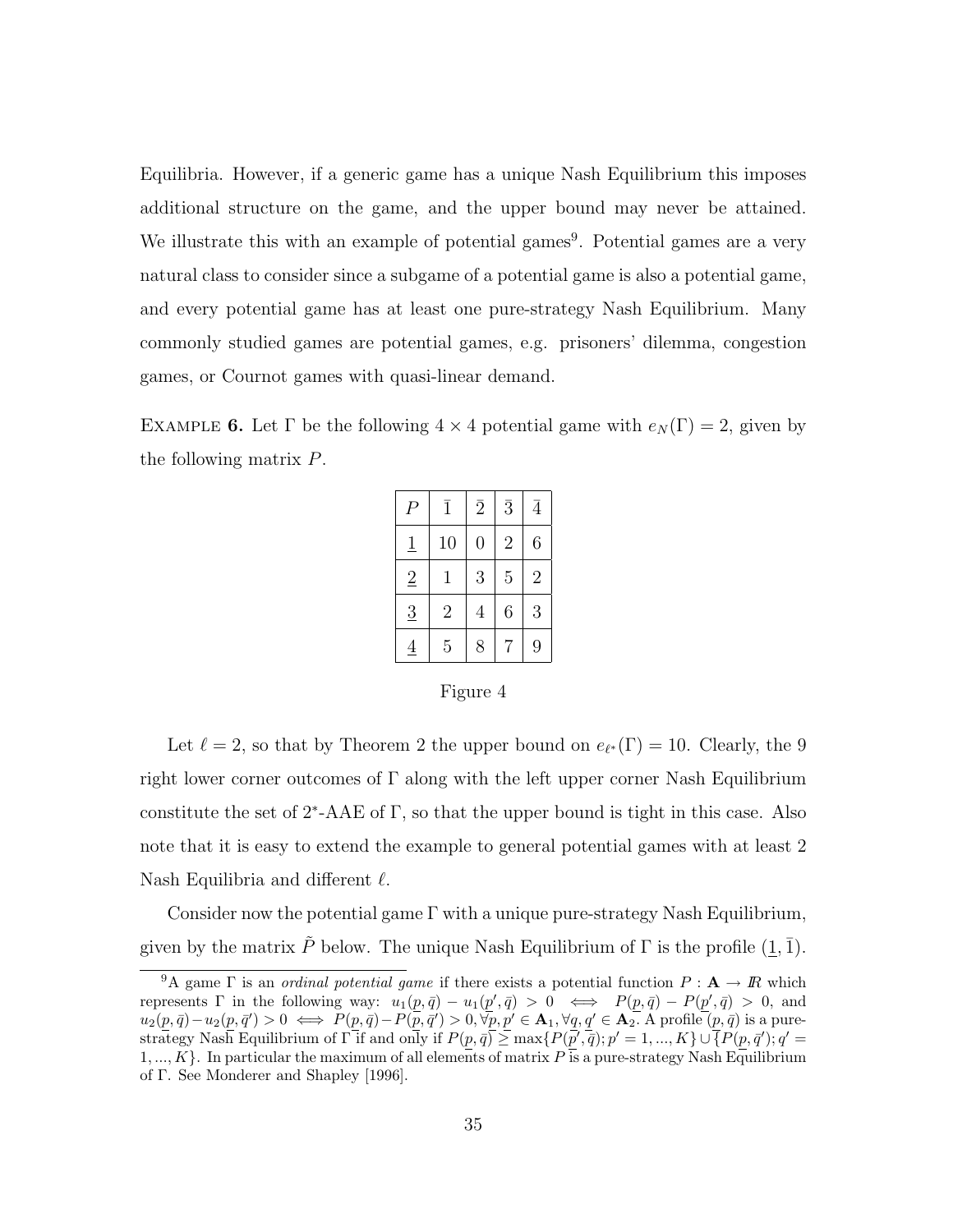| P              | $\overline{1}$ | $\overline{2}$ | $\overline{3}$ | $\bar{4}$      |
|----------------|----------------|----------------|----------------|----------------|
| $\overline{1}$ | 10             | 9              | $\overline{2}$ | 6              |
| $\overline{2}$ | 1              | 3              | $\overline{5}$ | $\overline{2}$ |
| $\overline{3}$ | $\overline{2}$ | $\overline{4}$ | 6              | 3              |
| $\overline{4}$ | 9              | 8              | 7              |                |

Figure 5

Now observe that the path of best replies from each profile  $(\underline{p},\bar{q})$  eventually ends up in  $(1, \bar{1})$ . This is in fact a property of potential games with a unique Nash Equilibrium. At some point such path enters either column or row 1, suppose that the path enters column 1 in row  $p$  (in  $\tilde{P}$ ,  $p = 3$ ). But this implies that  $P(\underline{p}, \bar{1}) > P(\underline{p}, \bar{q})$ ,  $q > 1$ , so that no element in row  $p$  can be sustainable as an  $\ell^*$ -AAE outcome, which means that the upper bound may never be attained in a potential game with a unique Nash Equilibrium. Nonetheless, the additional structure imposed by uniqueness of Nash Equilibrium eliminates only one additional row (or column), so that in a large game this effect is negligible.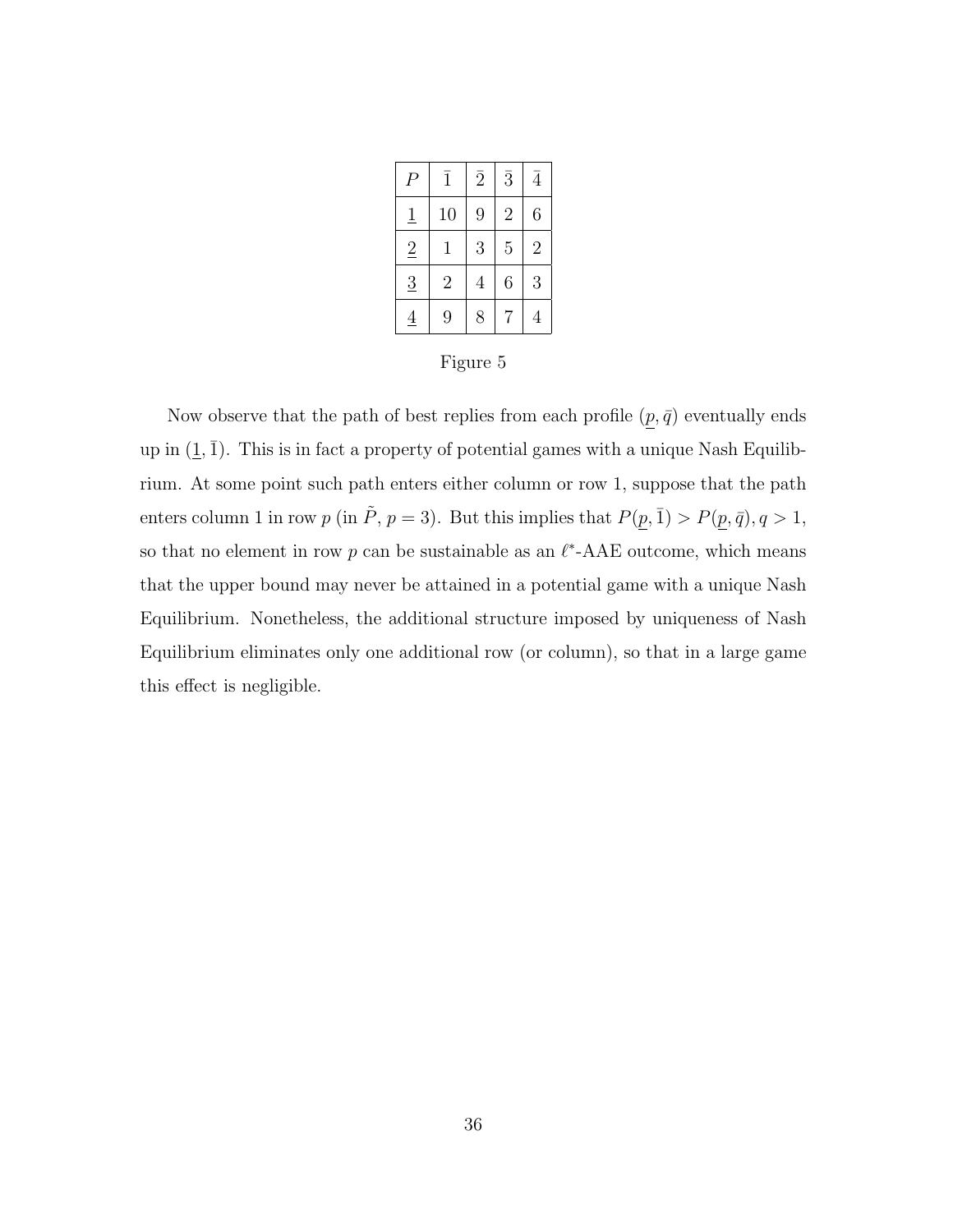Appendix B–Additional Results for Private-Value Games.

In this appendix we only consider private-value environments. The next proposition provides conditions for the existence of TAE.

PROPOSITION 5. Consider a private-value environment. Let  $C_{n,P} = \{0,1\}^{\Delta(\mathbf{T})} \times$  $\{0,1\}^{\Delta(\mathbf{T})}$ .... Then a TAE exists if and only if there exists a  $\overline{T} = \overline{T}_1 \times \overline{T}_2$  such that the following two properties hold.

- 1. There exists a Bayesian equilibrium  $s^*$  such that  $\bigcup_{t_n \in T_n} supp\left(s_n^*(t_n)\right) = \bigcup_{t_n \in \bar{T}_n} supp\left(s_n^*(t_n)\right).$
- 2. There exists a  $c_n \in C_n$  with the property that  $(c_{n,T})_{(k,n)} = T_n$  and  $(c_{n,T})_{(k,m)} =$  $\bar{T}_m$ , for all  $k \in \mathbf{N}^x, x \geq 0, n, m \in \mathbf{N}$ .

*Proof.* Suppose that both conditions hold, and let  $\overline{T}$  be as specified in the proposition. Take player 1. We will show that if  $\overline{T}_2 = T_2 \setminus \hat{t}$ , for some  $\hat{t}$ , then there exists a TAE. The general case then follows immediately by induction.

Take an action  $\hat{a} \in supp(s_2^*(\hat{t}))$ . Since  $\overline{T}$  satisfies Condition 1, there exists a type  $\bar{t} \in \bar{T}$ , s.t.  $\hat{a} \in supp(s_2^*(\bar{t}))$ . Let  $\alpha(\hat{a} | \hat{t})$  denote the probability that  $s_2^*$  assigns to  $\hat{a}$ given type  $\hat{t}$ . Let  $\bar{P}(\bar{t}) = P(\bar{t}) + \alpha(\hat{a} | \hat{t})P(\hat{t})$ , and allocate all the new mass of type  $\bar{t}$ to the play of action a. That is, define the new mixed strategy of  $\bar{t}$  as follows. Let

$$
\bar{\alpha}(\hat{a} \mid \bar{t}) = \frac{\alpha(\hat{a} \mid \bar{t}) P(\bar{t}) + \alpha(\hat{a} \mid \hat{t}) P(\hat{t})}{P(\bar{t}) + \alpha(\hat{a} \mid \hat{t}) P(\hat{t})},
$$

and for every other action  $\bar{a} \in \operatorname{supp}(s_2^*(\bar{t}))$ , let

$$
\bar{\alpha}(\bar{a} \mid \bar{t}) = \frac{\alpha(\bar{a} \mid \bar{t}) P(\bar{t})}{P(\bar{t}) + \alpha(\bar{a} \mid \hat{t}) P(\hat{t})}
$$

.

By construction, the aggregate empirical distribution over actions of player 2 is unchanged by this transformation. By taking all the actions of type  $\hat{t}$ , and repeating this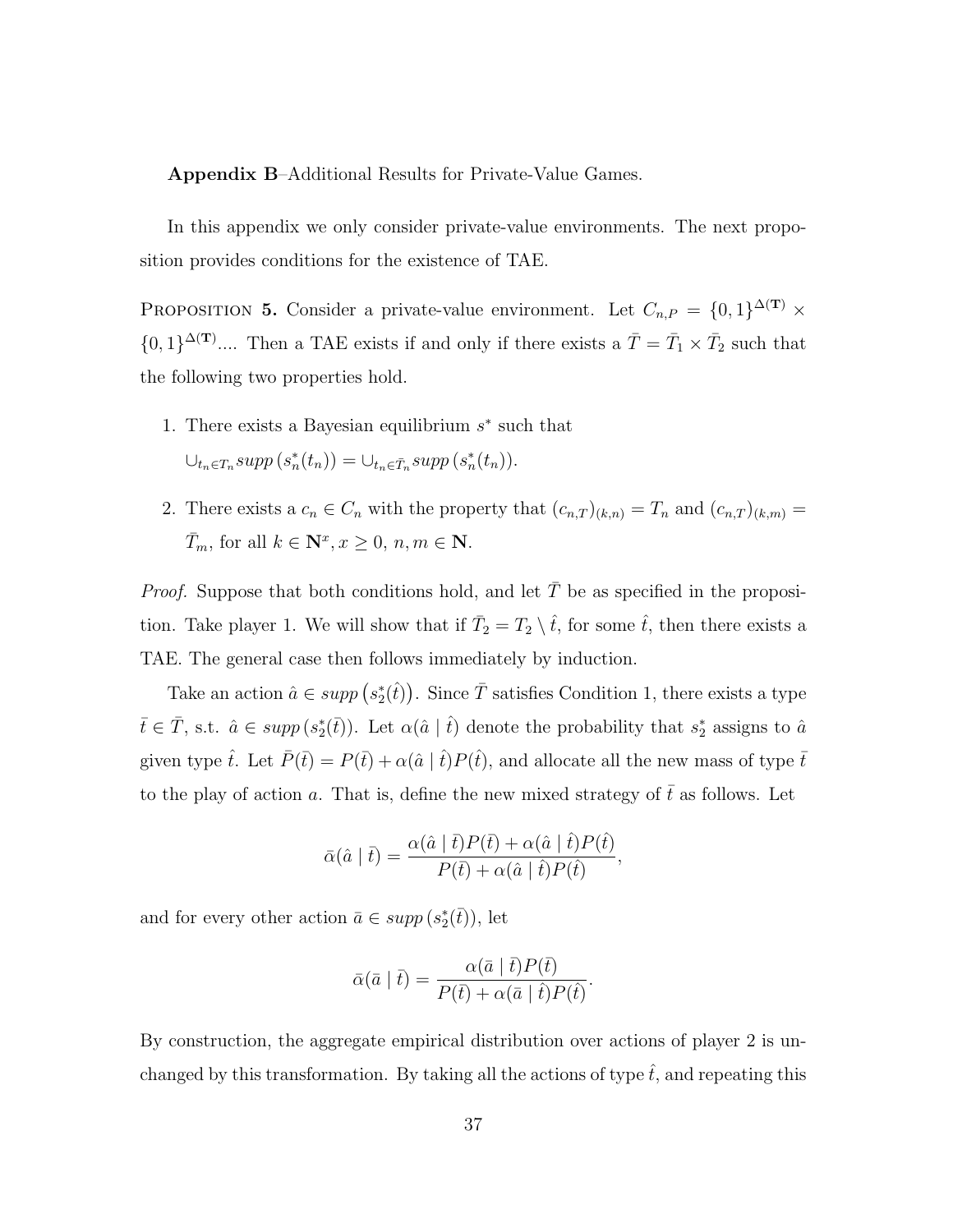procedure, we allocate all the mass of  $\hat{t}$  to other types of player 2, without affecting the empirical distribution over actions of player 2. By private values, player 1 only cares about the distribution over 2's actions. This proves sufficiency of conditions 1 and 2.

The converse follows from Proposition 3.

We say that a TAE outcome *requires correct architectures* if there exists a unique TAE  $(s, c)$ , where  $s_n^{(k)} = s_n^*$ ,  $(c_{n,T})_{(k,m)} = T_m$ ,  $(c_{n,P})_{(k)} = P$ , for all  $k \in \mathbb{N}^x$ ,  $x \ge 0$ ,  $n, m \in \mathbb{N}$ , where s<sup>\*</sup> is a Bayesian equilibrium sustaining the given outcome. We already saw that for the case of strict common values every TAE requires correct architectures. The next proposition provides a characterization of TAE that require correct architectures in private-value environments.

PROPOSITION 6. Let  $C_{n,P} = \{0,1\}^{\Delta(\mathbf{T})} \times \{0,1\}^{\Delta(\mathbf{T})} \dots$ , and let s<sup>\*</sup> be a Bayesian equilibrium. Then the outcome of  $s^*$  requires correct architectures if and only if

$$
supp(s_n^*(t_n)) \cap supp(s_n^*(\bar{t}_n)) = \emptyset, \forall t_n, \bar{t}_n \in T_n, t_n \neq \bar{t}_n. \tag{9}
$$

 $\Box$ 

*Proof.* If condition (9) holds, then the claim follows: unless both players have correct architectures, TAE4 cannot be satisfied.

For the converse, if (9) doesn't hold, then we can construct a TAE which does not require correct architectures. In particular, a player's conjecture about the distribution of types need not be correct. Suppose therefore that (9) doesn't hold, so there exists two types  $\bar{t}, \hat{t} \in T_2$ , s.t.  $supp(s_2^*(\bar{t})) \cap supp(s^*(\hat{t})) = {\bar{a}}$ . We can assume wlog that the intersection of the supports is a single action, since the same construction can be made if the intersection is larger. Now, let player 1 conjecture the correct type space of player 2, but 1's conjecture about the probability distribution be given by

$$
\bar{P}(\bar{t}) = P(\bar{t}) + \epsilon, \bar{P}(\hat{t}) = P(\hat{t}) - \epsilon,
$$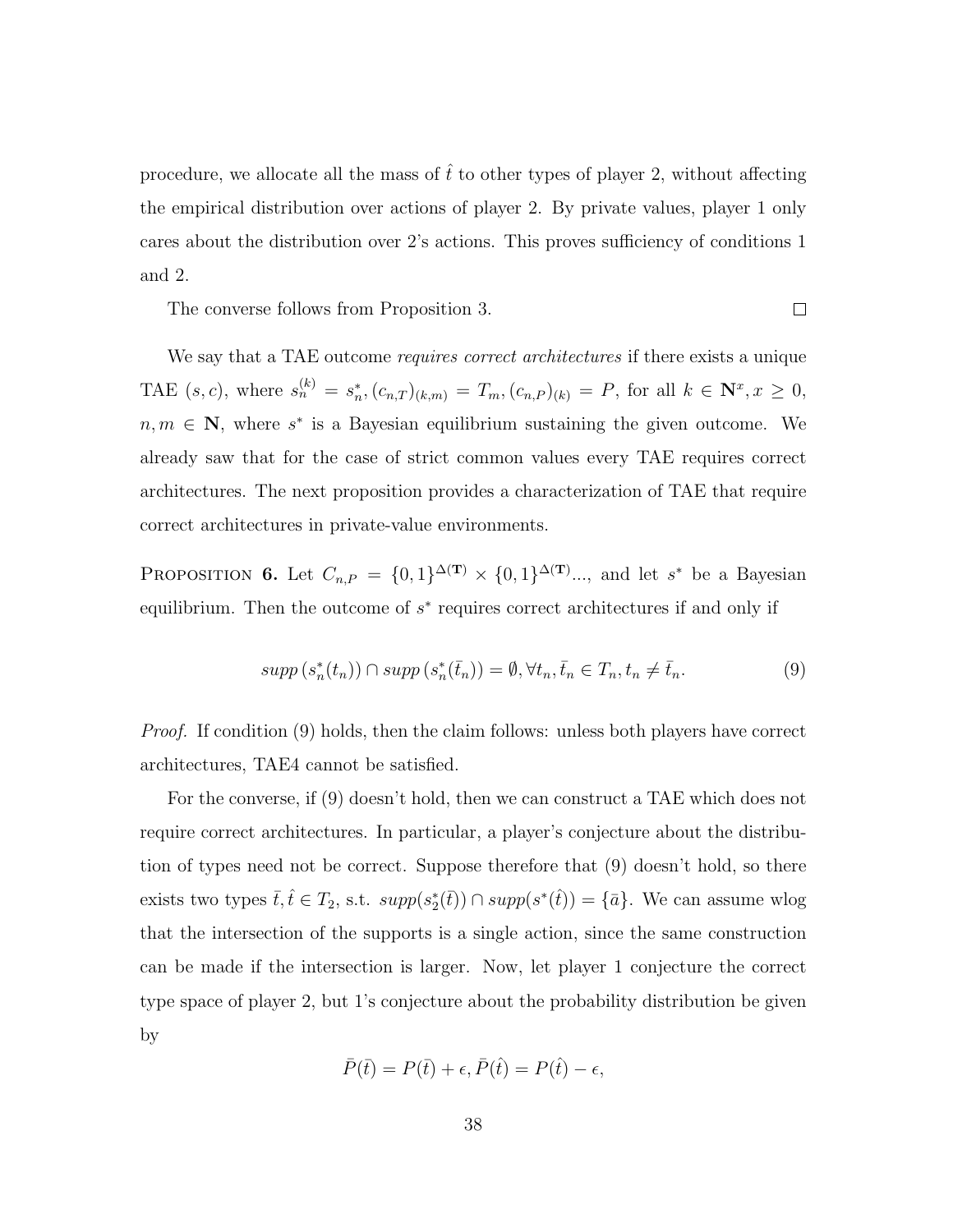where as before,  $P(t)$  gives the true marginal distribution of type t, and  $\epsilon$  is some positive number. Define 1's conjecture on 2's strategy,  $s_2^{(1)}$  $2^{(1)}(\bar{t})$ , by defining mixing probabilities  $\bar{\alpha}$ (. |  $\bar{t}$ ) and  $\bar{\alpha}$ (. |  $\hat{t}$ ). First let

$$
\frac{P(\bar{t})}{\bar{P}(\bar{t})}\alpha(a \mid \bar{t}) = \bar{\alpha}(a \mid \bar{t}), \forall a \in supp(s_2^*(\bar{t})) \setminus \{\bar{a}\},
$$
  

$$
\frac{P(\hat{t})}{\bar{P}(\hat{t})}\alpha(a \mid \hat{t}) = \bar{\alpha}(a \mid \hat{t}), \forall a \in supp(s_2^*(\hat{t})) \setminus \{\bar{a}\}.
$$

Since mixing probabilities have to sum to 1 for each type, we have

$$
\bar{\alpha}(\bar{a} \mid \bar{t}) = 1 - \frac{P(\bar{t})}{\bar{P}(\bar{t})} \left( \sum_{a \in supp(s_2^*(\bar{t})) \setminus \{\bar{a}\}} \alpha(a \mid \bar{t}) \right), \text{ and}
$$

$$
\bar{\alpha}(\bar{a} \mid \hat{t}) = 1 - \frac{P(\hat{t})}{\bar{P}(\hat{t})} \left( \sum_{a \in supp(s_2^*(\hat{t})) \setminus \{\bar{a}\}} \alpha(a \mid \hat{t}) \right).
$$

Now we make  $\epsilon$  small enough so that  $\bar{\alpha}(a \mid t) \in (0, 1)$ , for all a and t. ¿From the last two equalities, we can easily verify that

$$
P(\bar{t})\alpha(\bar{a} \mid \bar{t}) + P(\hat{t})\alpha(\bar{a} \mid \hat{t}) = \bar{P}(\bar{t})\bar{\alpha}(\bar{a} \mid \bar{t}) + \bar{P}(\hat{t})\bar{\alpha}(\bar{a} \mid \hat{t}).
$$

Thus, the observed probability of playing each action is the same under  $P$  and  $\alpha$  and under  $\bar{P}$  and  $\bar{\alpha}$ . Clearly, the other requirements of TAE are also satisfied.  $\Box$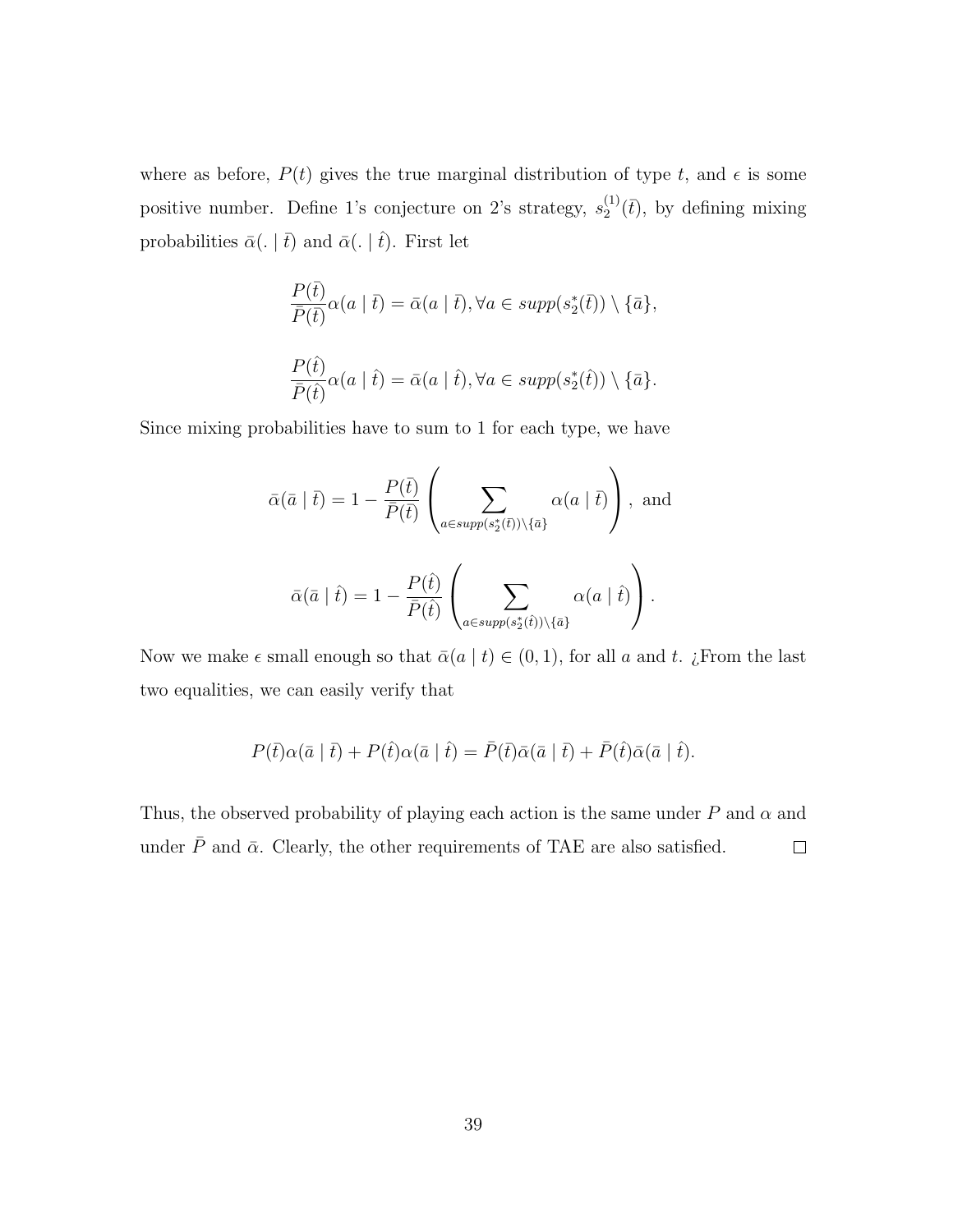## References

- [1] Battigalli P. and P. Guatoli[1988]:"Conjectural Equilibrium", mimeo.
- [2] Dekel B., B. Lipman, and A. Rustichini[1998]:"Standard state-space models preclude unawareness", Econometrica, 66, 159-173.
- [3] Fagin R. and J. Y. Halpern[1988]:"Belief, awareness and limited reasoning", Artificial Intelligence, 34, 39-76.
- [4] Feinberg Y.[2004]:"Subjective reasoning-games with unawareness". Stanford Research Paper 1875.
- [5] FEINBERG Y. [2005]: "Games with Incomplete Awareness". Stanford Research Paper 1894.
- [6] Fudenberg D. and D. K. Levine[1993]:"Self-Confirming Equilibrium", Econometrica, 61, 523-545.
- [7] Halpern J. Y.[2001]:"Alternative semantics for unawareness", Games and Economic Behavior, 37, 321-339.
- [8] HEIFETZ A., M. MEIER, AND B. SCHIPPER<sup>[2005]:</sup> "Interactive Unawareness", Journal of Economic Theory, forthcoming.
- [9] Jackson M. O. and E. Kalai[1998]:"Social Learning in Recurring Games", Games and Economic Behavior, 21, 102-134.
- [10] Li Jing[2006]:"Information structures with unawareness", mimeo. University of Pennsylvania.
- [11] MARTENS, J.F. AND S. ZAMIR[1985]: "Formulation of Bayesian analysis for games with incomplete information", International Journal of Game Theory, 14.